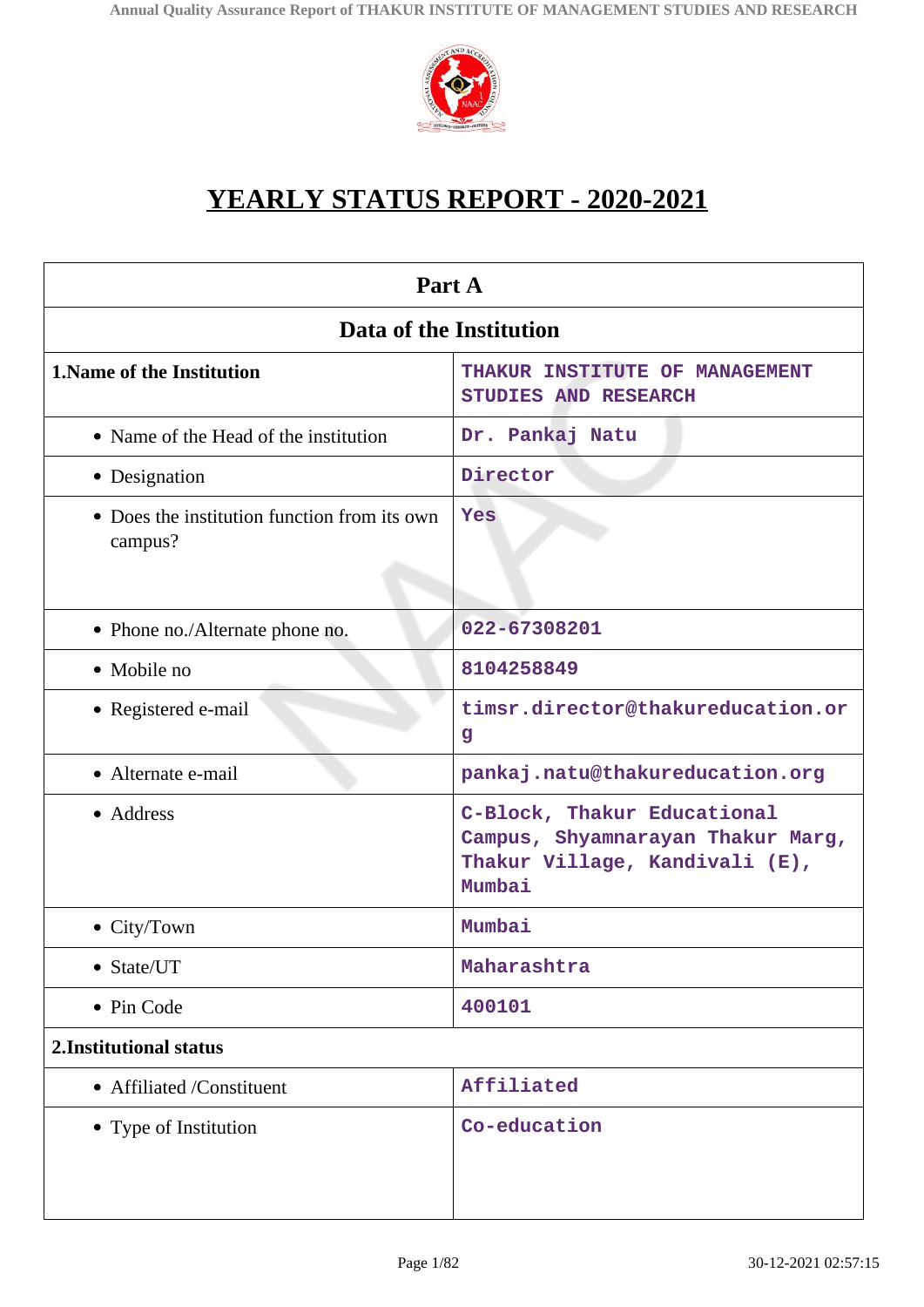| • Location                                                                                                        |            |                                                              | Urban                 |                          |  |                                |  |                                   |
|-------------------------------------------------------------------------------------------------------------------|------------|--------------------------------------------------------------|-----------------------|--------------------------|--|--------------------------------|--|-----------------------------------|
| • Financial Status                                                                                                |            |                                                              | Self-financing        |                          |  |                                |  |                                   |
| • Name of the Affiliating University                                                                              |            |                                                              |                       | University of Mumbai     |  |                                |  |                                   |
| • Name of the IQAC Coordinator                                                                                    |            |                                                              |                       | Dr. Leena Gadkari        |  |                                |  |                                   |
| $\bullet$ Phone No.                                                                                               |            |                                                              |                       | 02267308201              |  |                                |  |                                   |
| • Alternate phone No.                                                                                             |            |                                                              |                       | 0226730202               |  |                                |  |                                   |
| • Mobile                                                                                                          |            |                                                              |                       | 9821339840               |  |                                |  |                                   |
| • IQAC e-mail address                                                                                             |            |                                                              |                       |                          |  |                                |  | leena.gadkari@thakureducation.org |
| • Alternate Email address                                                                                         |            |                                                              |                       |                          |  | timsr@thakureducation.org      |  |                                   |
| 3. Website address (Web link of the AQAR<br>(Previous Academic Year)                                              |            | https://www.timsrmumbai.in/pdf/aq<br>ar-report-2019-2020.pdf |                       |                          |  |                                |  |                                   |
| 4. Whether Academic Calendar prepared<br>during the year?                                                         |            | Yes                                                          |                       |                          |  |                                |  |                                   |
| • if yes, whether it is uploaded in the<br>Institutional website Web link:                                        |            | https://www.timsrmumbai.in/pdf/AC<br><u>-2020-2021.pdf</u>   |                       |                          |  |                                |  |                                   |
| <b>5. Accreditation Details</b>                                                                                   |            |                                                              |                       |                          |  |                                |  |                                   |
| Cycle                                                                                                             | Grade      | <b>CGPA</b>                                                  |                       | Year of<br>Accreditation |  | Validity from                  |  | Validity to                       |
| Cycle 1                                                                                                           | $A+$       |                                                              | 3.29                  | 2019                     |  | 15/11/2019                     |  | 14/11/2024                        |
| <b>6.Date of Establishment of IQAC</b>                                                                            |            |                                                              | 10/07/2018            |                          |  |                                |  |                                   |
| 7. Provide the list of funds by Central / State Government<br>UGC/CSIR/DBT/ICMR/TEQIP/World Bank/CPE of UGC etc., |            |                                                              |                       |                          |  |                                |  |                                   |
| Institutional/Depa<br>rtment /Faculty                                                                             | Scheme     |                                                              | <b>Funding Agency</b> |                          |  | Year of award<br>with duration |  | Amount                            |
| <b>NIL</b>                                                                                                        | <b>NIL</b> |                                                              | <b>NIL</b>            |                          |  | <b>NIL</b>                     |  | <b>NIL</b>                        |
| 8. Whether composition of IQAC as per latest<br><b>NAAC</b> guidelines                                            |            | Yes                                                          |                       |                          |  |                                |  |                                   |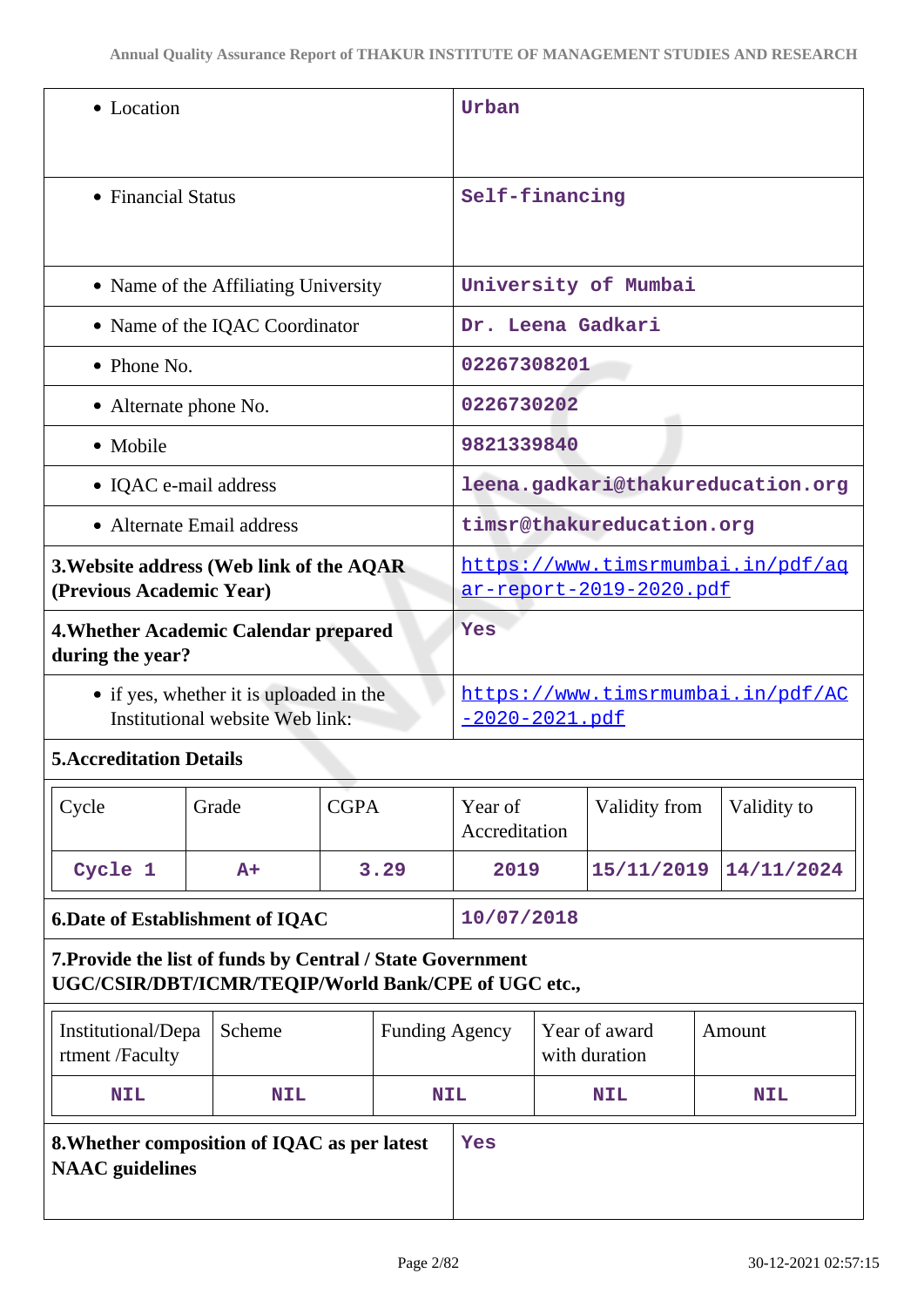|  |  |  |  | • Upload latest notification of formation of IQAC |  |
|--|--|--|--|---------------------------------------------------|--|
|--|--|--|--|---------------------------------------------------|--|

| 9. No. of IQAC meetings held during the year                                                                                                                                                                                  | 4                |  |  |
|-------------------------------------------------------------------------------------------------------------------------------------------------------------------------------------------------------------------------------|------------------|--|--|
| • Were the minutes of IQAC meeting(s) and<br>compliance to the decisions have been<br>uploaded on the institutional website?                                                                                                  | Yes              |  |  |
| • If No, please upload the minutes of the<br>meeting(s) and Action Taken Report                                                                                                                                               | <b>View File</b> |  |  |
| 10. Whether IQAC received funding from any<br>of the funding agency to support its activities<br>during the year?                                                                                                             | <b>No</b>        |  |  |
| • If yes, mention the amount                                                                                                                                                                                                  |                  |  |  |
| 11. Significant contributions made by IQAC during the current year (maximum five bullets)                                                                                                                                     |                  |  |  |
| FDPs by International experts, Introduction of Value addition<br>courses for MMS Students, HTTC Practice in a structured way for<br>staff, Reinforcement in Quality of Publications, Inviting Video CV<br>from the candidates |                  |  |  |
| 12. Plan of action chalked out by the IQAC in the beginning of the Academic year towards<br>Quality Enhancement and the outcome achieved by the end of the Academic year                                                      |                  |  |  |
|                                                                                                                                                                                                                               |                  |  |  |
|                                                                                                                                                                                                                               |                  |  |  |
|                                                                                                                                                                                                                               |                  |  |  |
|                                                                                                                                                                                                                               |                  |  |  |
|                                                                                                                                                                                                                               |                  |  |  |
|                                                                                                                                                                                                                               |                  |  |  |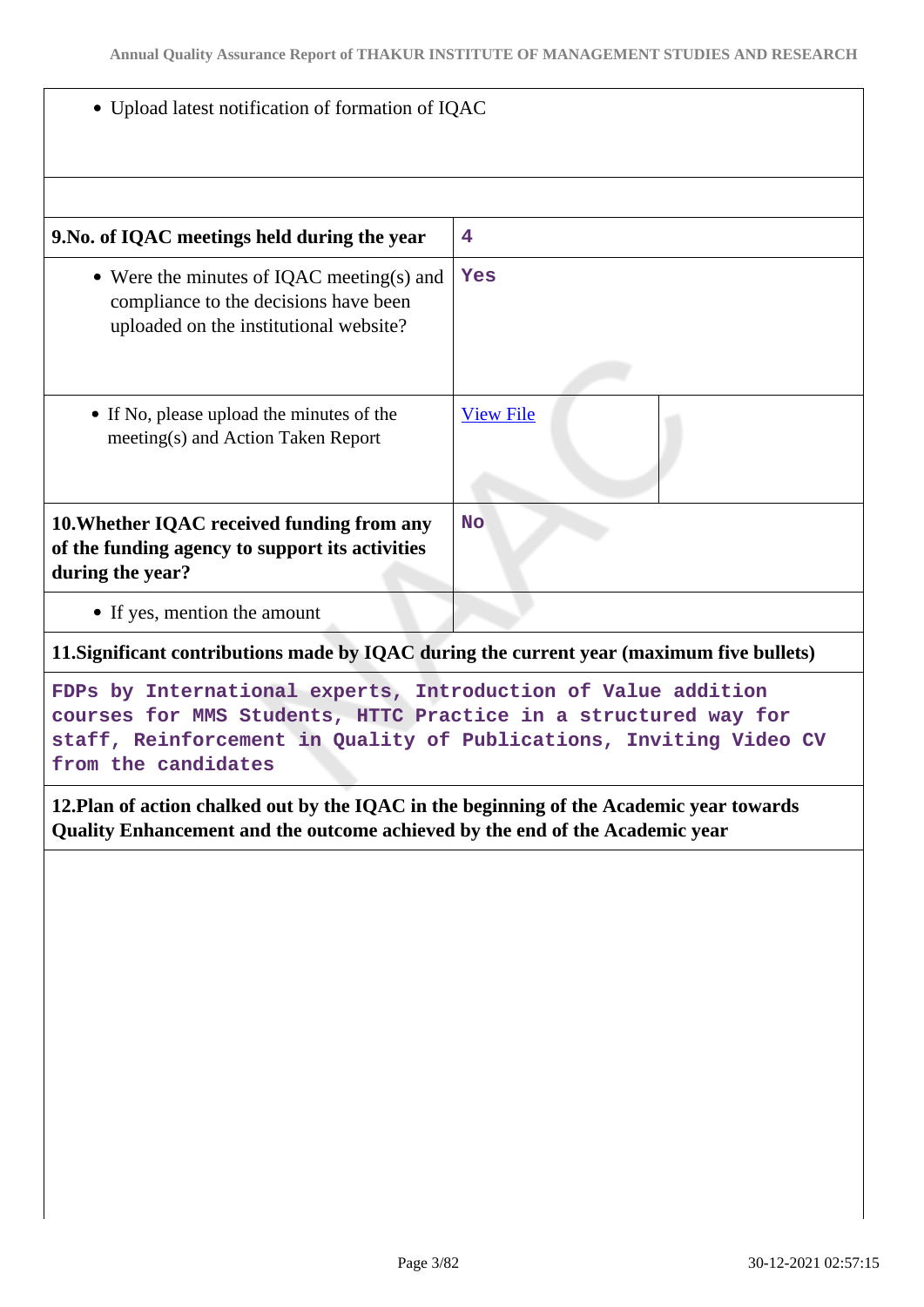| Plan of Action                                                   | Achievements/Outcomes                                                                                                                                                                                                                                                                                                                                                                                                                                                                                                                                                                                                                                                                                                                                                                                                                                                                                                                          |
|------------------------------------------------------------------|------------------------------------------------------------------------------------------------------------------------------------------------------------------------------------------------------------------------------------------------------------------------------------------------------------------------------------------------------------------------------------------------------------------------------------------------------------------------------------------------------------------------------------------------------------------------------------------------------------------------------------------------------------------------------------------------------------------------------------------------------------------------------------------------------------------------------------------------------------------------------------------------------------------------------------------------|
| 1. FDPs by international<br>experts.                             | ? A session was organized on<br>July 25, 2020 by TIMSR and TGBS<br>on 'Global Supply Chain<br>Management: Covid-19 Scenario'.<br>The Key Note Speaker for the<br>session was Prof. Kingshuk<br>Mukherjee from St.John's<br>University, USA. ? A session was<br>organized on August 07, 2020 by<br>TIMSR and TGBS on the topic<br>'Doing Business in Switzerland'.<br>The Keynote Speaker for the<br>session was Mr. Othmar Christian<br>Hardegger, Consul General of<br>Switzerland. ? A session was<br>organized on the topic 'India<br>China Business Scenario in Covid<br>Times' on August 12, 2020. The<br>Keynote Speaker for the session<br>was Mr. Tang Guocai-Chinese<br>Consul General in Mumbai. ? A<br>session was organized on the<br>topic 'Globalization in New<br>Normal' on 7th Sep. 2020. The<br>Key Note Speaker for the session<br>was Ms. Nora Colton, Pro-Vice-<br>Provost, University College<br>London, United Kingdom. |
| 2. Initiation of AQAR process                                    | ? The AQAR process has been<br>initiated.                                                                                                                                                                                                                                                                                                                                                                                                                                                                                                                                                                                                                                                                                                                                                                                                                                                                                                      |
| 3. Introduction of Value<br>addition courses for MMS<br>students | In order to bridge the gap in<br>the curriculum Institute has<br>offered the following Value<br>addition courses by the faculty<br>members to the MMS students: ?<br>Research ? Emerging Trends in<br>Finance                                                                                                                                                                                                                                                                                                                                                                                                                                                                                                                                                                                                                                                                                                                                  |
| 4. HTTC Practice to be started<br>in structured way for Staff    | ? The HTTC practice has been<br>initiated from 23rd November,<br>2020.                                                                                                                                                                                                                                                                                                                                                                                                                                                                                                                                                                                                                                                                                                                                                                                                                                                                         |
| 5. Reinforcement in Quality of                                   | ? Faculty members were motivated                                                                                                                                                                                                                                                                                                                                                                                                                                                                                                                                                                                                                                                                                                                                                                                                                                                                                                               |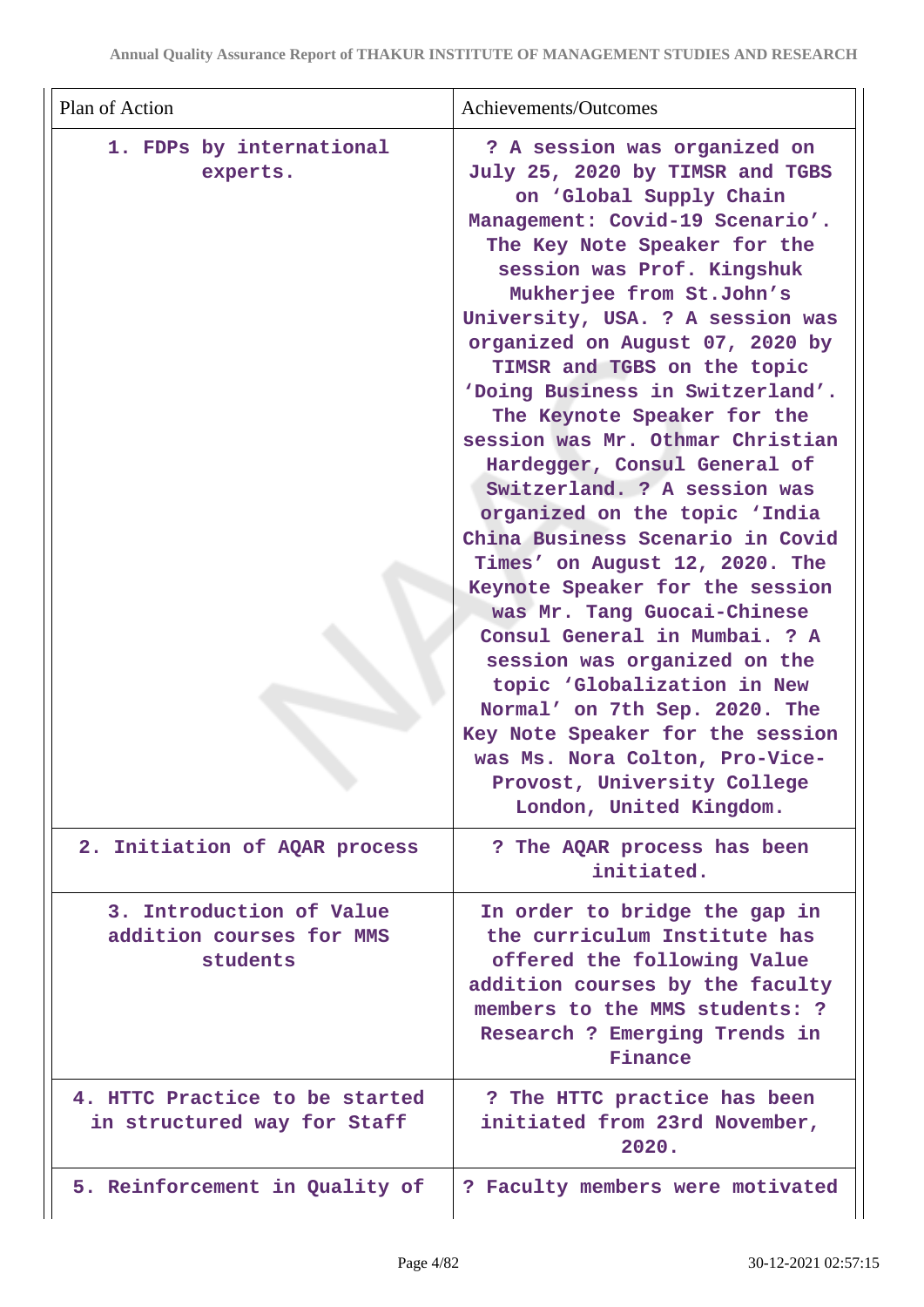| Publications.                                                                                                 | to publish the research papers<br>in quality and high impact<br>journals. ? Around 14 research<br>papers have been published in<br>the Scopus listed journals.                                                                                                                                                                                                                                                            |
|---------------------------------------------------------------------------------------------------------------|---------------------------------------------------------------------------------------------------------------------------------------------------------------------------------------------------------------------------------------------------------------------------------------------------------------------------------------------------------------------------------------------------------------------------|
| 6. Inviting Video CV from the<br>candidates.                                                                  | The Institute has initiated<br>inviting video CVs from the<br>candidates.                                                                                                                                                                                                                                                                                                                                                 |
| 7. E- Industrial Visits to be<br>conducted.                                                                   | ? Institute is planning to<br>conduct an E-Industrial visit to<br>Parag Milk Foods<br>Ltd.-'Govardhan'.                                                                                                                                                                                                                                                                                                                   |
| 8. Pre-training to be conducted<br>for faculty members for writing<br>research papers in quality<br>journals. | ? A five-day faculty development<br>program on "Writing High-Quality<br>Research Papers for Scopus<br>Indexed Journals", from 21st<br>June 2021 to 25th June 2021, via<br>an online platform, Zoom. ? On<br>13th March, 2021 TIMSR conducted<br>an online webinar on 'Research<br>Ethics and Publications' in<br>collaboration with IQAC and<br>Research Committee of Smt.<br>K.G.Mittal College of Arts and<br>Commerce. |
| 9. E- Repositories of E-content<br>should be made for all the<br>courses.                                     | The E-Content is available in<br>?<br>subscribed databases.                                                                                                                                                                                                                                                                                                                                                               |
| 13. Whether the AQAR was placed before<br>statutory body?                                                     | Yes                                                                                                                                                                                                                                                                                                                                                                                                                       |
| • Name of the statutory body                                                                                  |                                                                                                                                                                                                                                                                                                                                                                                                                           |
| Name                                                                                                          | Date of meeting $(s)$                                                                                                                                                                                                                                                                                                                                                                                                     |
| Governing Council                                                                                             | 23/10/2021                                                                                                                                                                                                                                                                                                                                                                                                                |
| 14. Whether institutional data submitted to AISHE                                                             |                                                                                                                                                                                                                                                                                                                                                                                                                           |
|                                                                                                               |                                                                                                                                                                                                                                                                                                                                                                                                                           |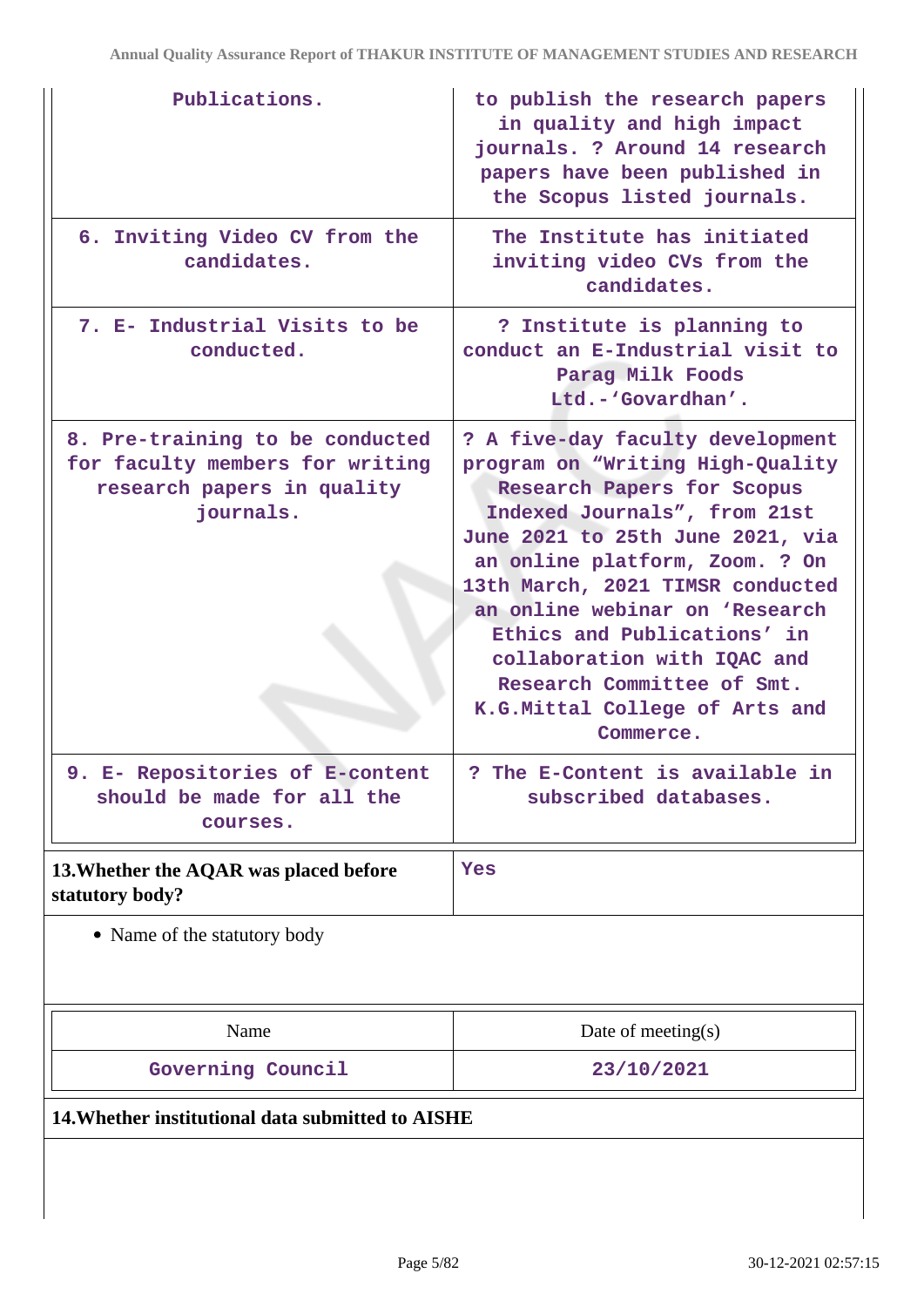| Year                                                                                                | Date of Submission |            |
|-----------------------------------------------------------------------------------------------------|--------------------|------------|
| yes                                                                                                 |                    | 14/01/2020 |
| <b>Extended Profile</b>                                                                             |                    |            |
| 1.Programme                                                                                         |                    |            |
| 1.1 Number of courses offered by the institution across all<br>programs during the year             |                    | 172        |
| <b>File Description</b><br>Data Template                                                            | Documents          | View File  |
| 2.Student                                                                                           |                    |            |
| 2.1 Number of students during the year                                                              |                    | 271        |
| <b>File Description</b><br><b>Institutional Data in Prescribed Format</b>                           | Documents          | View File  |
| 2.2 Number of seats earmarked for reserved category as per GOI/<br>State Govt. rule during the year |                    | <b>NIL</b> |
| <b>File Description</b><br>Data Template                                                            | Documents          | View File  |
| 2.3 Number of outgoing/final year students during the year                                          |                    | 356        |
| <b>File Description</b><br>Data Template                                                            | Documents          | View File  |
| 3.Academic                                                                                          |                    |            |
| 3.1 Number of full time teachers during the year                                                    |                    | 22         |
| File Description<br>Data Template                                                                   | Documents          | View File  |
| 3.2 Number of sanctioned posts during the year                                                      |                    | 30         |
| <b>File Description</b><br>Data Template                                                            | Documents          | View File  |
| 4.Institution                                                                                       |                    |            |
| 4.1 Total number of Classrooms and Seminar halls                                                    |                    | 14         |
| 4.2 Total expenditure excluding salary during the year (INR in<br>lakhs)                            |                    | 892.12     |
| 4.3 Total number of computers on campus for academic purposes                                       |                    | 218        |
|                                                                                                     |                    |            |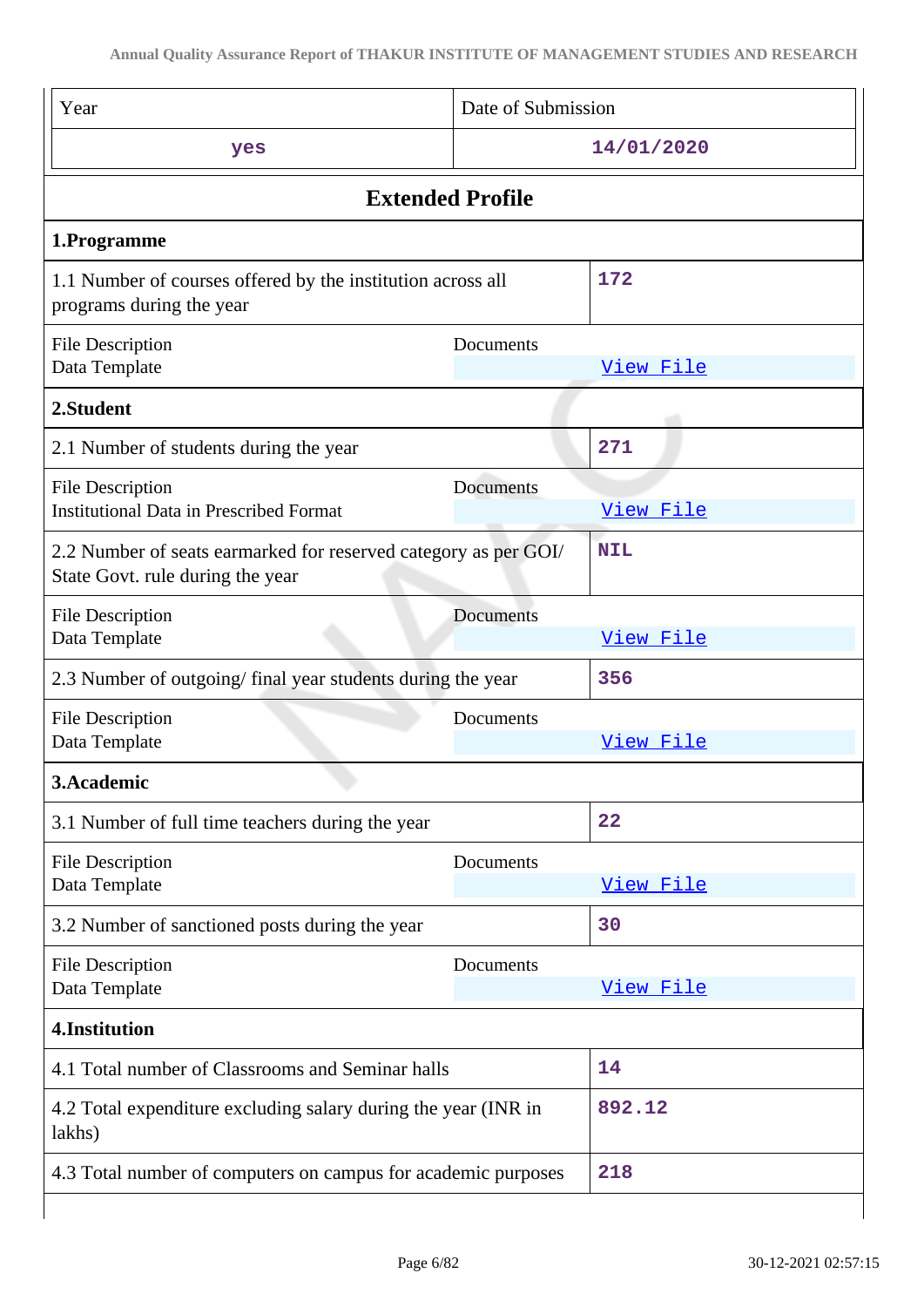**Part B**

#### **CURRICULAR ASPECTS**

#### **1.1 - Curricular Planning and Implementation**

1.1.1 - The Institution ensures effective curriculum delivery through a well planned and documented process

**The curriculum for Master of Management Studies (MMS) and Part-Time programs laid down by the University of Mumbai is followed by the Institute. Post Graduate Diploma in Management (PGDM) curriculum is developed based on the Model Curriculum given by AICTE, keeping in mind the Outcome-Based Education (OBE). For curriculum design, inputs are collected from all the stakeholders and gap analysis is done. Thereafter, the matter is placed before the Advisory Board to receive their suggestions. The review and changes are then made by the Head of Departments (HoD) in coordination with faculty. The final curriculum is approved by the Governing Council which is made accessible to the students through Library (Learning Resource Centre-LRC).**

**Before start of the academic year, the program calendar is prepared in line with University of Mumbai, AICTE, and the Institutional guidelines. Courses are allocated to the faculty members as per their expertise. The program calendar has earmarked dates for the activities, sessions, and exams. Parents meet, being a part of the program calendar, is also planned at regular intervals to orient them on the Institute's initiatives and provide updates on the students' progress. Time-Table is prepared well before the start of the academic year for the effective execution. After this, the semester plan is prepared in line with the prescribed syllabus and institutional guidelines. Program Outcomes and Course Outcomes (PO-CO) mapping is done by the respective faculty. The first session of each course ensures the dissemination of course outcomes and program outcomes.**

**TIMSR adopts Knowledge-Skills-Attitude (KSA) approach in its delivery, which is an essential ingredient for the holistic development of the students to enhance employability. The pedagogy carries experiential and participative learning methodology right from the induction. The semester plan specifies weightage and the faculty members conduct concurrent evaluation (CCE) as per the plan which includes a gamut of parameters to choose from, thereby keeping a constant check on the effectiveness of learning. The HoDs and the Director verify timely completion of the stated topics in documented semester plan and monitor attendance at regular intervals. The**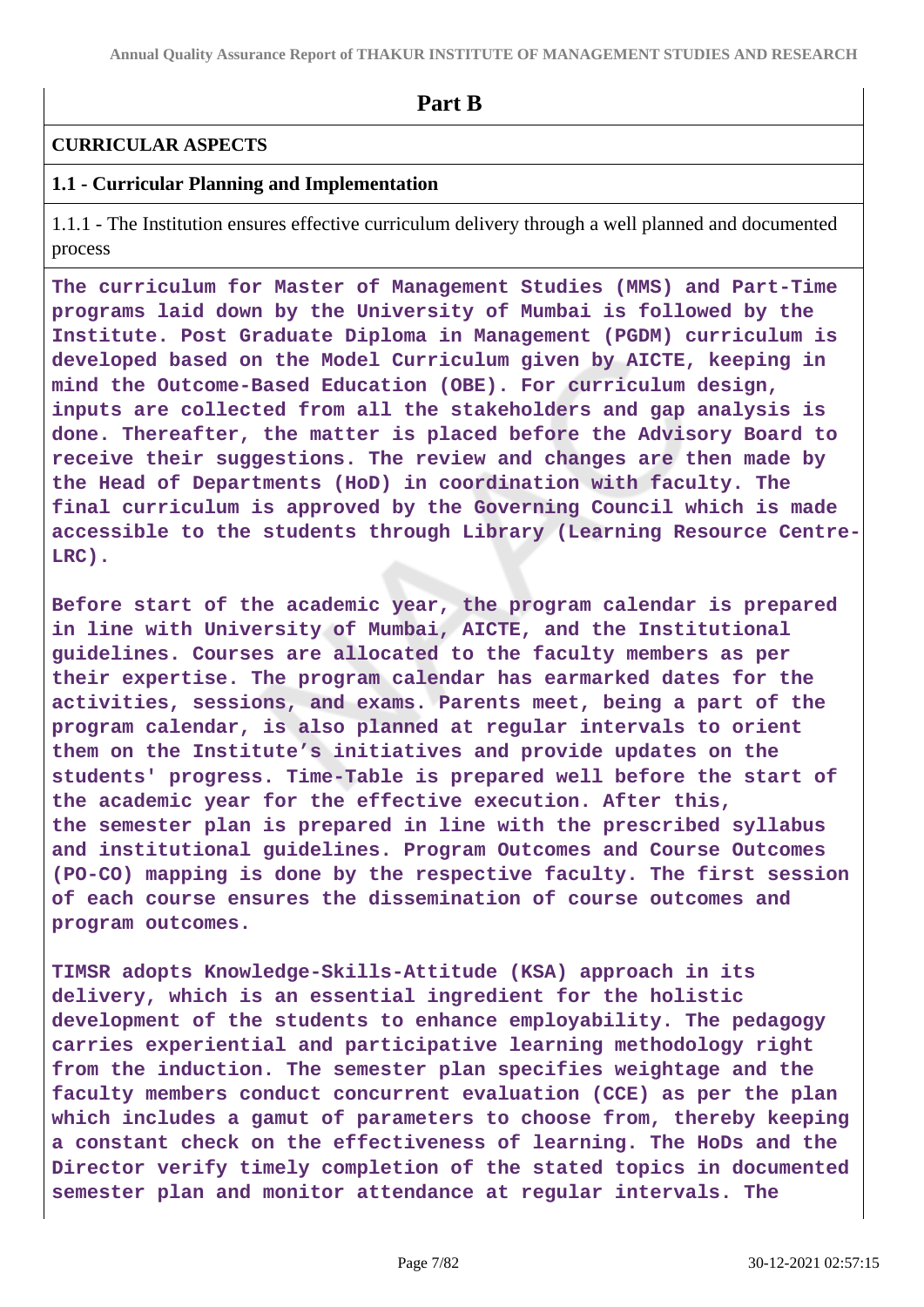**semester plan has the mechanism to get the students' validation on syllabus coverage.**

**During the current Academic Year due to ongoing Pandemic Scenario, entire teaching learning and assessment process has been conducted online. The lecture span is of 75 minutes, ideal for retention, absorption & understanding, appropriate breaks have been given to students considering screen time in online scenario. Institute ensures 40 contact hours, hence each 4-credit course has 32 classroom sessions and each 2-credit course has 16 classroom sessions. The LRC issues reference books for full-time program students under the book bank scheme and part-time students are provided with a compilation of study material to aid pre-reading. The Institute ensures the effective curriculum delivery through innovative teaching pedagogy and assesses the learning level by continuous internal assessment for all the courses through concurrent evaluation (CCE) conducted as described in the semester plan. HoDs keep a tab on the quality of teaching at the department level. Parents are also kept abreast of their ward's progress regularly. At the end of the semester, the faculty members calculate the attainment level for the Course outcomes & Program outcomes.**

| <b>File Description</b>                | Documents                                           |
|----------------------------------------|-----------------------------------------------------|
| Upload relevant supporting<br>document | View File                                           |
| Link for Additional information        | https://www.timsrmumbai.in/pdf/AC-2020-2021.<br>pdf |

1.1.2 - The institution adheres to the academic calendar including for the conduct of Continuous Internal Evaluation (CIE)

**The Institution ensures compliance to the Program Calendar (PC). During this pandemic scenario Institute has adhered to the guidelines given by University of Mumbai while designing program calendar. At the beginning of the academic year, program calendar is prepared by planning team in consultation with HODs, Key Result area teams are approved by the Director. The final copy is made available to all the stakeholders through LAN. At the preliminary planning stage itself the entire institution activities are listed and incorporated in the program calendar. The program calendar provides dates for commencement & conclusion of the semester; it provides dates for the conduct of concurrent evaluation, mid-term examination & semester end examination, workshops, seminars &conferences, cocurricular and extracurricular activities.**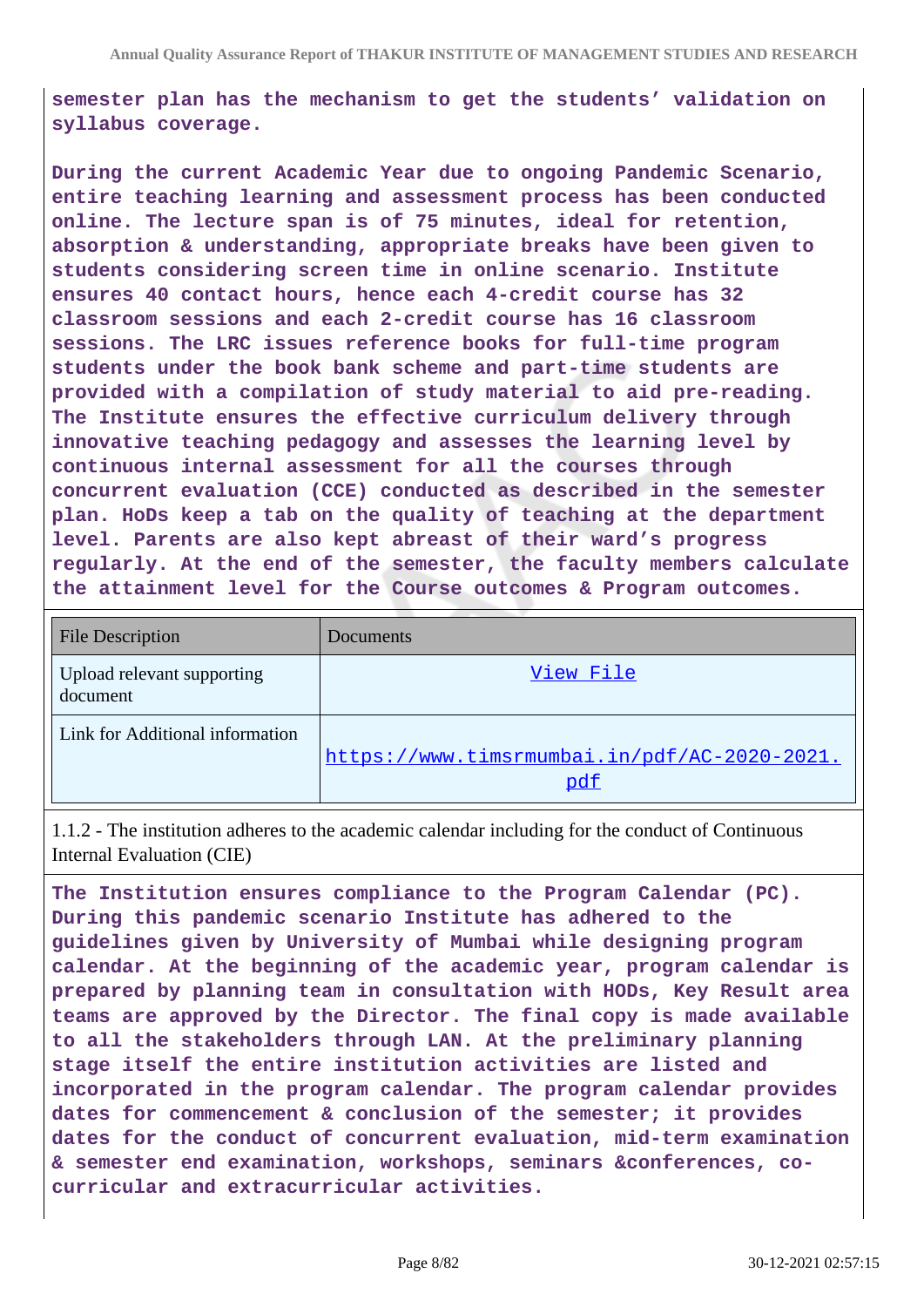**This enables the faculty members and the students to space out their teaching and learning and regular assessment of the same. The Institute conducts internal examination assessments for all the courses through Concurrent Evaluation (CCE). The CCEs are conducted in evenly spaced-out intervals. All the faculty members prepare the semester plan as per the dates given in the planning calendar and adheres to it. The process of Concurrent evaluation commences normally after the completion of eight sessions out of total 32 sessions. Faculty members also orient the students about the frequency and dates of CCE. Compliance related to conduct of CCE is closely monitored by the HODs, Examination cell and Director and corrective actions are taken, if required.**

| File Description                                                                                                                                                           | Documents                                           |  |
|----------------------------------------------------------------------------------------------------------------------------------------------------------------------------|-----------------------------------------------------|--|
| Upload relevant supporting<br>document                                                                                                                                     | View File                                           |  |
| Link for Additional information                                                                                                                                            | https://www.timsrmumbai.in/pdf/AC-2020-2021.<br>pdf |  |
| B. Any 3 of the above<br>1.1.3 - Teachers of the Institution participate in<br>following activities related to curriculum<br>development and assessment of the affiliating |                                                     |  |

**University and/are represented on the following academic bodies during the year. Academic council/BoS of Affiliating University Setting of question papers for UG/PG programs Design and Development of Curriculum for Add on/ certificate/ Diploma Courses Assessment /evaluation process of the affiliating University**

| <b>File Description</b>                                                                                         | <b>Documents</b> |
|-----------------------------------------------------------------------------------------------------------------|------------------|
| Details of participation of<br>teachers in various<br>bodies/activities provided as a<br>response to the metric | View File        |
| Any additional information                                                                                      | View File        |

## **1.2 - Academic Flexibility**

#### **1.2.1 - Number of Programmes in which Choice Based Credit System (CBCS)/ elective course system has been implemented**

## **1.2.1.1 - Number of Programmes in which CBCS/ Elective course system implemented**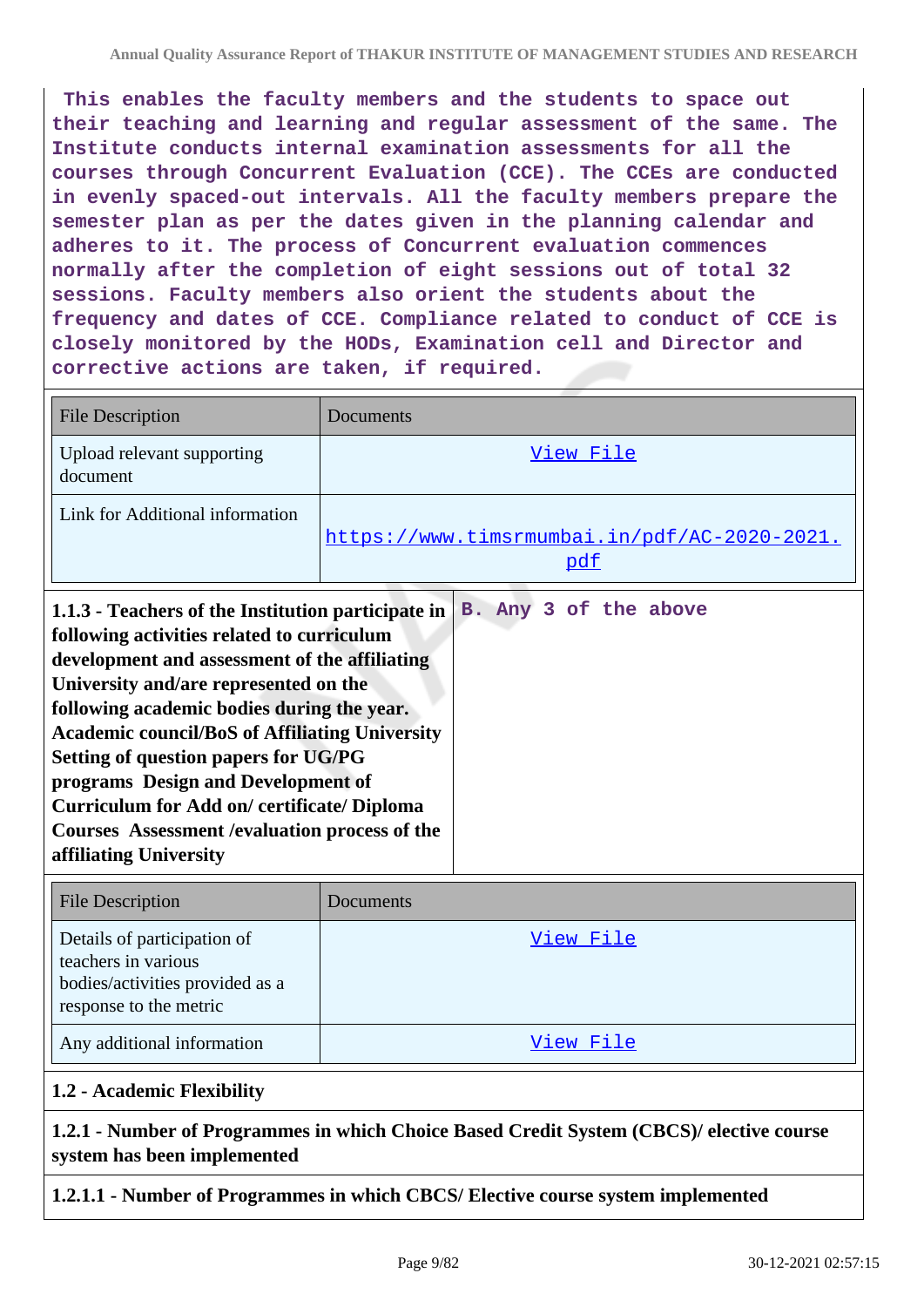| 6                                                          |                  |
|------------------------------------------------------------|------------------|
| File Description                                           | Documents        |
| Any additional information                                 | <u>View File</u> |
| Minutes of relevant Academic<br>Council/BOS meetings       | View File        |
| Institutional data in prescribed<br>format (Data Template) | View File        |

#### **1.2.2 - Number of Add on /Certificate programs offered during the year**

#### **1.2.2.1 - How many Add on /Certificate programs are added during the year. Data requirement for year: (As per Data Template)**

#### **21**

| <b>File Description</b>                                                       | Documents |
|-------------------------------------------------------------------------------|-----------|
| Any additional information                                                    | View File |
| Brochure or any other document<br>relating to Add on /Certificate<br>programs | View File |
| List of Add on /Certificate<br>programs (Data Template)                       | View File |

# **1.2.3 - Number of students enrolled in Certificate/ Add-on programs as against the total number of students during the year**

#### **1775**

| <b>File Description</b>                                                                   | Documents |
|-------------------------------------------------------------------------------------------|-----------|
| Any additional information                                                                | View File |
| Details of the students enrolled in<br>Subjects related to<br>certificate/Add-on programs | View File |

#### **1.3 - Curriculum Enrichment**

1.3.1 - Institution integrates crosscutting issues relevant to Professional Ethics, Gender, Human Values, Environment and Sustainability into the Curriculum

**TIMSR integrates cross-cutting issues such as Professional Ethics, Gender Equality, Human Values, Environmental awareness which are an integral part of our curriculum.**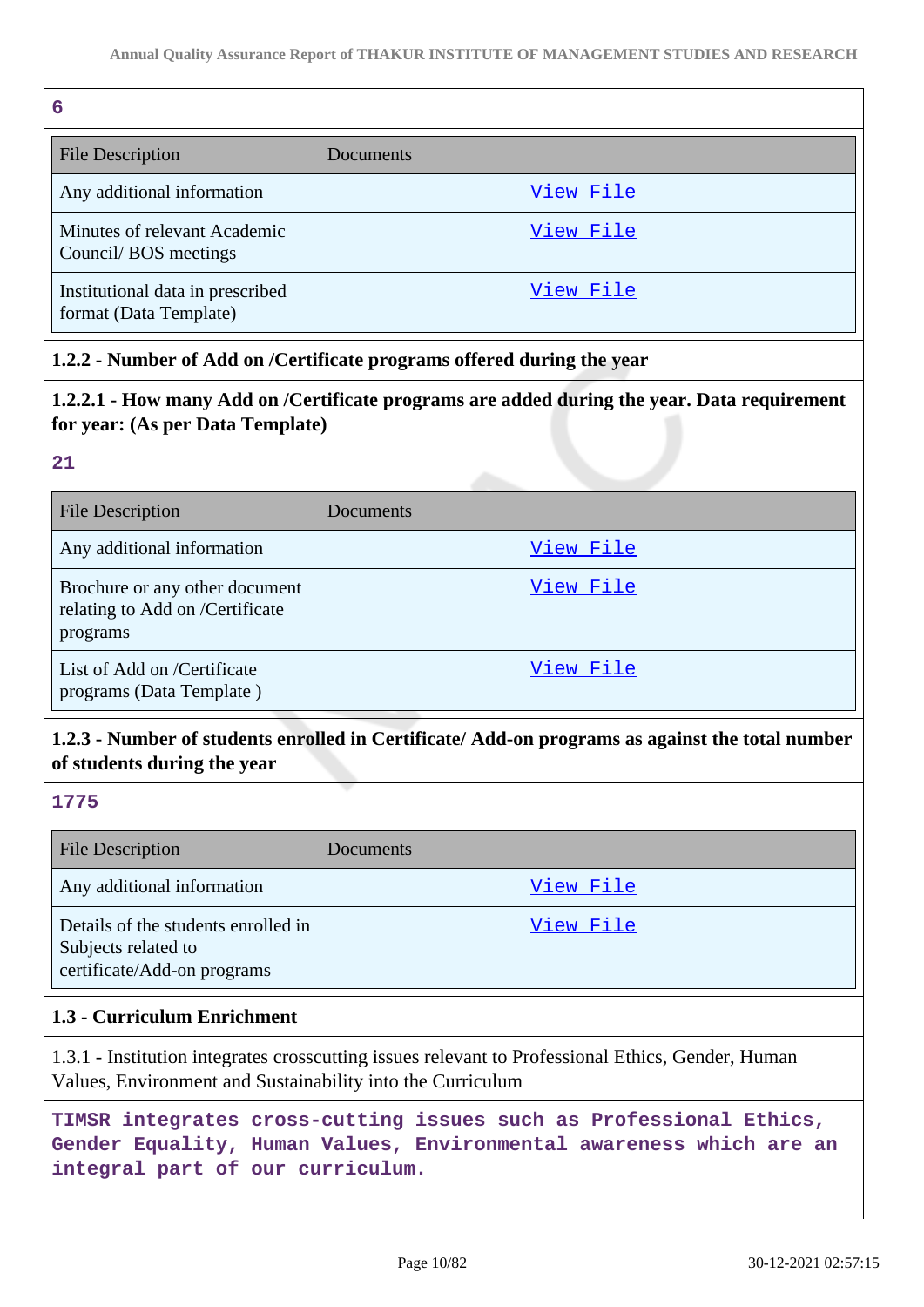**In the academic year 2020-21, around 31 courses in the curriculum have addressed cross-cutting issues, relevant to Professional ethics, Gender, Human Values, and Environment and Sustainability. The curriculum includes many of these aspects in courses namely Business Ethics, Perspective Management, organizational Behaviour, etc. Moreover, the cells and committees of the institute organize, sessions relevant to cross-cutting issues as a part of the teachinglearning mechanism**

**1. Cross-cutting issues relevant to Business Ethics- Courses such as Legal Aspects of Business, Corporate Governance, Business Communication, etc. cover the importance of practicing professional ethics. As part of the curriculum, faculty members utilize cases on Buying ethics, Ethical dilemmas, etc. to further the understanding of professional ethics. Courses on Supply Chain Management, Consumer Behavior, and Materials Management have separate topics on professional ethics. Course on Financial Regulations covers topics like Prevention of Money Laundering and professional ethics as a part of the curriculum.**

**2. Cross-cutting issues relevant to Gender - The course on Human Resource Planning and Application of Technology includes a segment on Acts pertaining to gender equality and corporate initiatives on gender diversity. The curriculum also focuses on organizational strategies for promoting diversity. The curriculum, in the course on Organization Behavior, highlights issues related to gender bias, perception, attitude, and values. Women Development Cell (WDC) has organized a guest session on topics like Prevention of Sexual Harassment (POSH) Act 2019'. Institute celebrated 'International Women's Day' on the theme "Practice non-duality, to celebrate equality".**

**3. Cross-cutting issues relevant to Human values- The course on Personal Grooming and Personal Effectiveness, highlights the implications on ethical human conduct through self-awareness. The institution has devised its own values being utilized to address the issues in VUCA (Volatile, Uncertain, Complex, Ambiguous) world which is disseminated to students. The courses on Business Ethics, Organization Behavior, Perspective Management teach human values and the importance of mutual respect, and interdependence which in turn makes them good human beings and enables them to face the professional world. These courses inculcate values and develop ethical competence among the students.**

**Institute has conducted certification program for the first-year students on 'Universal Human Values' to create an awareness and**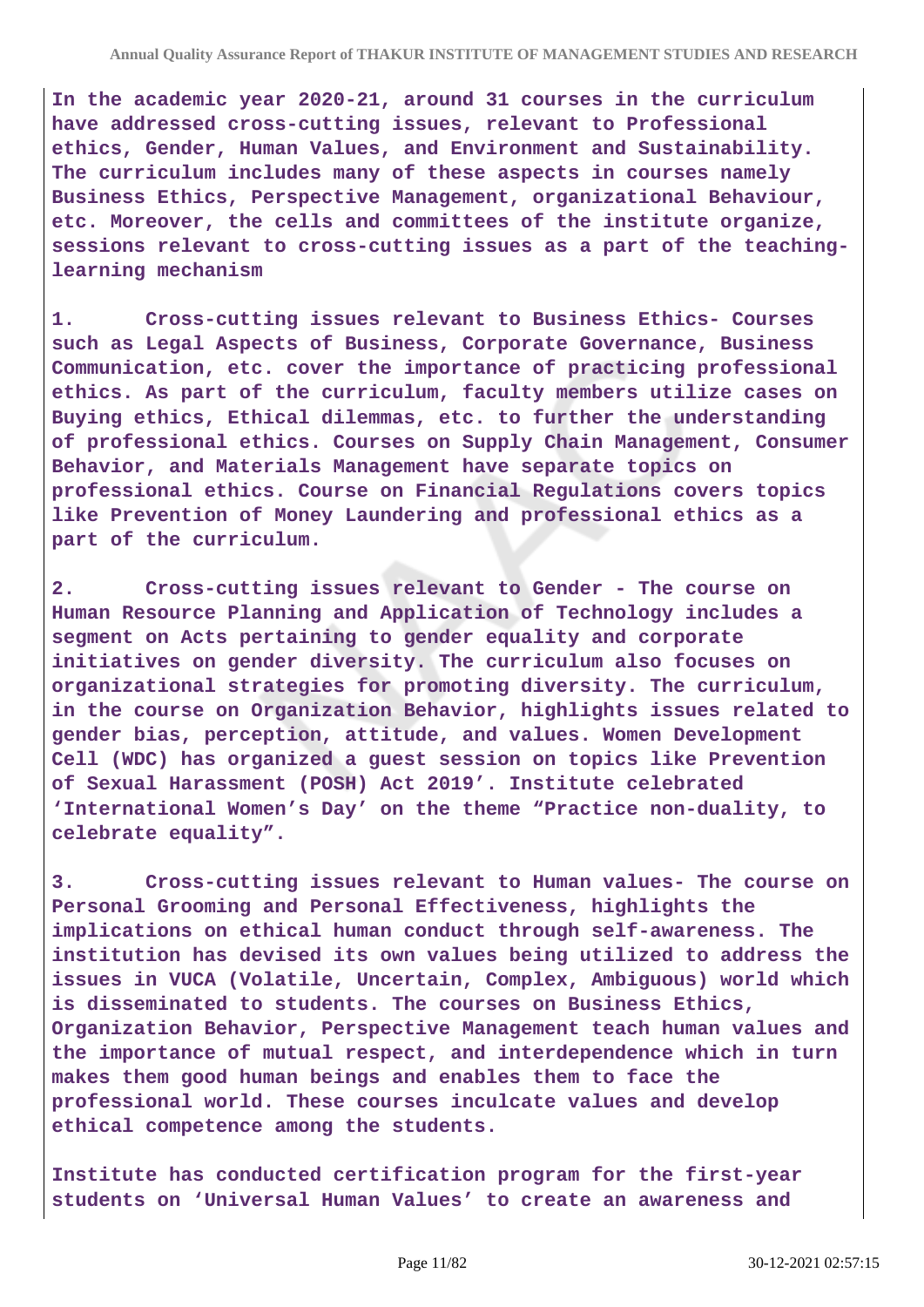**commitment for improving the quality of life and inculcating social and human values, through education.**

**Institute organizes various guest sessions and celebrates festivals with a focus on value-based education. All the events are celebrated, keeping in mind the key managerial concepts and leadership qualities, facilitating the holistic development of the students.**

**4. Cross-cutting issues relevant to Environment and Sustainability - The course on Supply Chain Management focuses on sustainability through green practices. The curriculum also deals with achieving a strategic fit for corporate strategy and environmental protection regulation. Students attended webinars on "Ecosystem restoration" and "Climate change - learning to action" conducted by UNEP (United Nations Environment Programme) and UNITR (United Nation Institute of Training & Research).**

**TIMSR celebrates the days of National and International importance such as Republic Day, Independence Day, Women's Day, International Yoga Day, World Senior Citizens Day, Teacher's Day, Mahatma Gandhi Jayanti, International Day of Peace, Dr. B R Ambedkar Jayanti, International Labour Day, International Yoga Day, etc. These celebrations nurture the moral, ethical, and social values of the students.**

| <b>File Description</b>                                                                                                                                                    | Documents |
|----------------------------------------------------------------------------------------------------------------------------------------------------------------------------|-----------|
| Any additional information                                                                                                                                                 | View File |
| Upload the list and description of<br>courses which address the<br>Professional Ethics, Gender,<br>Human Values, Environment and<br>Sustainability into the<br>Curriculum. | View File |

## **1.3.2 - Number of courses that include experiential learning through project work/field work/internship during the year**

**35**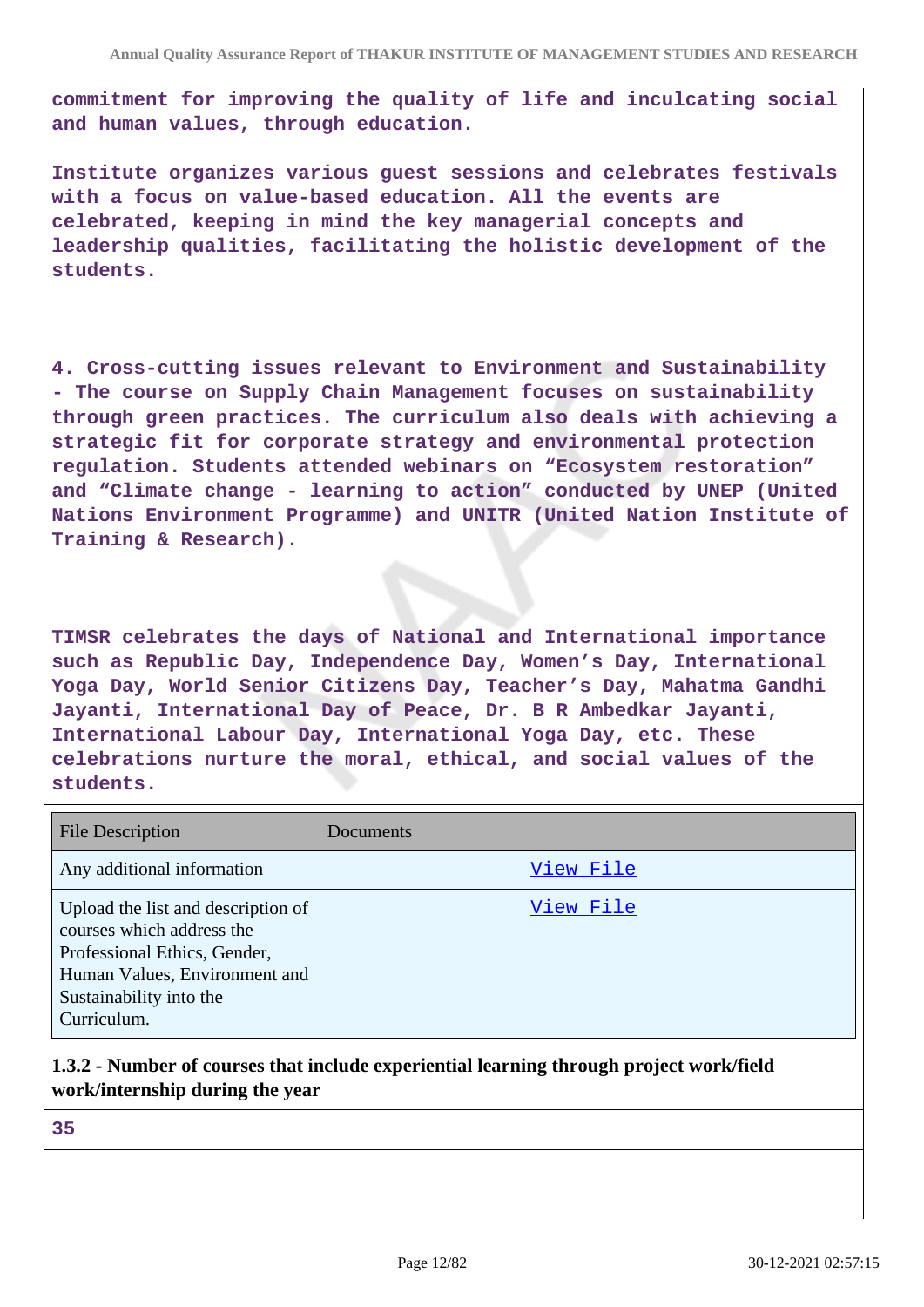| <b>File Description</b>                                                                            | Documents |
|----------------------------------------------------------------------------------------------------|-----------|
| Any additional information                                                                         | View File |
| Programme / Curriculum/<br>Syllabus of the courses                                                 | View File |
| Minutes of the Boards of Studies/<br>Academic Council meetings with<br>approvals for these courses | View File |
| MoU's with relevant<br>organizations for these courses, if<br>any                                  | View File |
| <b>Institutional Data in Prescribed</b><br>Format                                                  | View File |
|                                                                                                    |           |

# **1.3.3 - Number of students undertaking project work/field work/ internships**

**670**

| <b>File Description</b>                                                                                             | Documents |
|---------------------------------------------------------------------------------------------------------------------|-----------|
| Any additional information                                                                                          | View File |
| List of programmes and number<br>of students undertaking project<br>work/field work//internships<br>(Data Template) | View File |

**1.4 - Feedback System**

| 1.4.1 - Institution obtains feedback on the                                                                                     |  |  | A. All of the above |
|---------------------------------------------------------------------------------------------------------------------------------|--|--|---------------------|
| syllabus and its transaction at the institution<br>from the following stakeholders Students<br><b>Teachers Employers Alumni</b> |  |  |                     |

| <b>File Description</b>                                                                                                                                        | Documents                                                |
|----------------------------------------------------------------------------------------------------------------------------------------------------------------|----------------------------------------------------------|
| URL for stakeholder feedback<br>report                                                                                                                         | https://www.timsrmumbai.in/stakeholdersFeedb<br>ack.html |
| Action taken report of the<br>Institution on feedback report as<br>stated in the minutes of the<br>Governing Council, Syndicate,<br><b>Board of Management</b> | View File                                                |
| Any additional information                                                                                                                                     | View File                                                |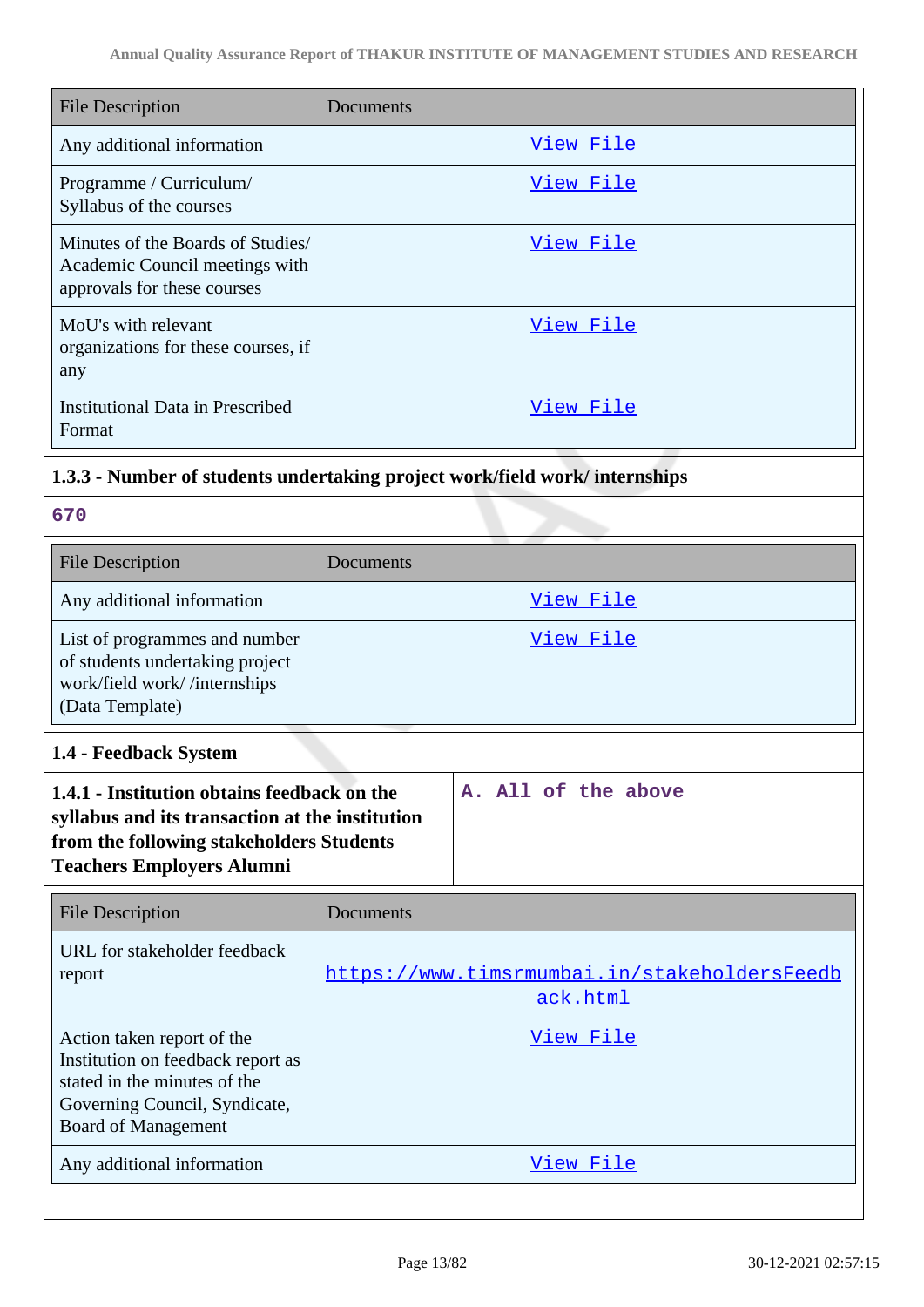# **1.4.2 - Feedback process of the Institution may be classified as follows A. Feedback collected, analyzed and action taken and feedback available on website** File Description Documents Upload any additional information [View File](https://assessmentonline.naac.gov.in/storage/app/public/aqar/12906/12906_105_250.pdf) URL for feedback report https://www.timsrmumbai.in/stakeholdersFeedb ack.html **TEACHING-LEARNING AND EVALUATION 2.1 - Student Enrollment and Profile 2.1.1 - Enrolment Number Number of students admitted during the year 271 2.1.1.1 - Number of students admitted during the year 271** File Description Documents Any additional information and the view File Institutional data in prescribed format [View File](https://assessmentonline.naac.gov.in/storage/app/public/aqar/12906/12906_106_253.xlsx) **2.1.2 - Number of seats filled against seats reserved for various categories (SC, ST, OBC, Divyangjan, etc. as per applicable reservation policy during the year (exclusive of supernumerary seats) 2.1.2.1 - Number of actual students admitted from the reserved categories during the year 9**

| <b>File Description</b>                                          | <b>Documents</b> |
|------------------------------------------------------------------|------------------|
| Any additional information                                       | View File        |
| Number of seats filled against<br>seats reserved (Data Template) | View File        |

## **2.2 - Catering to Student Diversity**

2.2.1 - The institution assesses the learning levels of the students and organizes special Programmes for advanced learners and slow learners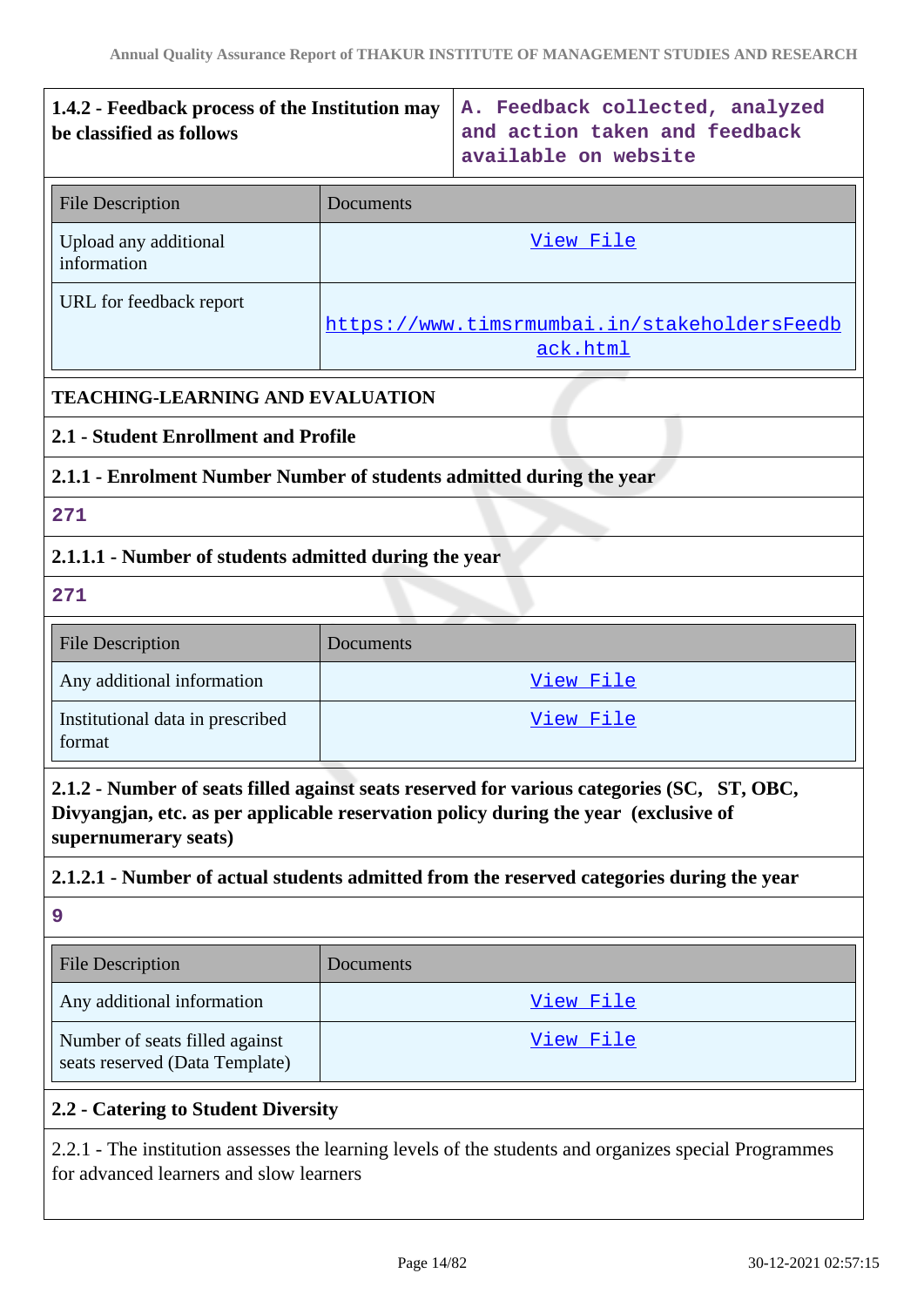**Understanding the unique background of every student, the institution facilitates special programs, based on the academic and other capabilities of the students by evaluating their learning levels, post-admission. The slow learners are identified, based on midterm examination scores and students securing less than 50%marks are identified as slow learners. Advanced Learners for the semester-I, are identified based on their cumulative mid-term scores. For semesters- II and III they are identified based on the cumulative scores of the semester-end examination. Special programs and activities are organized for the advanced learners of the institute.**

**Organizing special programs for advanced learners**

**Advanced Learners are provided opportunities and challenging roles considering their area of interest in the following ways:**

**? Institute provides a platform and assists advanced learners to participate and organize Conferences and Seminars and present papers.**

**? The institute, through its international tie-ups helps students who aspire to pursue higher certifications in foreign universities.**

**? They get an opportunity to become members of various cells and committees of the Institute.**

**? On-duty leaves are given to encourage participation in external events.**

**? A special mentoring session is conducted for the advanced learners by the alumni.**

**Organizing special programs for Slow Learners** 

**Special programs for Slow Learners are provided, to cope up with any challenges as below:**

**? A special Induction program is arranged to orient the students on the courses and enhance their subject skills required for management studies.**

**? Institute has a proactive and well-established mentoring system for all and particularly to guide and support the progress of slow learners on a real-time basis through WhatsApp, and counseling**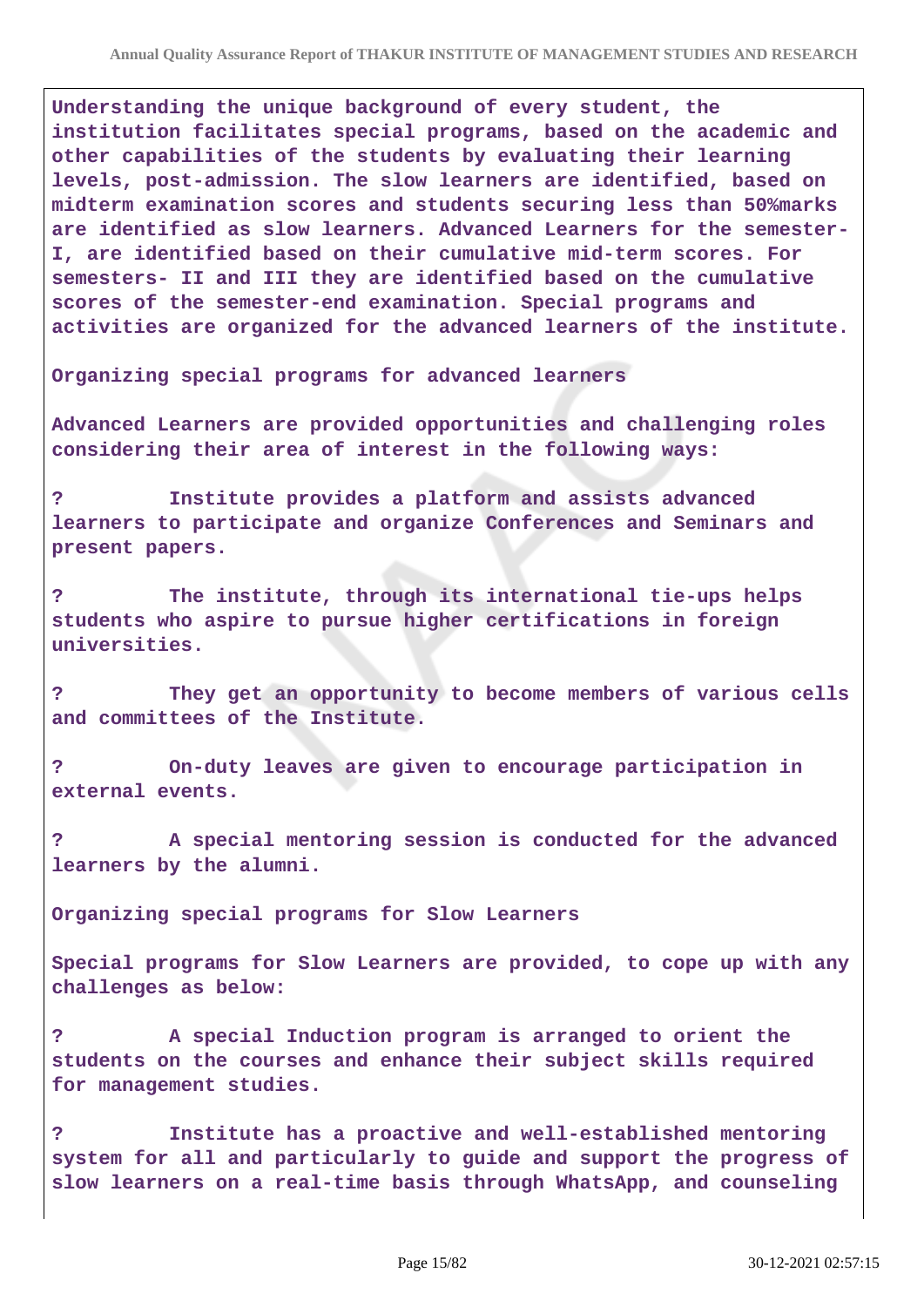**is done on a need basis, in case if they face any issues.**

**? Remedial classes for slow learners are organized where the focus is on strengthening their conceptual foundation.**

**? Institution organizes special programs to enhance their communication skills.**

**? Special programs on placement coaching are arranged and guidance is provided to groom slow learners.**

**? Institute provides support and guidance through various special programs such as simulation exercises. The Daily Mindfulness Sessions (DMS) and Hourly Thought Traffic Control (HTTC) help slow learners to maintain their mental & emotional well-being.**

| <b>File Description</b>                  | Documents                                                    |
|------------------------------------------|--------------------------------------------------------------|
| Paste link for additional<br>information | https://www.timsrmumbai.in/parentsmeet-26-06<br>$-2021.html$ |
| Upload any additional<br>information     | View File                                                    |

#### **2.2.2 - Student- Full time teacher ratio (Data for the latest completed academic year)**

| Number of Students | Number of Teachers |
|--------------------|--------------------|
| 306                | 22                 |

| <b>File Description</b>    | Documents |
|----------------------------|-----------|
| Any additional information | View File |

#### **2.3 - Teaching- Learning Process**

2.3.1 - Student centric methods, such as experiential learning, participative learning and problem solving methodologies are used for enhancing learning experiences

**As a part of its mission, the institute provides students an enabling environment for nurturing mindful leaders and entrepreneurs. This is achieved through experiential learning, participative learning, and problem-solving methodologies.**

**Experiential Learning:** 

**Experiential Learning method is a part of institutional**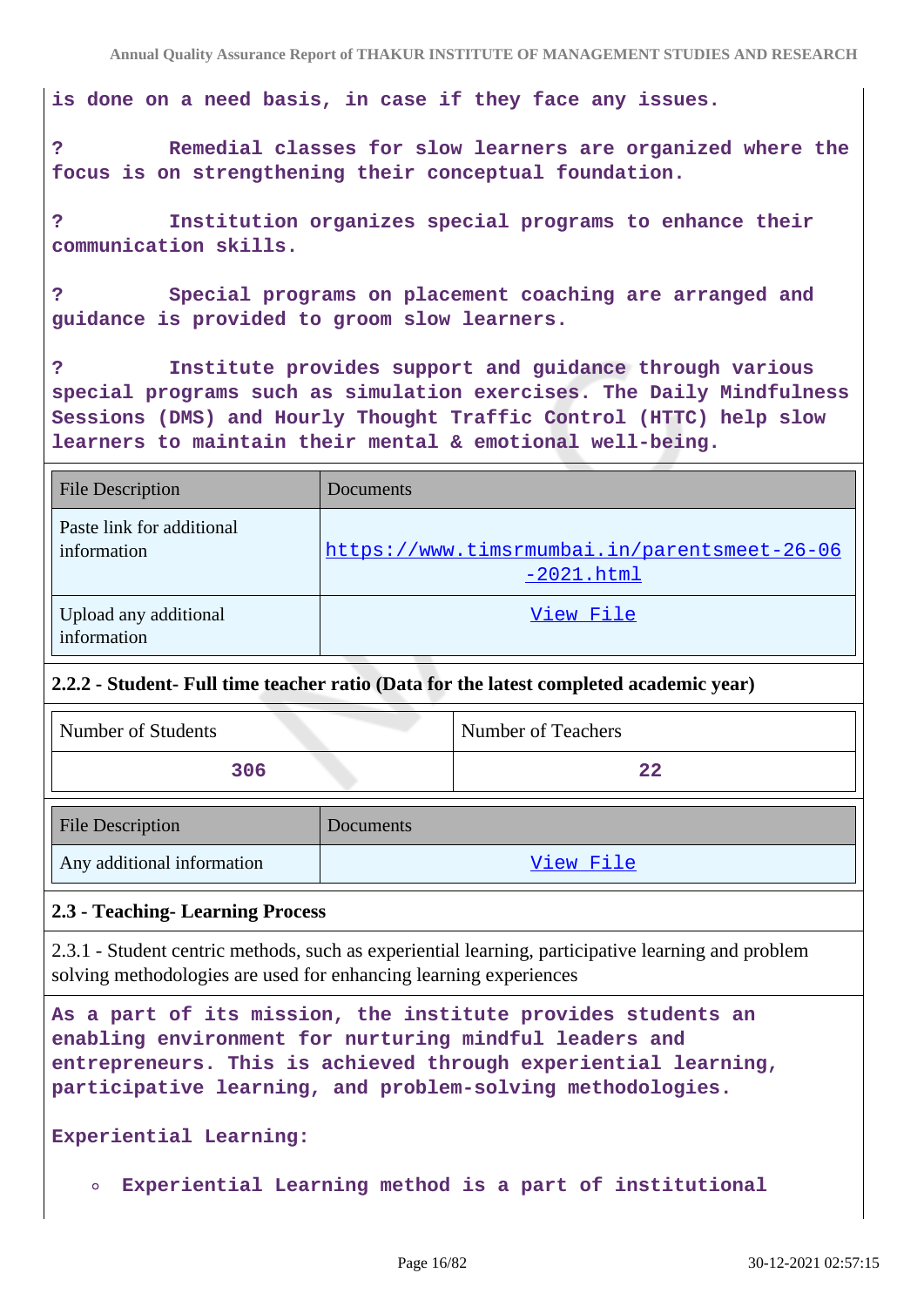**teaching pedagogy. When experience is made the core of the learning process, learning takes place naturally.**

- **Live Projects are arranged for students to familiarize themselves with the current corporate practices. Through these site visits, students understand the practical aspects and implementation of the theoretical concepts**
- **A Summer internship project is an integral part of the management curriculum. Students during their internship work with corporate houses, industries and learn practical aspects of management concepts. While working on summer internship project, students apply theoretical knowledge for the practical implementation through hands-on experience**
- **Social Responsibility activities have been conducted through**  $\circ$ **online platforms such as spreading awareness on the importance of labor laws in India, developing sensitivity and compassion towards senior citizens, creating awareness on reducing the use of plastic, etc. The institute conducts DMS (Daily Mindfulness Sessions) as a green initiative. This approach contributes to sustainable development instilling human values in the students.**

#### **Participative Learning:**

- **Institute motivates students to participate in various events and competitions and in-house activities like fest, social responsibility, conclaves, conferences etc. In such activities, they develop a team-building approach, which enhances their collaborative, participative learning skills.**
- **Group presentations help students to work in groups. Participative sessions help them to learn together. Placement centric sessions like group discussions and personal interviews are conducted to enhance the students' communication skills.**
- **The concurrent evaluation (CCE) parameters, an innovative tool**  $\circ$ **for learning assessment, are chosen with a view to focus on building articulation skills. These parameters include news analysis, role-plays, small group activities, debates, case studies, etc.**
- **Participation in myriad festivals develops a sense of assimilation and promotes Value based Education.**
- **Representation to various cells and committees enhances students' understanding of the relevant issues as well as improve their collaborative decision-making skills**

**Problem Solving Methodologies:**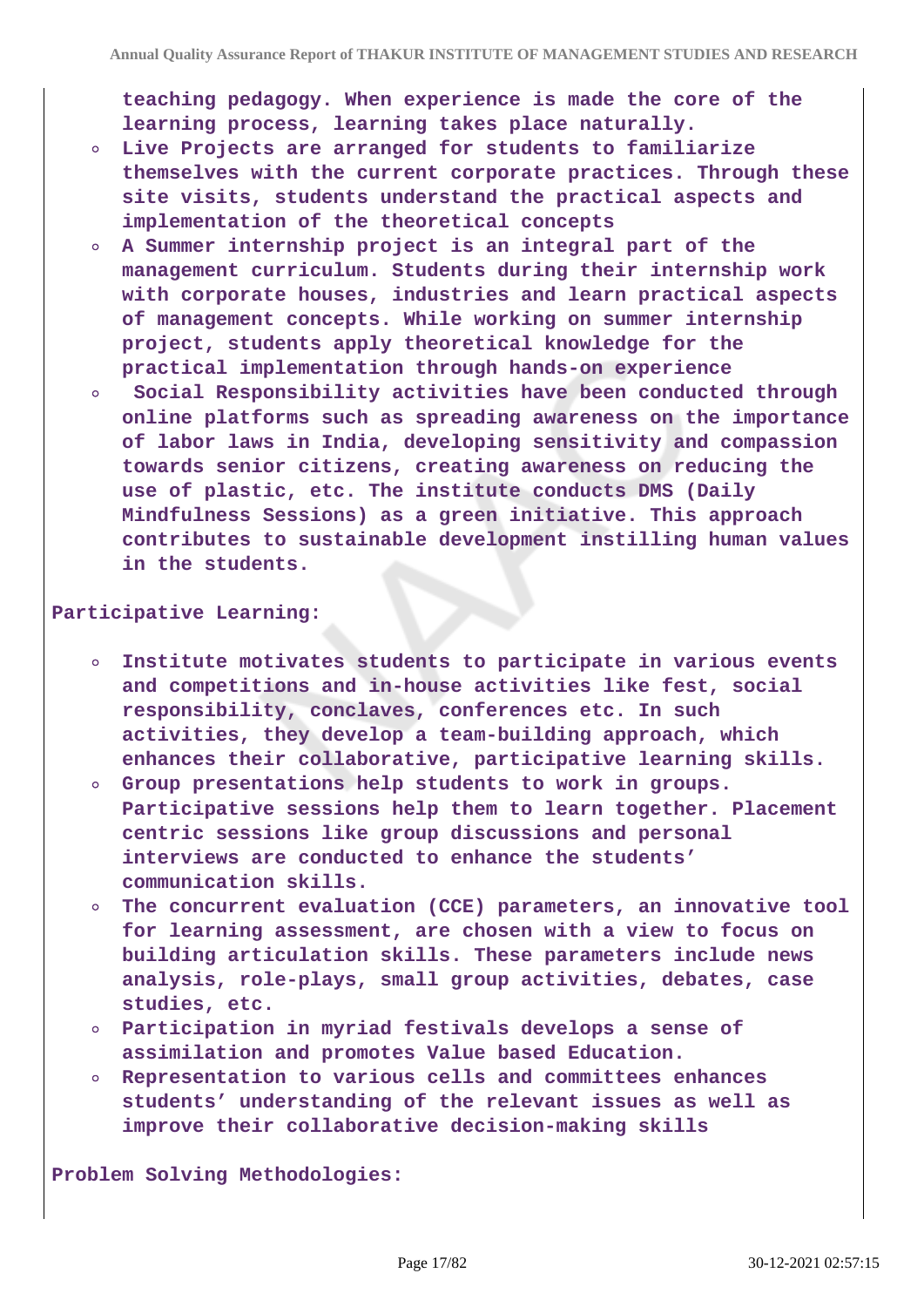- **Case study pedagogy, live projects, conclaves, and conferences focus on problem-solving methodology. It provides students an opportunity to weigh, analyze and decide outcomes**
- **Participation as members of various committees, students contribute towards solutions for constraints**
- **Simulation sessions are arranged for giving a real-life experience to students, which teaches them problem-solving skills for enhancing their learning experiences**
- **Discussion of contemporary issues in socio-economic-cultural context in various courses enhances problem-solving skills**
- **Bridge courses such as "Emerging trends in Finance/Marketing/HR/OPS to facilitate effective decisionmaking skills.**

| <b>File Description</b>              | Documents                                              |
|--------------------------------------|--------------------------------------------------------|
| Upload any additional<br>information | View File                                              |
| Link for additional information      | https://www.timsrmumbai.in/timsr-<br>fest-2020-21.html |

2.3.2 - Teachers use ICT enabled tools for effective teaching-learning process. Write description in maximum of 200 words

**ICT tools help to teach better because they can motivate students and connect students to various knowledge sources, encourage active learning environments in class and out of class and allow teachers to dedicate more time to facilitate them. New technology usually promotes self-sufficient and active learning, which results in making the students more accountable.**

**The teaching learning processes in the Institute has undergone radical changes and improvements over the past decade by ways using of improvised tools and facilities including the use of modern teaching methods, ICT etc. Faculty members use diverse set of ICT tools to communicate, create, disseminate, store, and manage information for the students.**

**1. Classrooms: Modern IT facilities are provided for the teaching purpose, mainly equipped with Desktops, wired LAN and internet, requisite processing software, white boards, Audio/**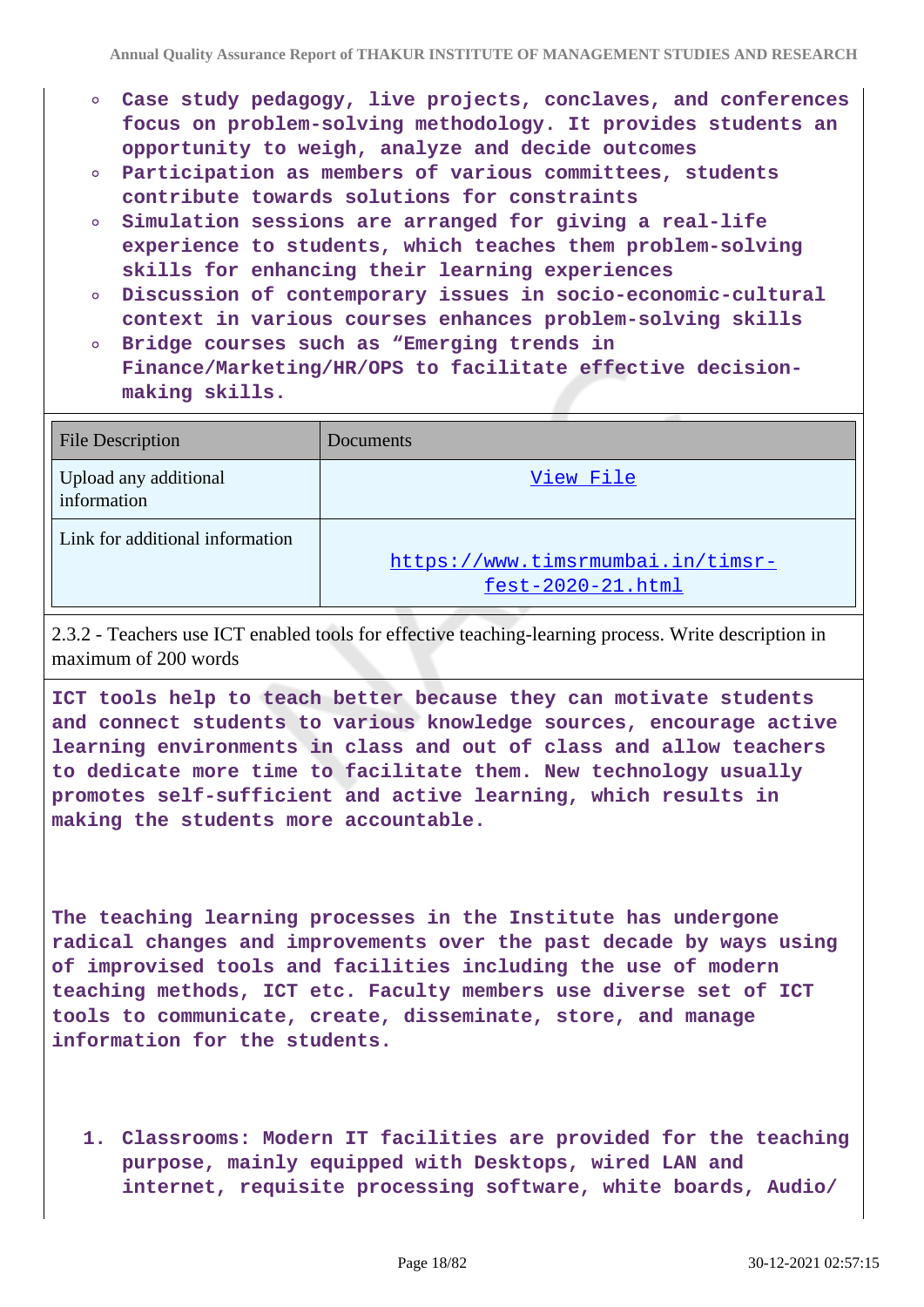**Video (A/V) systems and EPSON HD Overhead Projectors (EPSON HD OHP), Interactive Projector with Smart Pen, soft boards, and AV system (mike, amplifier, speakers, and projectors)**

- **2. Teachers utilise these for the purpose of teaching through Presentations, Videos and other relevant materials. The student evaluation is also done through presentations, vivavoce, etc.**
- **3. Use of Google Classroom: Google Classroom is an online Learning Management Platform that strives to enable paperless and online mode of learning. Faculty members at TIMSR are using Google classroom to create online classrooms and to assign and submit assignments. During this lock down period faculty have been using the platform to create, update, and retrieve all records, pertaining to teaching learning Process.**
- **4. Zoom Online Platform: In the current Pandemic Situation - Covid-19, Institute has taken licence of Zoom software for conducting online classes and data management purpose. Faculty members use various features of Zoom like chat feature, video, share your screen, record lessons, annotations, whiteboard feature, etc. to engage online classes.**
- **5. Online assignments and checking for plagiarism: Gradually many faculty members have started giving online assignments, which has resulted into better presentations and proper record keeping. Further as per the research policy, students must get the plagiarism done for their dissertation and summer internship project done before the submission.**

| <b>File Description</b>                                                                                    | <b>Documents</b> |
|------------------------------------------------------------------------------------------------------------|------------------|
| Upload any additional<br>information                                                                       | View File        |
| Provide link for webpage<br>describing the ICT enabled tools<br>for effective teaching-learning<br>process | View File        |

**2.3.3 - Ratio of mentor to students for academic and other related issues (Data for the latest completed academic year )**

#### **2.3.3.1 - Number of mentors**

**22**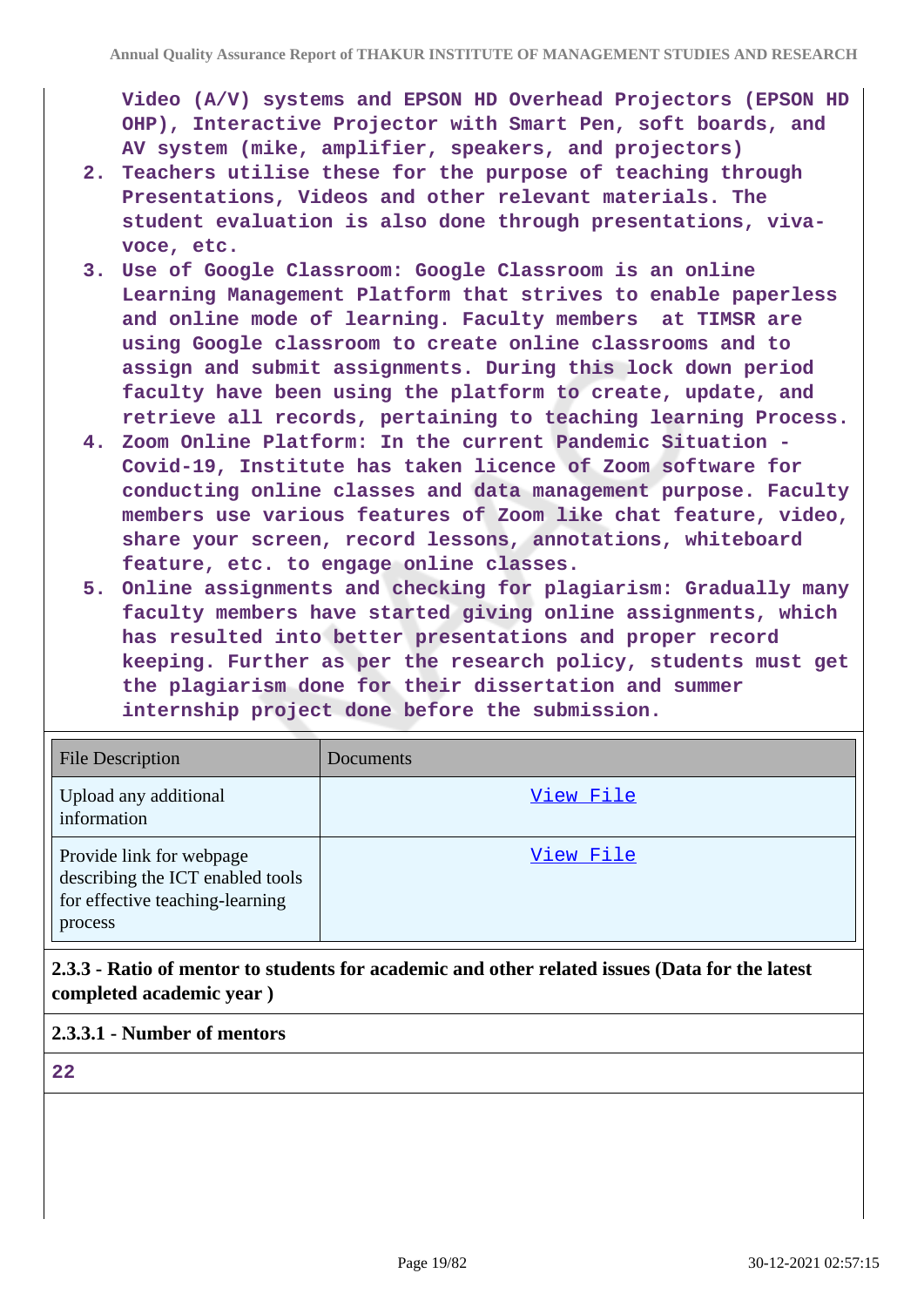| <b>File Description</b>                                                  | Documents |
|--------------------------------------------------------------------------|-----------|
| Upload, number of students<br>enrolled and full time teachers on<br>roll | View File |
| Circulars pertaining to assigning<br>mentors to mentees                  | View File |
| Mentor/mentee ratio                                                      | View File |

#### **2.4 - Teacher Profile and Quality**

#### **2.4.1 - Number of full time teachers against sanctioned posts during the year**

**22**

| <b>File Description</b>                                             | Documents |
|---------------------------------------------------------------------|-----------|
| Full time teachers and sanctioned<br>posts for year (Data Template) | View File |
| Any additional information                                          | View File |
| List of the faculty members<br>authenticated by the Head of HEI     | View File |

# **2.4.2 - Number of full time teachers with Ph. D. / D.M. / M.Ch. /D.N.B Superspeciality / D.Sc. / D.Litt. during the year (consider only highest degree for count)**

# **2.4.2.1 - Number of full time teachers with Ph. D. / D.M. / M.Ch. /D.N.C Superspeciality / D.Sc. / D.Litt. during the year**

**11**

| <b>File Description</b>                                                                                                                                                            | <b>Documents</b> |
|------------------------------------------------------------------------------------------------------------------------------------------------------------------------------------|------------------|
| Any additional information                                                                                                                                                         | View File        |
| List of number of full time<br>teachers with Ph. D. / D.M. /<br>M.Ch./ D.N.B Super specialty /<br>D.Sc. / D.Litt. and number of full<br>time teachers for year (Data)<br>Template) | View File        |

## **2.4.3 - Number of years of teaching experience of full time teachers in the same institution (Data for the latest completed academic year)**

#### **2.4.3.1 - Total experience of full-time teachers**

**4**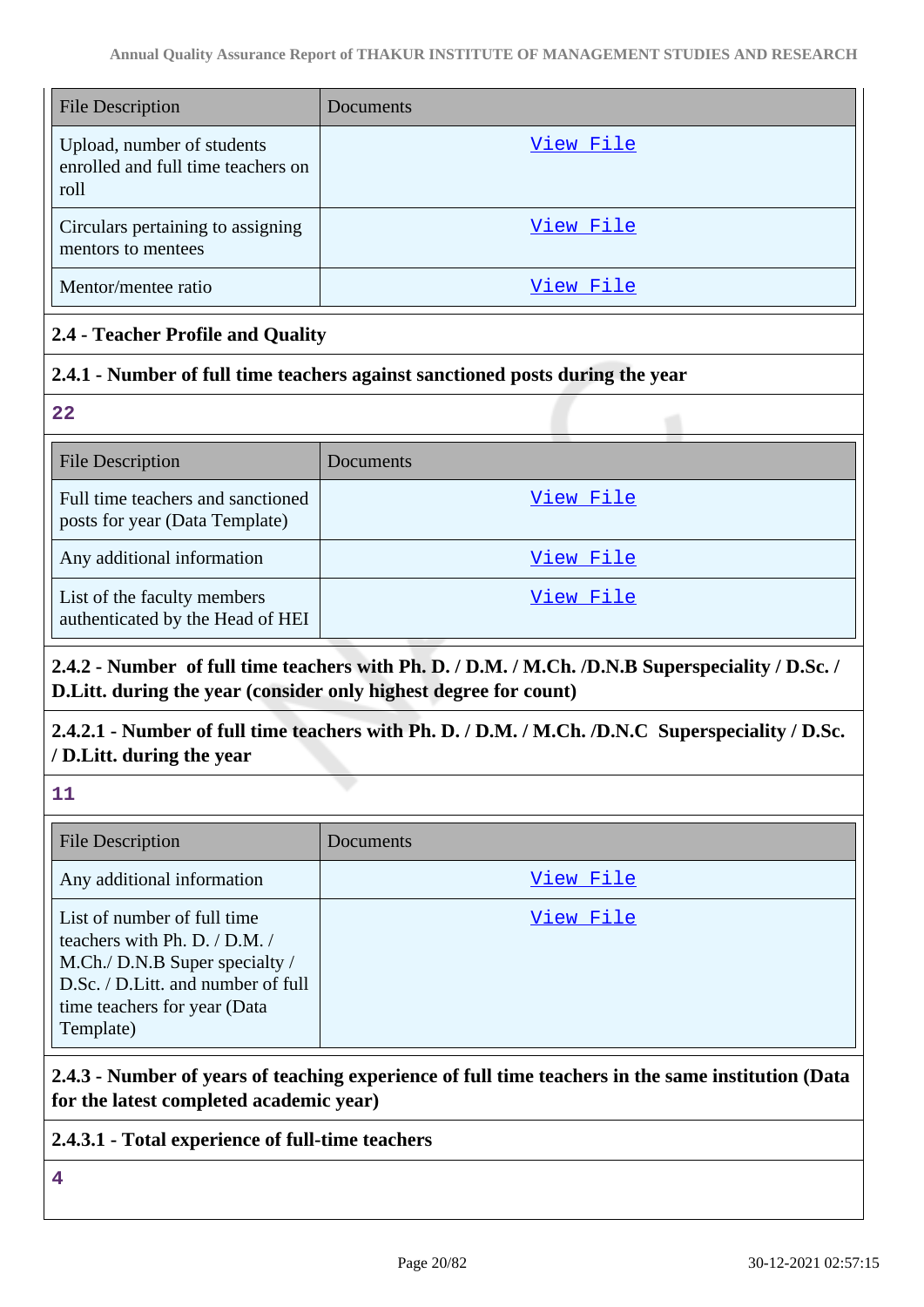| <b>File Description</b>                                                                                 | Documents |
|---------------------------------------------------------------------------------------------------------|-----------|
| Any additional information                                                                              | View File |
| List of Teachers including their<br>PAN, designation, dept. and<br>experience details(Data<br>Template) | View File |

#### **2.5 - Evaluation Process and Reforms**

2.5.1 - Mechanism of internal assessment is transparent and robust in terms of frequency and mode. Write description within 200 words.

**During the current Academic year the Internal assessment has been carried out online as per the guidance of regulatory bodies to ensure the complete understanding of each topic by the students and to check students learning. The evaluation of these examinations is done by the faculty members. While deciding each tool under conducting concurrent evaluation, the faculty in charge give careful consideration of the syllabus prescribed and the portion covered in the classroom.**

**Transparency initiatives at the institute level:**

**? Faculty member for respective course notifies evaluation process for each concurrent evaluation parameter. This includes the distribution of marks and the schedule of concurrent evaluation parameters.**

**? Students& parents are notified about examination flow & policy in advance and it is also made available on LAN.**

**? The institute forms Internal Squad Committee, Examination Committee for the smooth conduct of both Mid-Term & End Term examination.**

**? Program Outcomes & Course Outcomes are discussed with students in the first session itself.**

**? Parameters for evaluating internal assessment tools are discussed by the respective course faculty members with students beforehand.**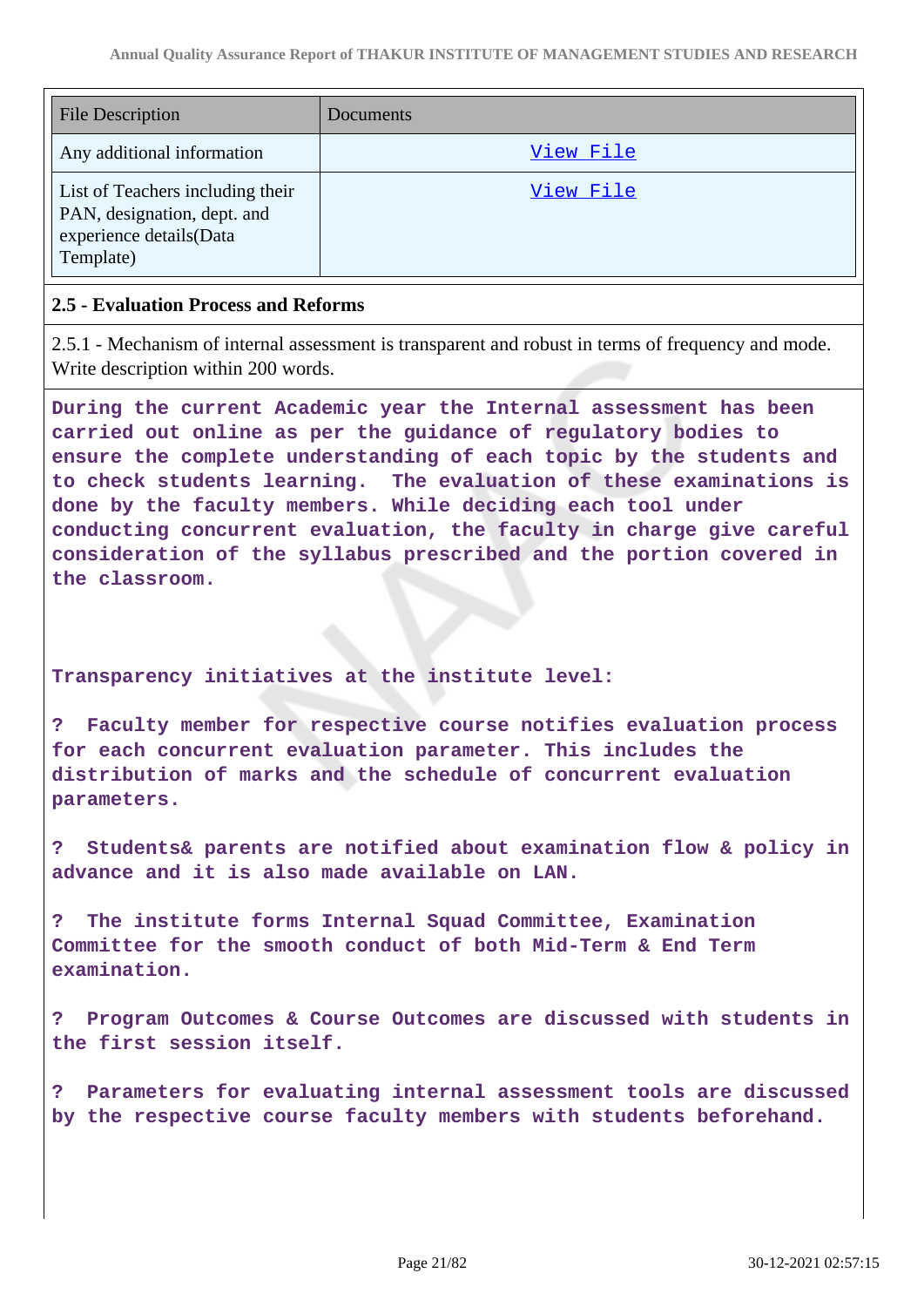**1. Process for conducting online Semester End Exams in MCQ and Open book case study based exam is discussed with students in meeting conducted for orientation of online examination.**

**? The guidelines for the filed report, summer internship project & dissertation evaluation are been to be given to the students before starting the projects.**

**? The external evaluators are called for the evaluation of the feild report, summer internship project & dissertation done by the students.**

**Robustness in terms of Frequency**

**? Departmental meetings are conducted to discuss the concurrent evaluation done for every course before the start of the semester.**

**? Guidelines for the conduct of concurrent evaluation are prepared by examination cell and shared with faculty & students.**

**? It is mandatory to cover 40 % syllabus before mid-term examination.**

**? For the PGDM program, Two CCE parameters are conducted before midterm examination and two are conducted after the midterm examination**

**? For the MMS program, 1 CCE is conducted before midterm and 1 after the midterm examination.**

**? For Part-time programs, as per the directive from the University of Mumbai, 2 concurrent evaluations, and attendance along with class participation are taken into consideration.**

**? Concurrent evaluation marks for all the courses are displayed/shared in respective sessions for each course.**

- **1. Guidelines for conducting online exams are discussed with faculties.**
- **2. Demo exam is conducted before online MCQ exam in order to make students software friendly and avoid any technical errors during exams**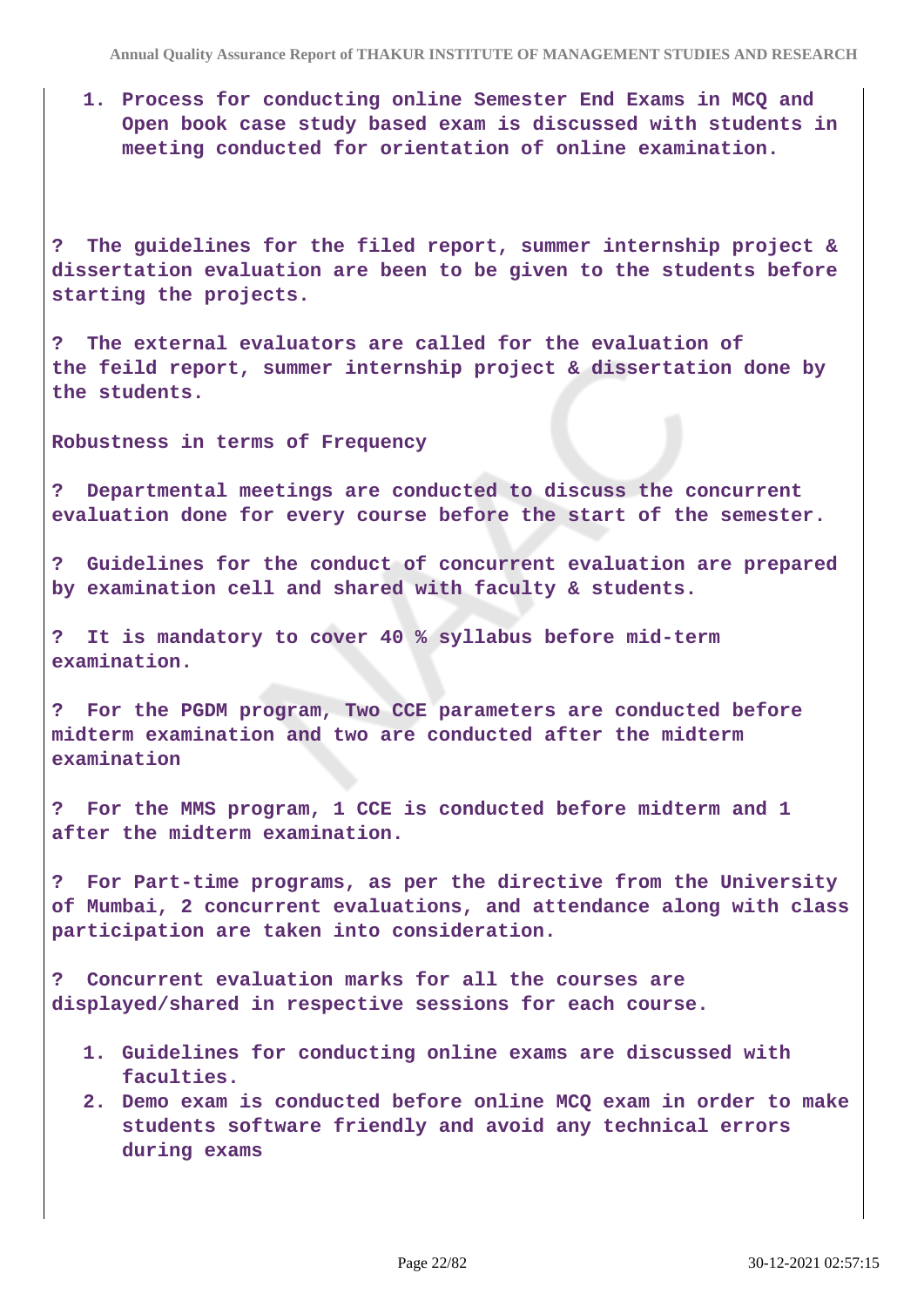**Robustness in terms of Variety**

**? Faculty members have the liberty to choose concurrent evaluation parameters for their respective courses. Hence in a semester containing 10 courses, students get a variety of concurrent evaluation parameters.**

**? Faculty member can choose any Two/ Four parameters from Case Study Analysis, Field Visit / Study tour and the report, Small Group Project & Viva-Voce, group Discussion, Role Play, Presentations, Industry Analysis, Literature Review / Book Review, Research article review, Simulation Exercises, Quiz, News Analysis, Group Presentations, etc.**

**? As each course is different in nature, students are exposed to a variety of concurrent evaluation systems. For example, in selfmanagement sessions, students focus on Four Q model, while operations management session focuses mostly on case studies.**

**? Faculty members have to submit marks for concurrent evaluation parameters for their respective courses to the examination cell after the assessment.**

**1. Semester End Exams are conducted in online mode. Exams are conducted in blended method of Multiple Choice Questions as well as open book Case study based exams. Examination of Multiple Choice Questions was conducted based on software while Open Book Exam was conducted on google classroom.**

**? At the end of each semester, department HoD verifies the respective course mark sheets for all the students.**

**? Examination cell verifies marks from each student and for each course in soft & Hard copy.**

| <b>File Description</b>         | Documents                                    |
|---------------------------------|----------------------------------------------|
| Any additional information      | View File                                    |
| Link for additional information | https://www.timsrmumbai.in/assessmemtEvaluat |
|                                 | ion.html                                     |

2.5.2 - Mechanism to deal with internal examination related grievances is transparent, time- bound and efficient

**In the institution, the students come to get a valuable education.**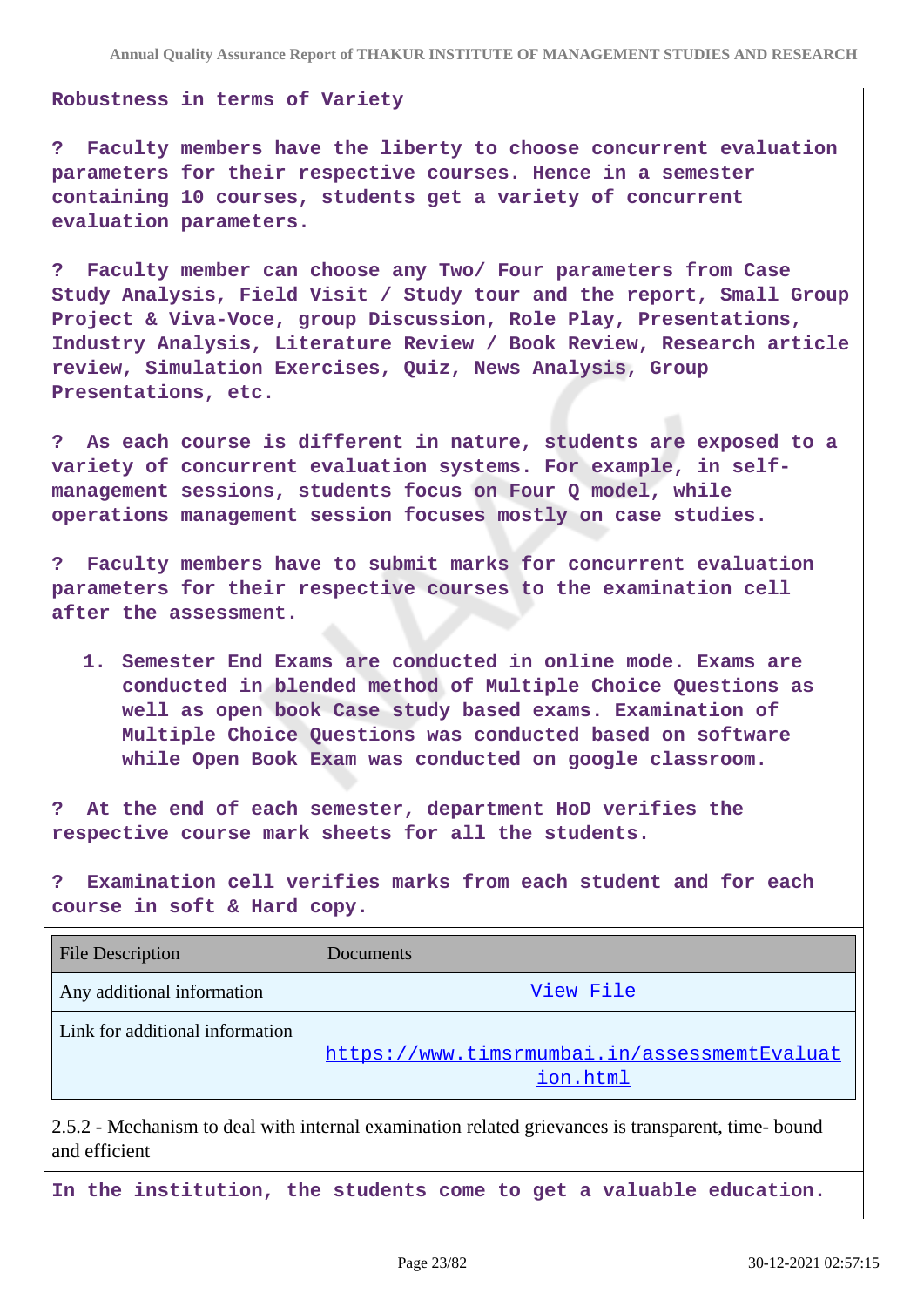**It is our endeavour to make all efforts to ensure transparency in all the activities at different stages. The examination cell members are capable and careful to handle examination-related grievances of the students.**

**The examinations have been conducted online with utmost care ensuring transparency and fairness.**

**1. The hall tickets are issued to the students well in advance. Any grievance related to the hall ticket is addressed by the examination cell. The examination cell immediately looks into the matter and takes necessary actions. The issues of the students are dealt with a high priority and solved as soon as possible.**

**2. The question papers for midterm examinations are prepared by the respective teachers and approved by the head of the concerned departments.**

**3. The question papers for semester-end examinations are set by external faculty. Two sets are prepared and the examination in charge picks one set on the day of the exam on a random basis. This ensures fairness and removes the chance of usage of unfair methods. The question papers are printed 90 minutes before the commencement of the examination.** 

**4. In the event, if a student found using unfair means during examinations, the following measures are to be adopted to address the situation.**

**a. If the material is found relevant with exams the examination in charge is notified about the incident.**

**b. The matter is recorded and presented before the Unfair Means committee.**

**c. The punishment is then, decided by the committee and implemented by the examination department.**

**5. Post internal examinations, students are given back their evaluated answer scripts.**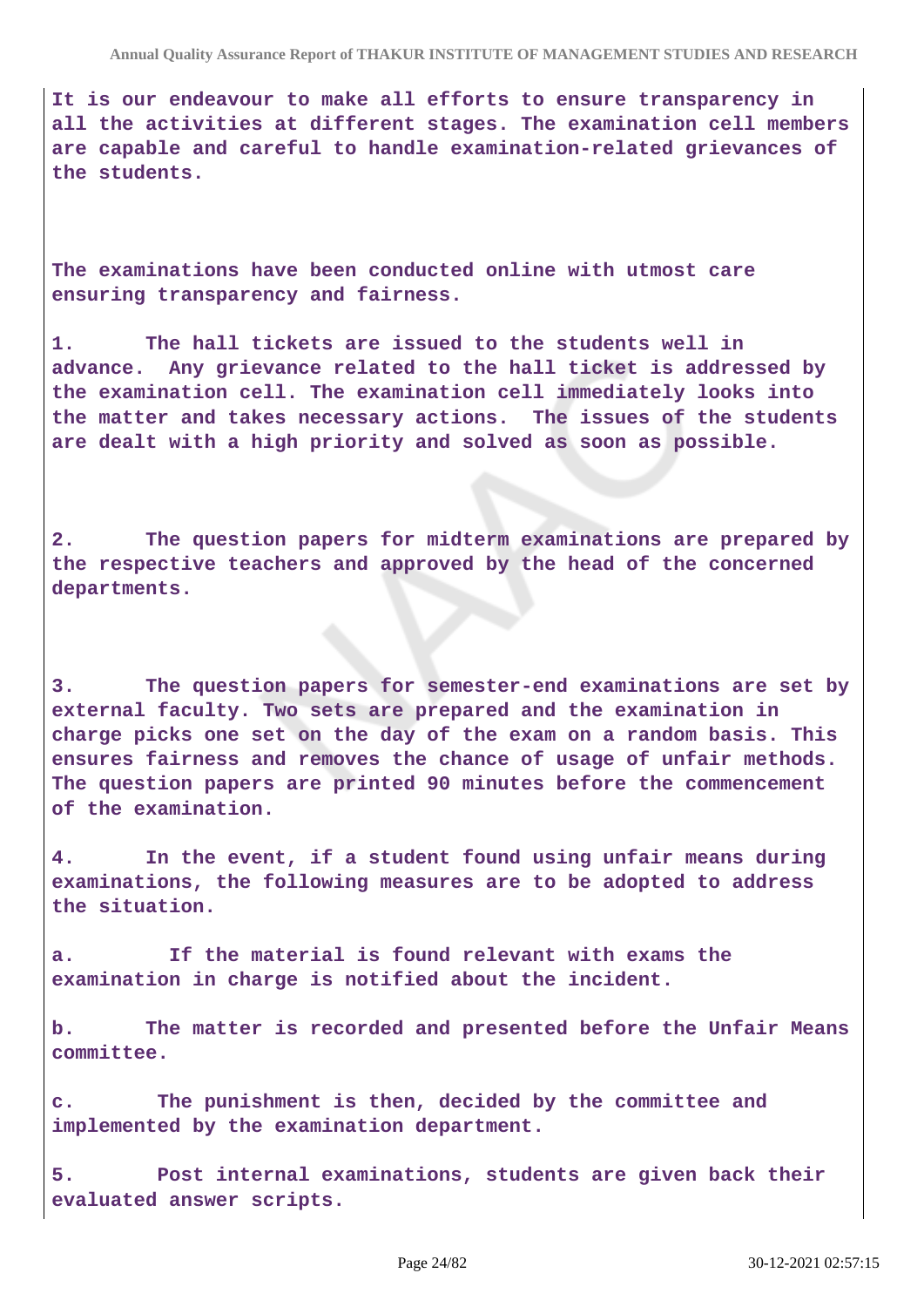**a. These answer sheets are corrected by the faculty members**

**b. Students are permitted to assess their own performance and seek any clarifications from the faculty concerned. In case they are entitled to get more marks, teachers do the needful.**

**c. In the case of external examination, any grievance is addressed by the examination cell.**

**d. The student in need of help explains his/her grievance in person to the Controller of Examination who reviews the situation and provides a solution.**

**6. Online Semester End Examination**

- **1. Demo Exams were conducted in order to understand technical difficulty faced by students during examination. All the technical glitz were resolved before conduct of exams, ensuring no student faced any difficulty during exams.**
- **2. Question paper for Open Book Exam were shared on google classroom to ensure that paper is assigned to every student.**
- **3. Helpline numbers were displayed on website for students to immediate connect with team for help in case of any technical glitz during exams.**
- **4. In any case of any grievance for attempting online examination, same was resolved by examination department on priority.**

**To ensure free and fair conduct of examination, Director empowers the flying squad to conduct random frisking of students so that no unfair means can be used during the exams. To ensure that students are well informed, of the prevalent rules and regulations along with any changes to the same, the examination cell displays the rules and regulations in the form of a notice in each examination hall. The same is also announced inside the classes before the commencement of the examination. Also, the same is printed on the main answer sheets. To ensure that students suspected of indulging in unfair means, get a fair say in the unfair means committee proceedings by filling up his perspective in the unfair means report and explain the same.**

**All grievances are therefore, to be solved with utmost care to student sensitivity. The examination cell is dedicated to provide students with time-bound, transparent and efficient solutions for**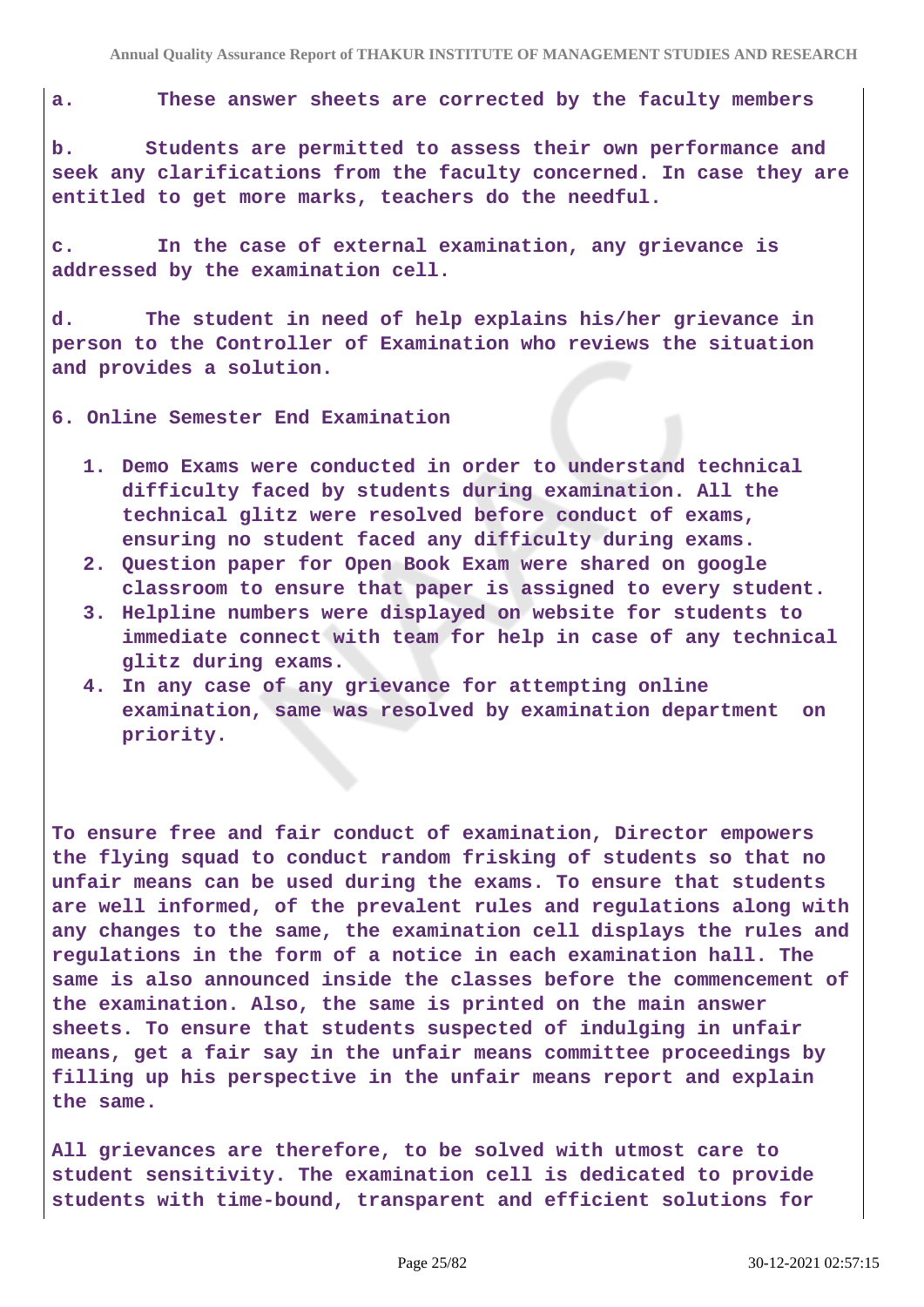#### **their examination-related grievances.**

| <b>File Description</b>         | Documents                                                |
|---------------------------------|----------------------------------------------------------|
| Any additional information      | View File                                                |
| Link for additional information |                                                          |
|                                 | https://www.timsrmumbai.in/assessmemtEvaluat<br>ion.html |
|                                 |                                                          |

#### **2.6 - Student Performance and Learning Outcomes**

2.6.1 - Programme and course outcomes for all Programmes offered by the institution are stated and displayed on website and communicated to teachers and students.

**Institute has adopted the outcome-based education system (OBE), also referred to as standards-based education, which has helped the Institute to measure its learning outcome. Institute practices student-centric teaching and learning methodology in which the course delivery and assessment are planned to achieve stated Program Outcomes and Course Outcomes.**

**Every first session of the course begins with facultymember, imparting the Vision, Mission, Programme Educational Objectives (PEOs), Program Outcomes (POs) and Course Outcomes to the students. The parents are made aware of these during the interactions with them at the time of student induction program, Parent Meet, etc., and through various other channels mentioned above.**

**Before the first session, every faculty member is supposed to chalk out his/her session plan. While drafting the session plan faculty member would read the COs and draft the session plan accordingly. For quick communication, these are available on the intranet as well as the website of the institute. After the session plan is finalized, the domain head would see the plan and give the inputs if required.**

| <b>File Description</b>                                           | Documents                                  |
|-------------------------------------------------------------------|--------------------------------------------|
| Upload any additional<br>information                              | View File                                  |
| Paste link for Additional<br>information                          | https://www.timsrmumbai.in/mms-course.html |
| <b>Upload COs for all Programmes</b><br>(exemplars from Glossary) | View File                                  |

2.6.2 - Attainment of Programme outcomes and course outcomes are evaluated by the institution.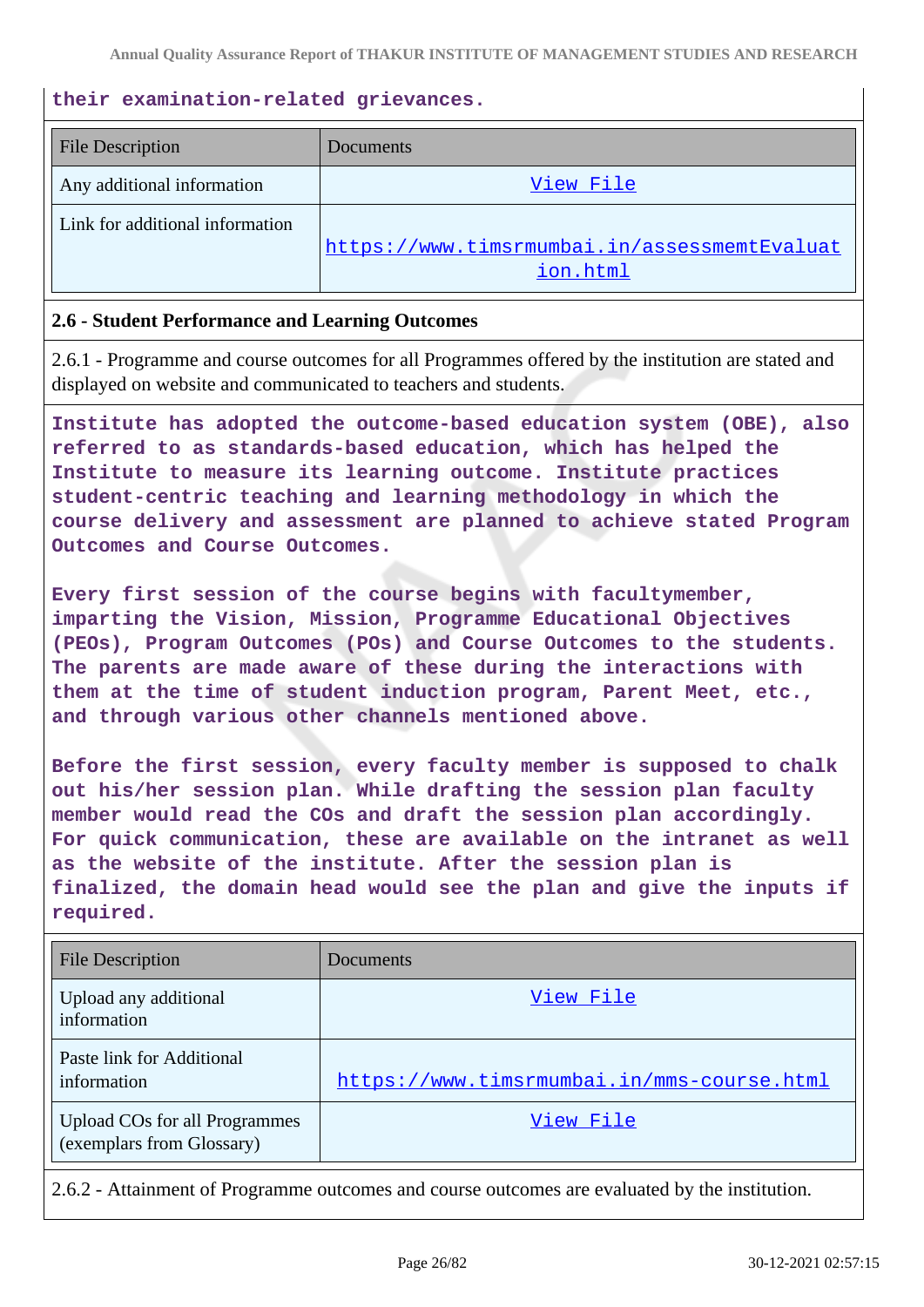**Assessment of Program Outcome is through Course Outcome. Assessment tools for evaluation of Programme outcomes are divided into two categories - Direct and Indirect assessment tools. In calculating POs, 70% weightage is given to direct assessment and 30% to indirect assessment methods. The direct assessment is calculated through COs assessment. Direct methods bring forth the students' knowledge and skills acquired through their performance in the various assessment components.**

**There are various tools to assess students' performance such as semester-end examinations, periodical tests, assignments, presentations, and case study analysis. The direct assessment is done every semester i.e., twice a year.**

**While direct assessment takes the inputs from student assessments, indirect assessment takes the inputs from stakeholders. Indirect tools to calculate attainment level act as an input to calculate the program outcome based on stakeholder involvement. To calculate program outcome from indirect methods such as student exit survey, employer survey, and alumni survey form is filled by respective stakeholders. After the collection of feedback, data is collated and analysed for the attainment of Program outcome levels.**

| <b>File Description</b>                  | Documents                                                |
|------------------------------------------|----------------------------------------------------------|
| Upload any additional<br>information     | View File                                                |
| Paste link for Additional<br>information | https://www.timsrmumbai.in/assessmemtEvaluat<br>ion.html |

#### **2.6.3 - Pass percentage of Students during the year**

**2.6.3.1 - Total number of final year students who passed the university examination during the year**

#### **356**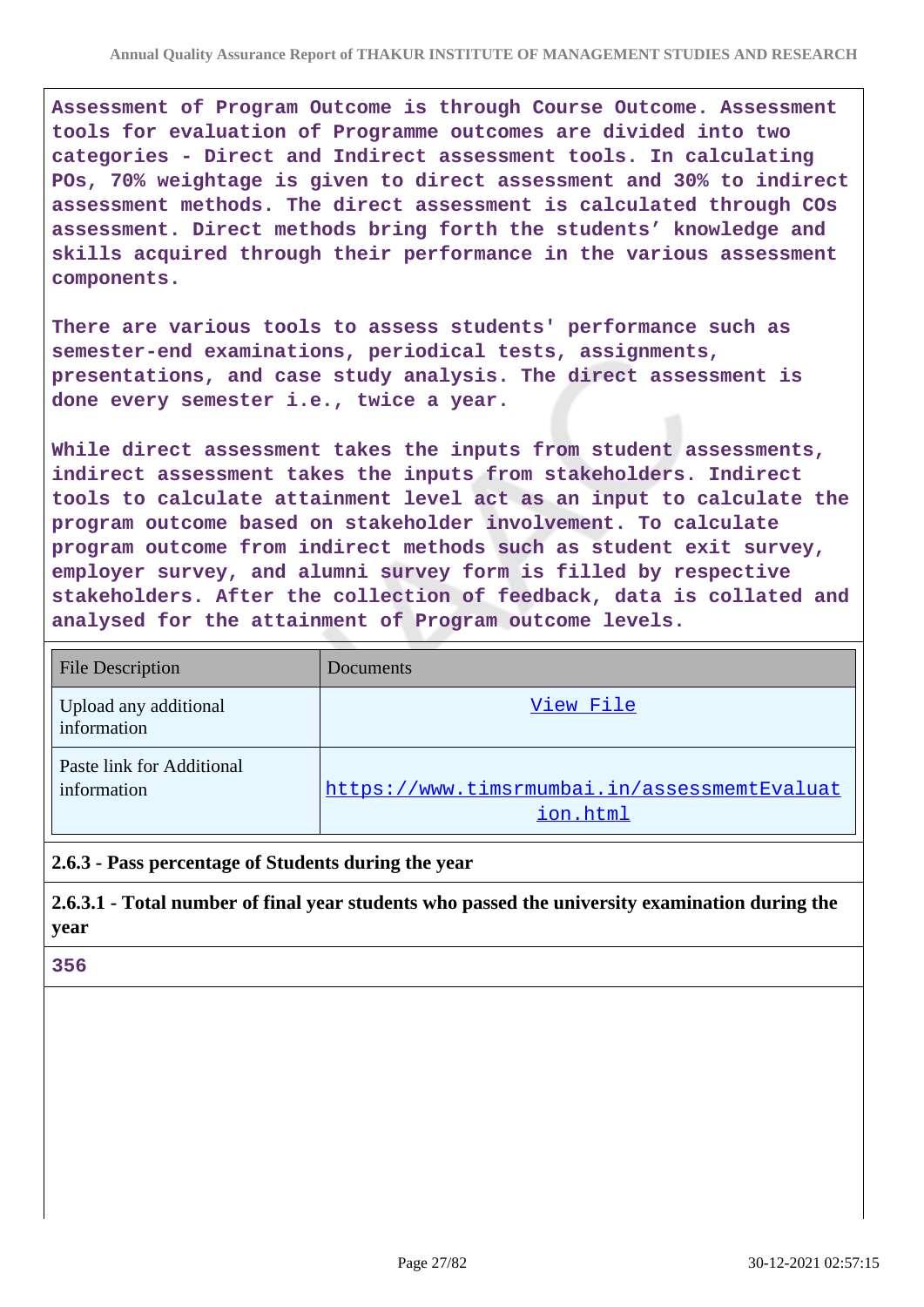| <b>File Description</b>                                                                                                     | Documents                                                                                             |
|-----------------------------------------------------------------------------------------------------------------------------|-------------------------------------------------------------------------------------------------------|
| Upload list of Programmes and<br>number of students passed and<br>appeared in the final year<br>examination (Data Template) | View File                                                                                             |
| Upload any additional<br>information                                                                                        | View File                                                                                             |
| Paste link for the annual report                                                                                            | https://timsrmumbai.in/pdf/Annual%20Report%2<br>Ofor%20Examination%20Cell%20for%20A.Y.2020-2<br>1.pdf |

#### **2.7 - Student Satisfaction Survey**

**2.7.1 - Student Satisfaction Survey (SSS) on overall institutional performance (Institution may design its own questionnaire) (results and details need to be provided as a weblink)**

<https://www.timsrmumbai.in/studentsatisfactionsurvey.html>

## **RESEARCH, INNOVATIONS AND EXTENSION**

**3.1 - Resource Mobilization for Research**

**3.1.1 - Grants received from Government and non-governmental agencies for research projects / endowments in the institution during the year (INR in Lakhs)**

**3.1.1.1 - Total Grants from Government and non-governmental agencies for research projects / endowments in the institution during the year (INR in Lakhs)**

**0**

| <b>File Description</b>                                                              | Documents |
|--------------------------------------------------------------------------------------|-----------|
| Any additional information                                                           | View File |
| e-copies of the grant award<br>letters for sponsored research<br>projects/endowments | View File |
| List of endowments / projects<br>with details of grants (Data<br>Template)           | View File |

## **3.1.2 - Number of teachers recognized as research guides (latest completed academic year)**

#### **3.1.2.1 - Number of teachers recognized as research guides**

**3**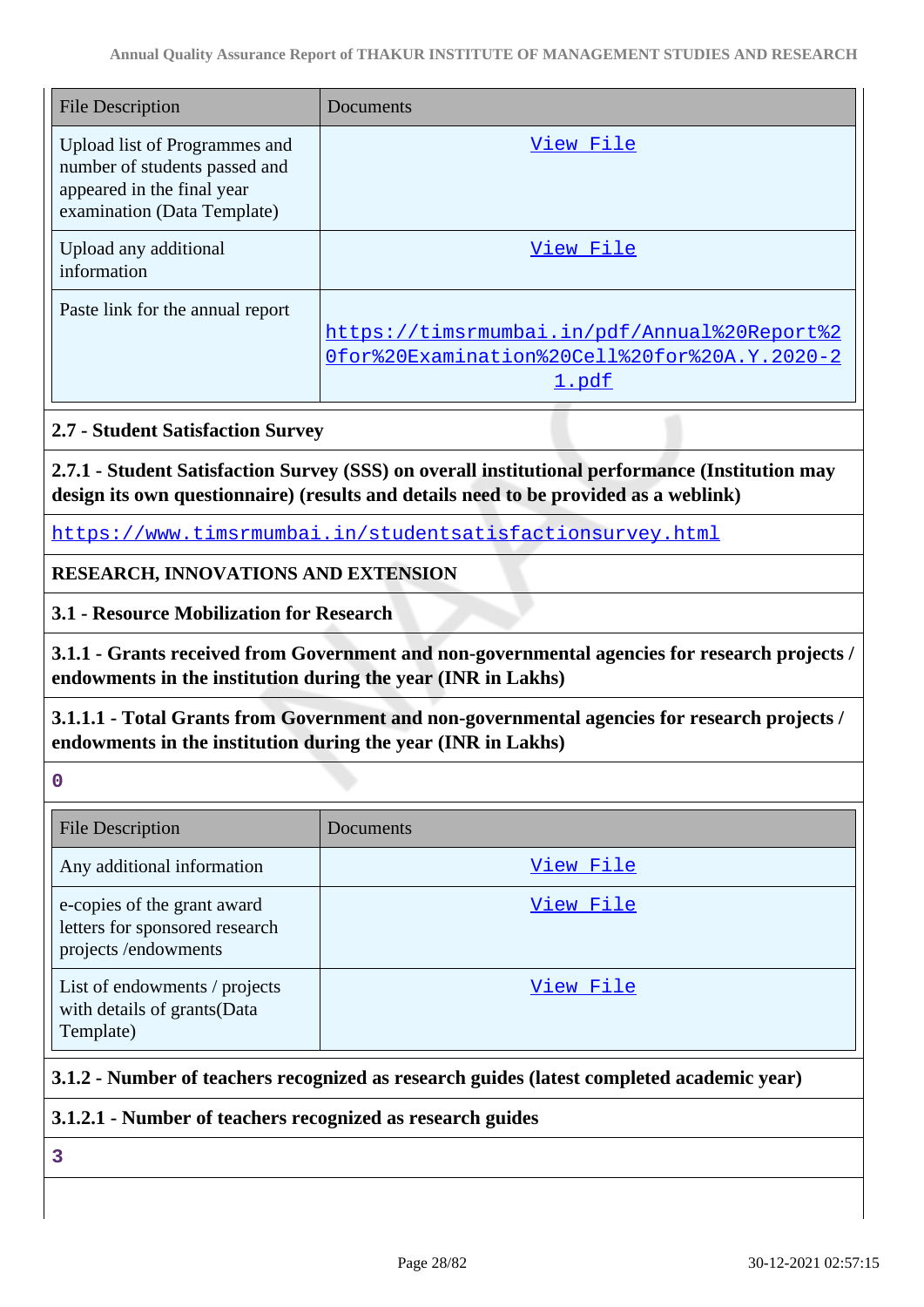| <b>File Description</b>                    | Documents |
|--------------------------------------------|-----------|
| Any additional information                 | View File |
| Institutional data in prescribed<br>format | View File |

## **3.1.3 - Number of departments having Research projects funded by government and non government agencies during the year**

# **3.1.3.1 - Number of departments having Research projects funded by government and nongovernment agencies during the year**

| $\overline{a}$ |               |  |
|----------------|---------------|--|
|                | ı<br>۰.<br>۰. |  |

| <b>File Description</b>                                          | Documents                                   |
|------------------------------------------------------------------|---------------------------------------------|
| List of research projects and<br>funding details (Data Template) | View File                                   |
| Any additional information                                       | View File                                   |
| Supporting document from<br><b>Funding Agency</b>                | View File                                   |
| Paste link to funding agency<br>website                          | https://www.timsrmumbai.in/consultancy.html |

#### **3.2 - Innovation Ecosystem**

3.2.1 - Institution has created an ecosystem for innovations and has initiatives for creation and transfer of knowledge

**Promoting innovation is an intrinsic part of TIMSR's mission. To meet that goal, various cells are instituted to propel creativity and other ingenious endeavours ensure students have a platform to the soundboard and hone their ideas before launching them.**

**TIMSR Centre for Entrepreneurship and Innovation: This unique platform nurtures creativity, innovation among students. TCEI is a hub that encourages thinking and provokes students to generate novel ideas making it truly the "centre" for innovation. The centre has been instrumental in nurturing intrapreneurial and entrepreneurial calibre of students by conducting a gamut of activities to foster innovation mind-set like E – Talk Panel Discussion on how to start your own business (Talks by renowned entrepreneurs), Business plan & Quiz Competition, Attending TIE (The IndUS Entrepreneurs) event on Entrepreneurs Well Being.**

**Entrepreneurship is embedded as a core component in the curriculum**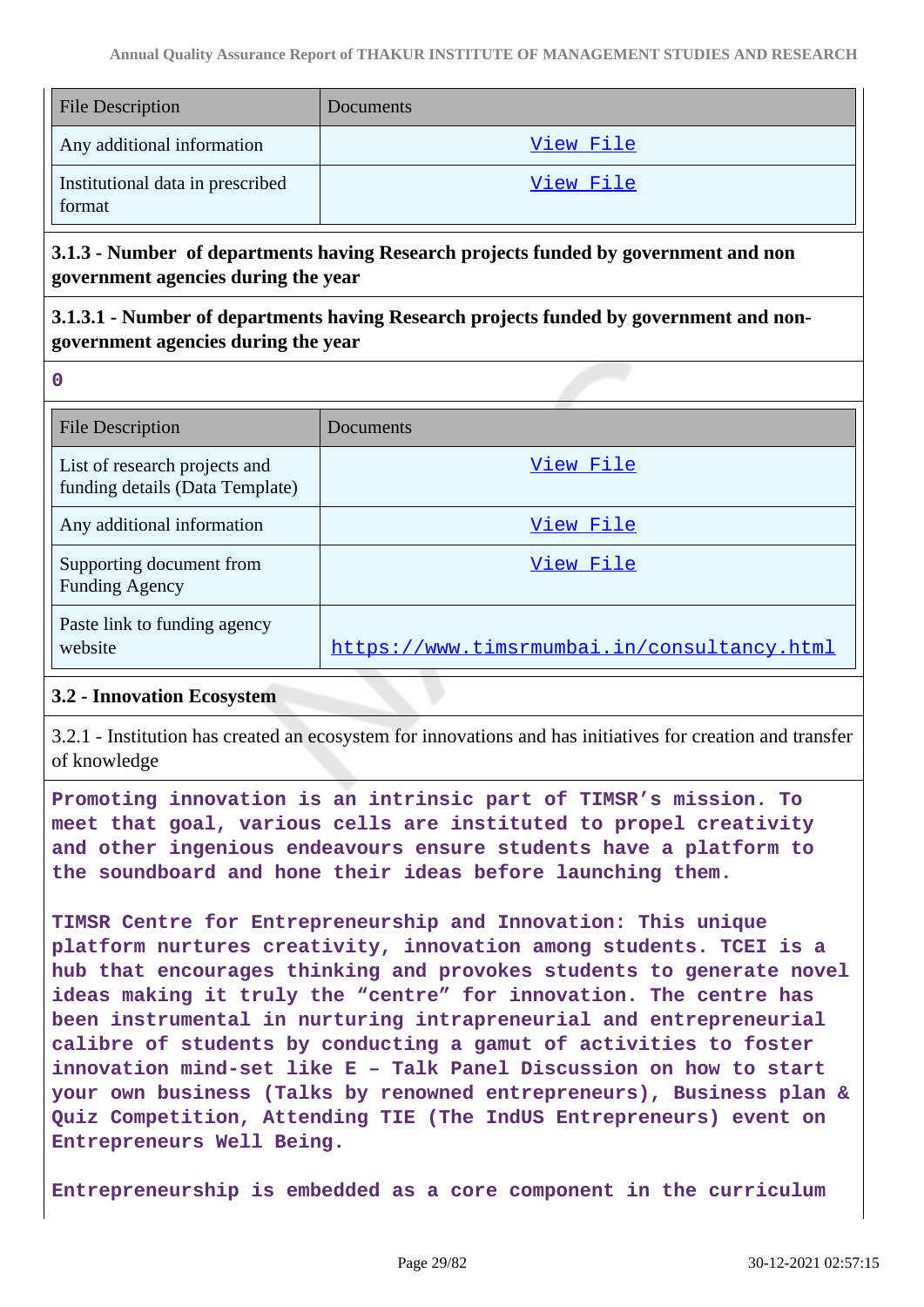**through courses on Entrepreneurship Management and Business Plan Development; these help students gain theoretical insights into the subject.**

**Incubation Centres: TIMSR provides co-working space to its alumni to run their entrepreneurial ventures who not only get to run operations from campus but also get continually mentored by the faculty members and visiting entrepreneurs. In addition to this, there are 3 incubation kiosks that are given to students to run on an annual contract, to provide them a hands-on experience of business operations. Dedicated space has been created for students to run their ventures from 2000 sq.mts commercial space as well.**

**Mentoring Program: The unique mentoring program ensures that each student has a faculty mentor assigned to them who is in charge of monitoring and guiding them in the right direction. Students can have a constant check on how they are performing in various parameters from research work, projects, assignments, skill development, co-curricular participation, and academic progress.**

**Guest Lecture Series: In this recurring feature, industry stalwarts from India and abroad are invited on campus to share their experiences and inspire students to dream big and achieve their dreams.**

**Learning Resource Centre (Library): The nerve centre of the institute, LRC is the haven for reflection, experimentation, and innovation. It caters to the needs of the faculty members, students and staff by providing an access to online databases like ProQuest, J-Gate, and EBSCO, more than 29 thousand books, and audio-visual material that is constantly updated with the latest editions added on a regular basis. Special displays of the latest and essential reads like the HBR series help create an entrepreneurial ecosystem.**

**Research Cell: The cell promotes research initiatives and organizes various Faculty Development Programmes and National and International conferences to promote research culture and generation and furtherance of new knowledge for faculty members and students.**

**In the academic year 2020-2021, due to the prevailing pandemic situation and in the context of the lockdown, measures declared by the Govt. of Maharashtra, institute has conducted the abovementioned activities through online mode.**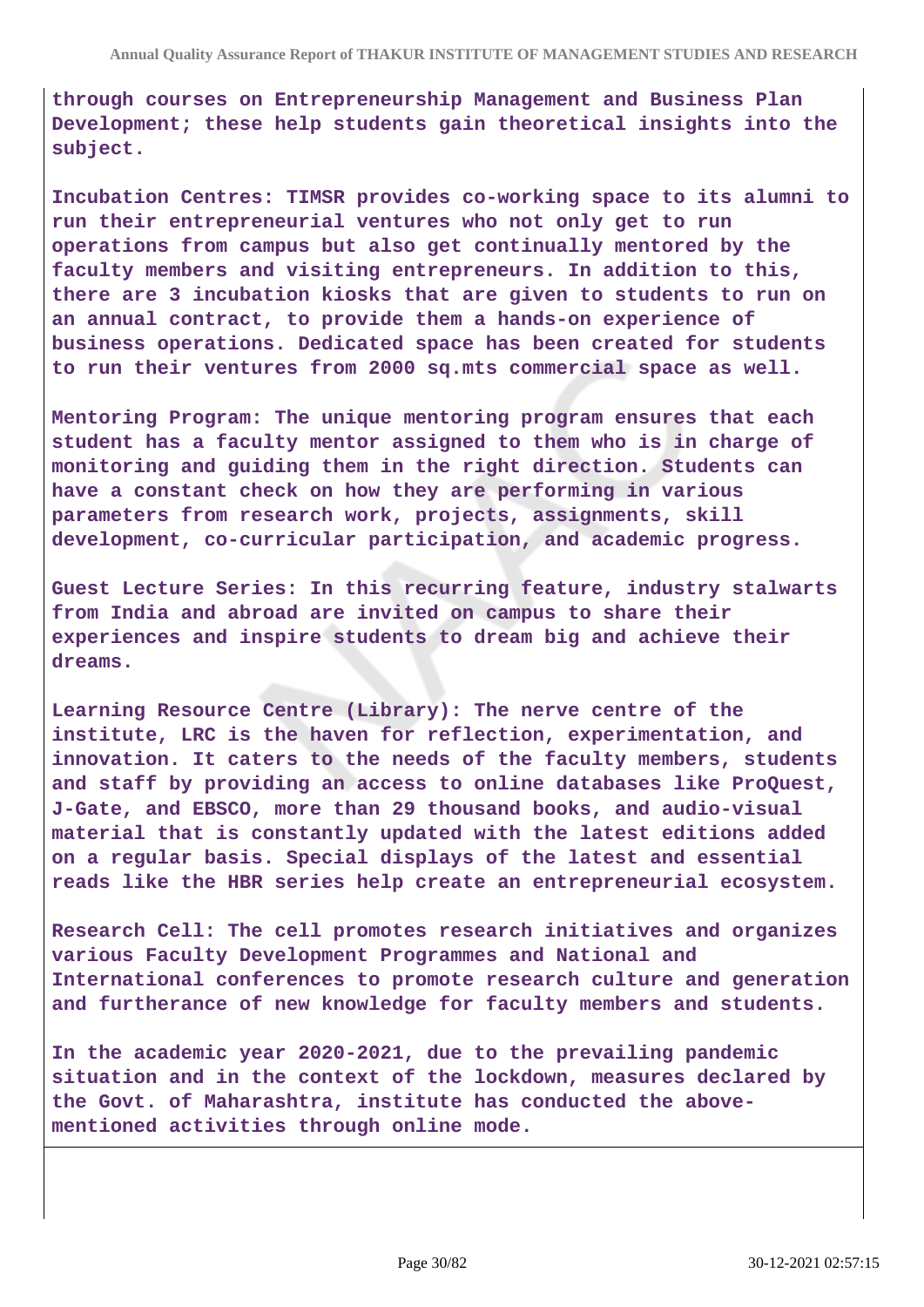| File Description                         | Documents                                         |
|------------------------------------------|---------------------------------------------------|
| Upload any additional<br>information     | View File                                         |
| Paste link for additional<br>information | https://www.timsrmumbai.in/E-<br>Cell2021-22.html |

**3.2.2 - Number of workshops/seminars conducted on Research Methodology, Intellectual Property Rights (IPR) and entrepreneurship during the year**

**3.2.2.1 - Total number of workshops/seminars conducted on Research Methodology, Intellectual Property Rights (IPR) and entrepreneurship year wise during the year**

| <b>File Description</b>                                              | Documents |
|----------------------------------------------------------------------|-----------|
| Report of the event                                                  | View File |
| Any additional information                                           | View File |
| List of workshops/seminars<br>during last 5 years (Data<br>Template) | View File |

## **3.3 - Research Publications and Awards**

**3.3.1 - Number of Ph.Ds registered per eligible teacher during the year**

## **3.3.1.1 - How many Ph.Ds registered per eligible teacher within the year**

**00**

**9**

| <b>File Description</b>                                                                                                    | <b>Documents</b>                         |
|----------------------------------------------------------------------------------------------------------------------------|------------------------------------------|
| URL to the research page on HEI<br>website                                                                                 | https://www.timsrmumbai.in/Research.html |
| List of PhD scholars and their<br>details like name of the guide,<br>title of thesis, year of award etc<br>(Data Template) | View File                                |
| Any additional information                                                                                                 | View File                                |

# **3.3.2 - Number of research papers per teachers in the Journals notified on UGC website during the year**

**3.3.2.1 - Number of research papers in the Journals notified on UGC website during the year**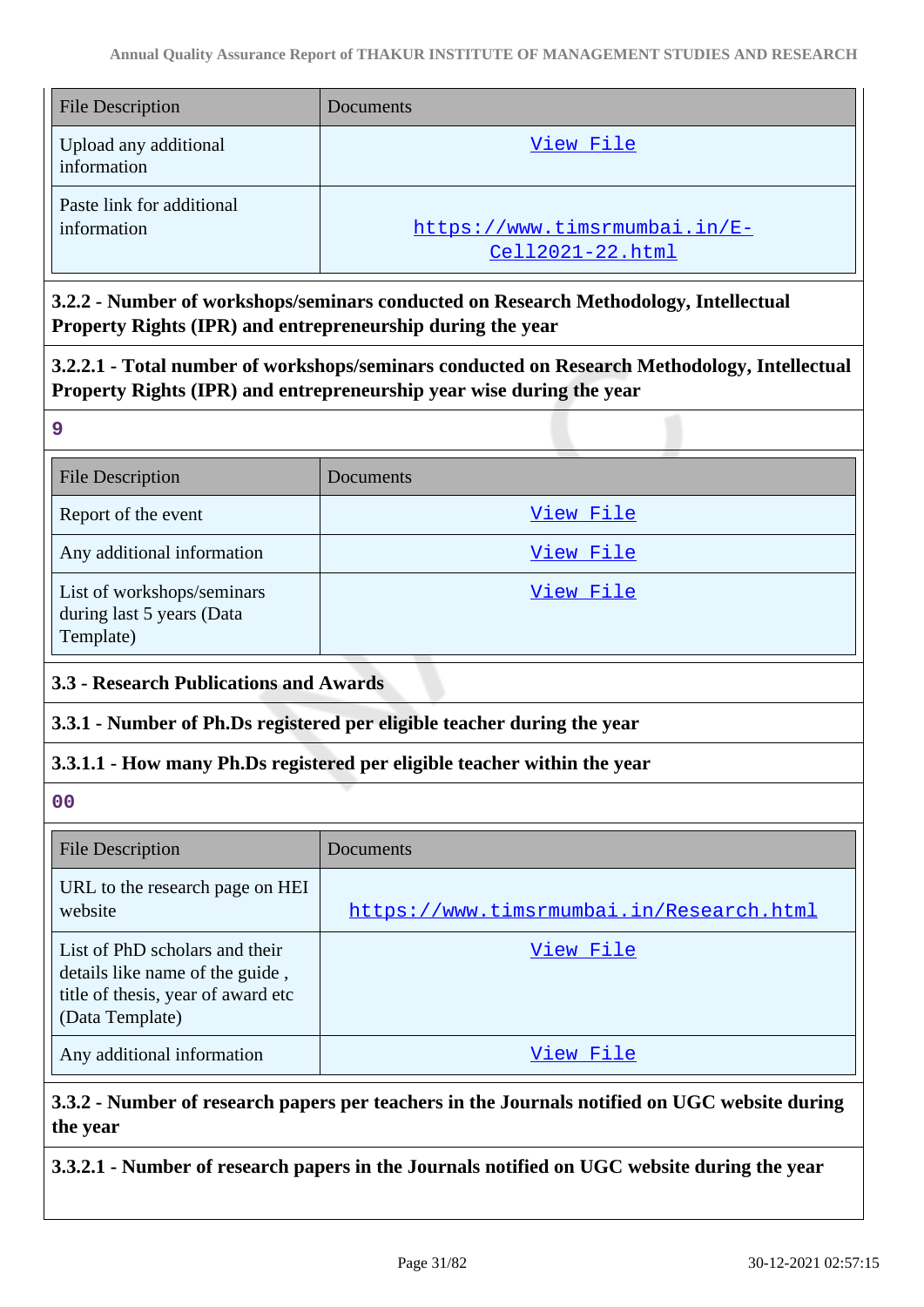| 43                                                                                                          |           |
|-------------------------------------------------------------------------------------------------------------|-----------|
| <b>File Description</b>                                                                                     | Documents |
| Any additional information                                                                                  | View File |
| List of research papers by title,<br>author, department, name and<br>year of publication (Data<br>Template) | View File |

**3.3.3 - Number of books and chapters in edited volumes/books published and papers published in national/ international conference proceedings per teacher during the year**

**3.3.3.1 - Total number of books and chapters in edited volumes/books published and papers in national/ international conference proceedings year wise during year**

**20**

| <b>File Description</b>                                                      | Documents |
|------------------------------------------------------------------------------|-----------|
| Any additional information                                                   | View File |
| List books and chapters edited<br>volumes/books published (Data<br>Template) | View File |

#### **3.4 - Extension Activities**

3.4.1 - Extension activities are carried out in the neighborhood community, sensitizing students to social issues, for their holistic development, and impact thereof during the year

**The Social Responsibility Cell 'Samvedna' routinely conducts activities that promote social well-being through charitable work like blood donation camps, Tree plantation drives, Swachh Bharat Abhiyan, orphanage visits, gender sensitivity workshops, etc. These activities are conducted in collaboration with various organizations and NGOs.**

**The objectives of these activities are to:** 

 **1. Identify the requirements and issues of the community and involve the students in problem-solving processes.**

**2. Develop a sense of social and community responsibility.**

**3. Acquire leadership qualities.**

**All these activities create a favourable impression on the students**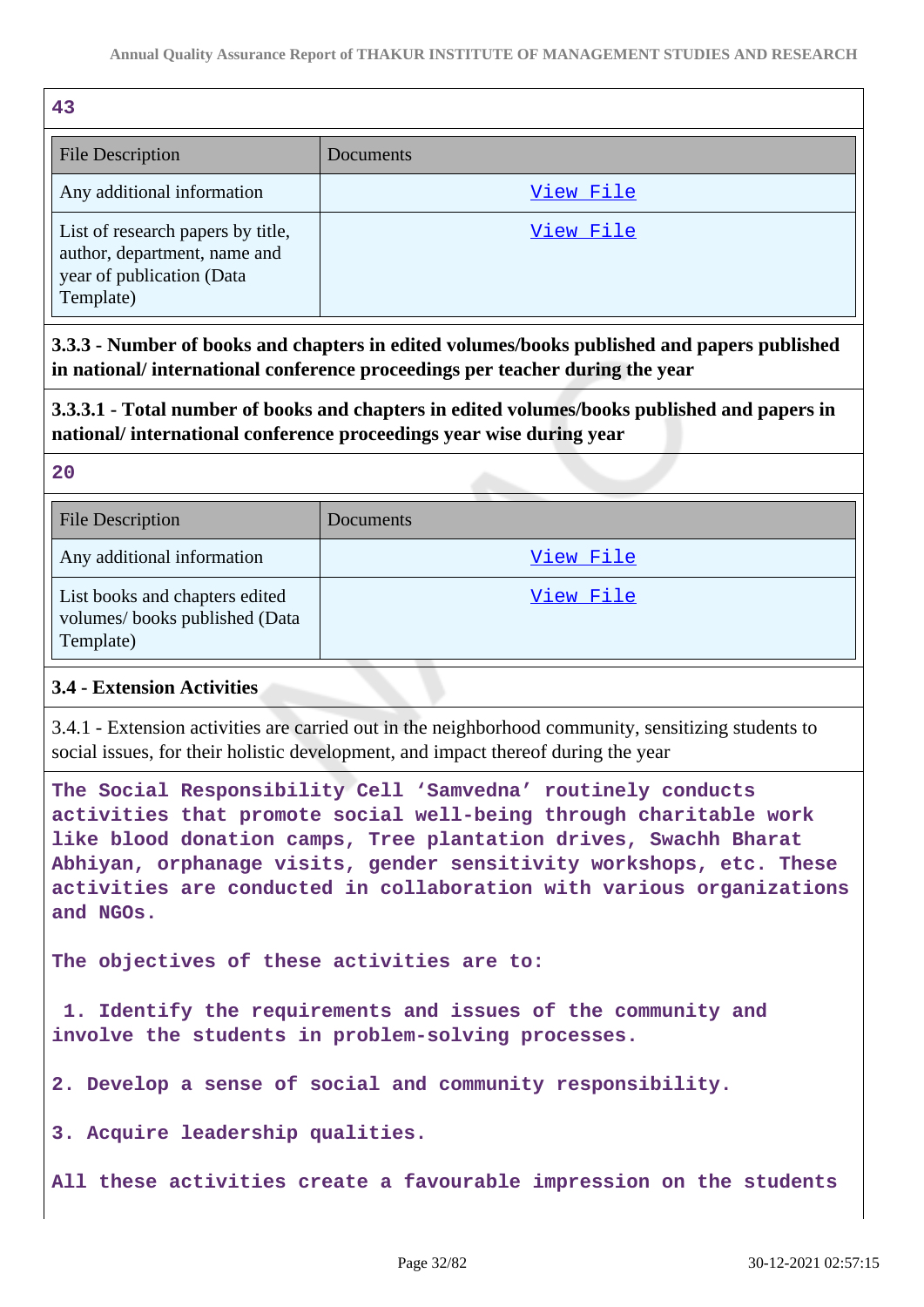**and strengthened the student community relationships with enhanced leadership skills and communication skills.**

**In the academic year 2020-2021, due to the prevailing pandemic situation and in the context of the lockdown, measures declared by govt. of Maharashtra, the institute could not conduct extension activities.**

| <b>File Description</b>                  | <b>Documents</b>                            |
|------------------------------------------|---------------------------------------------|
| Paste link for additional<br>information | https://www.timsrmumbai.in/News-Letter.html |
| Upload any additional<br>information     | View File                                   |

**3.4.2 - Number of awards and recognitions received for extension activities from government / government recognized bodies during the year**

**3.4.2.1 - Total number of awards and recognition received for extension activities from Government/ Government recognized bodies year wise during the year**

**00**

| <b>File Description</b>                                                        | Documents |
|--------------------------------------------------------------------------------|-----------|
| Any additional information                                                     | View File |
| Number of awards for extension<br>activities in last 5 year (Data<br>Template) | View File |
| e-copy of the award letters                                                    | View File |

**3.4.3 - Number of extension and outreach programs conducted by the institution through NSS/NCC/Red cross/YRC etc., ( including the programmes such as Swachh Bharat, AIDS awareness, Gender issues etc. and/or those organized in collaboration with industry, community and NGOs ) during the year**

**3.4.3.1 - Number of extension and outreach Programs conducted in collaboration with industry, community and Non- Government Organizations through NSS/ NCC/ Red Cross/ YRC etc., during the year**

**0**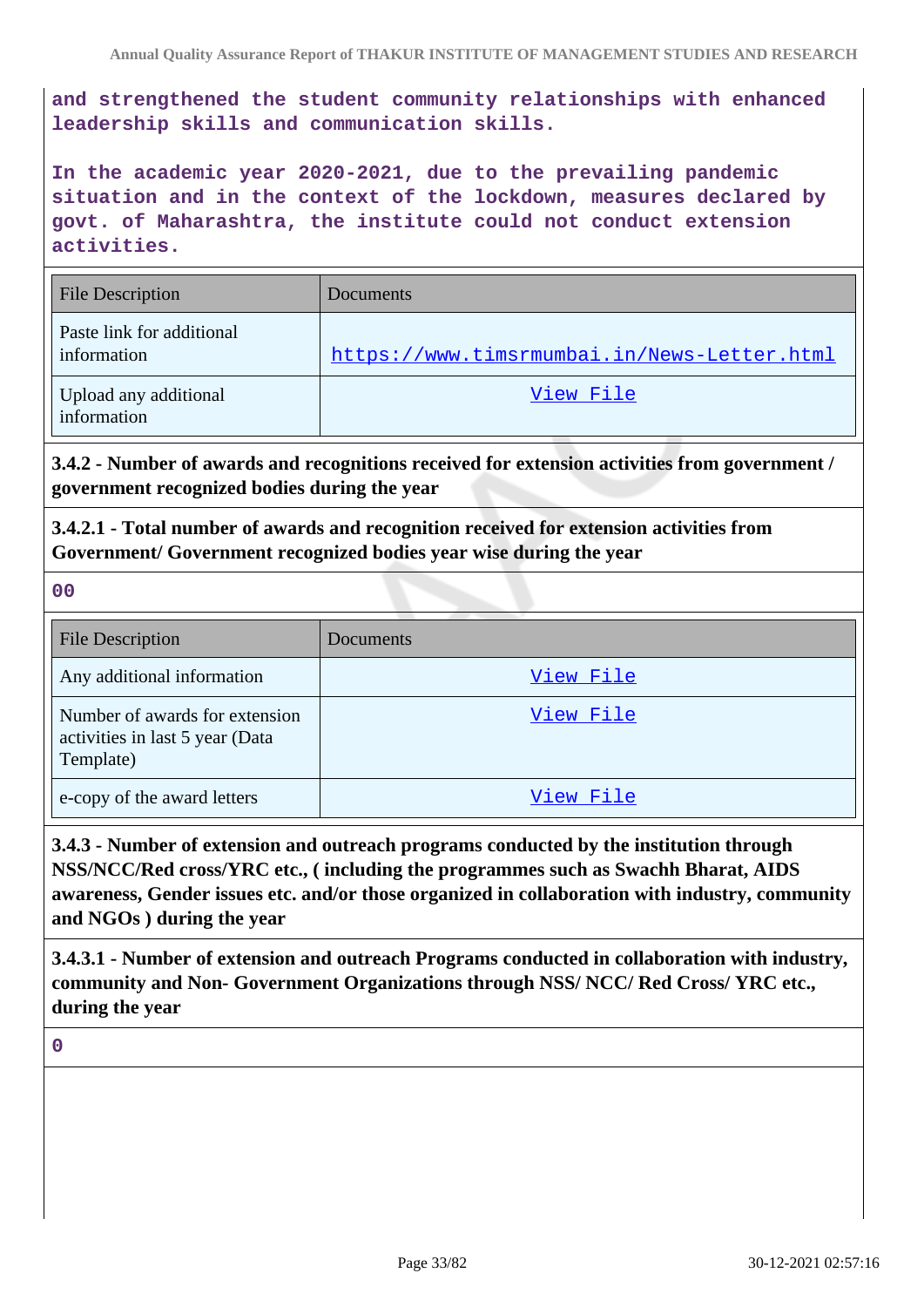| File Description                                                                                                                       | Documents |
|----------------------------------------------------------------------------------------------------------------------------------------|-----------|
| Reports of the event organized                                                                                                         | View File |
| Any additional information                                                                                                             | View File |
| Number of extension and<br>outreach Programmes conducted<br>with industry, community etc for<br>the during the year (Data<br>Template) | View File |

#### **3.4.4 - Number of students participating in extension activities at 3.4.3. above during year**

**3.4.4.1 - Total number of Students participating in extension activities conducted in collaboration with industry, community and Non- Government Organizations such as Swachh Bharat, AIDs awareness, Gender issue etc. year wise during year**

#### **0**

| <b>File Description</b>                                                                              | Documents |
|------------------------------------------------------------------------------------------------------|-----------|
| Report of the event                                                                                  | View File |
| Any additional information                                                                           | View File |
| Number of students participating<br>in extension activities with Govt.<br>or NGO etc (Data Template) | View File |

#### **3.5 - Collaboration**

**3.5.1 - Number of Collaborative activities for research, Faculty exchange, Student exchange/ internship during the year**

**3.5.1.1 - Number of Collaborative activities for research, Faculty exchange, Student exchange/ internship year wise during the year**

## **186**

| <b>File Description</b>                                                                      | <b>Documents</b> |
|----------------------------------------------------------------------------------------------|------------------|
| e-copies of related Document                                                                 | View File        |
| Any additional information                                                                   | View File        |
| Details of Collaborative activities<br>with institutions/industries for<br>research, Faculty | View File        |

**3.5.2 - Number of functional MoUs with institutions, other universities, industries, corporate houses etc. during the year**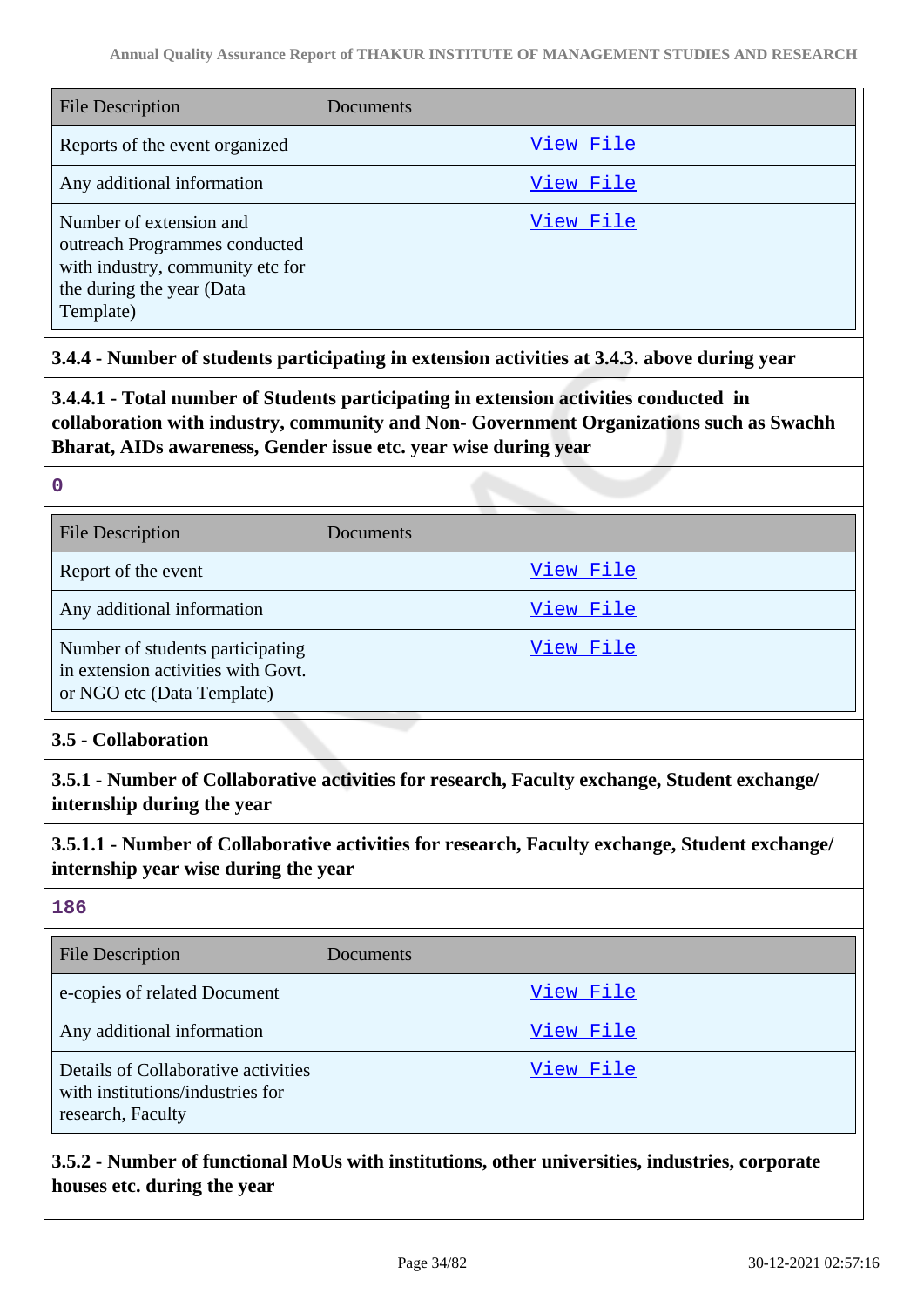# **3.5.2.1 - Number of functional MoUs with Institutions of national, international importance, other universities, industries, corporate houses etc. year wise during the year**

**8**

| <b>File Description</b>                                                                                                             | Documents |
|-------------------------------------------------------------------------------------------------------------------------------------|-----------|
| e-Copies of the MoUs with<br>institution./industry/corporate<br>houses                                                              | View File |
| Any additional information                                                                                                          | View File |
| Details of functional MoUs with<br>institutions of national,<br>international importance, other<br>universities etc during the year | View File |

#### **INFRASTRUCTURE AND LEARNING RESOURCES**

#### **4.1 - Physical Facilities**

4.1.1 - The Institution has adequate infrastructure and physical facilities for teaching- learning. viz., classrooms, laboratories, computing equipment etc.

**The Management believes- to get the best output you need to have the best infrastructure and resources in place, therefore, TIMSR boasts of world-class infrastructure and fabulous academic ambiance. All the classrooms and seminar halls are equipped with ICT. The institute ensures to go beyond AICTE norms with regards to infrastructure and learning resources. The institute endeavours to maintain adequate infrastructural facilities including hostel facilities for students and quarters for staff. TIMSR library called as "Learning Resource Center" maintains a collection of books, journals (including e-resources) and magazines. Library uses KOHA software to facilitate the management of its resources. Digital library is also set up with an ICT facility to make the most of the e-resources offered. The library regularly tracks the usage of its resources and motivates the top readers through rewards thereby fostering reading as a powerful habit in the budding leaders. Apart from the necessary facilities institute also provides the following facilities:**

**Ø A co-working space as support to Alumni entrepreneurs**

- **Ø An Ideation room for Project discussion and preparation**
- **Ø On campus E-laboratories for students' Entrepreneurial endeavors**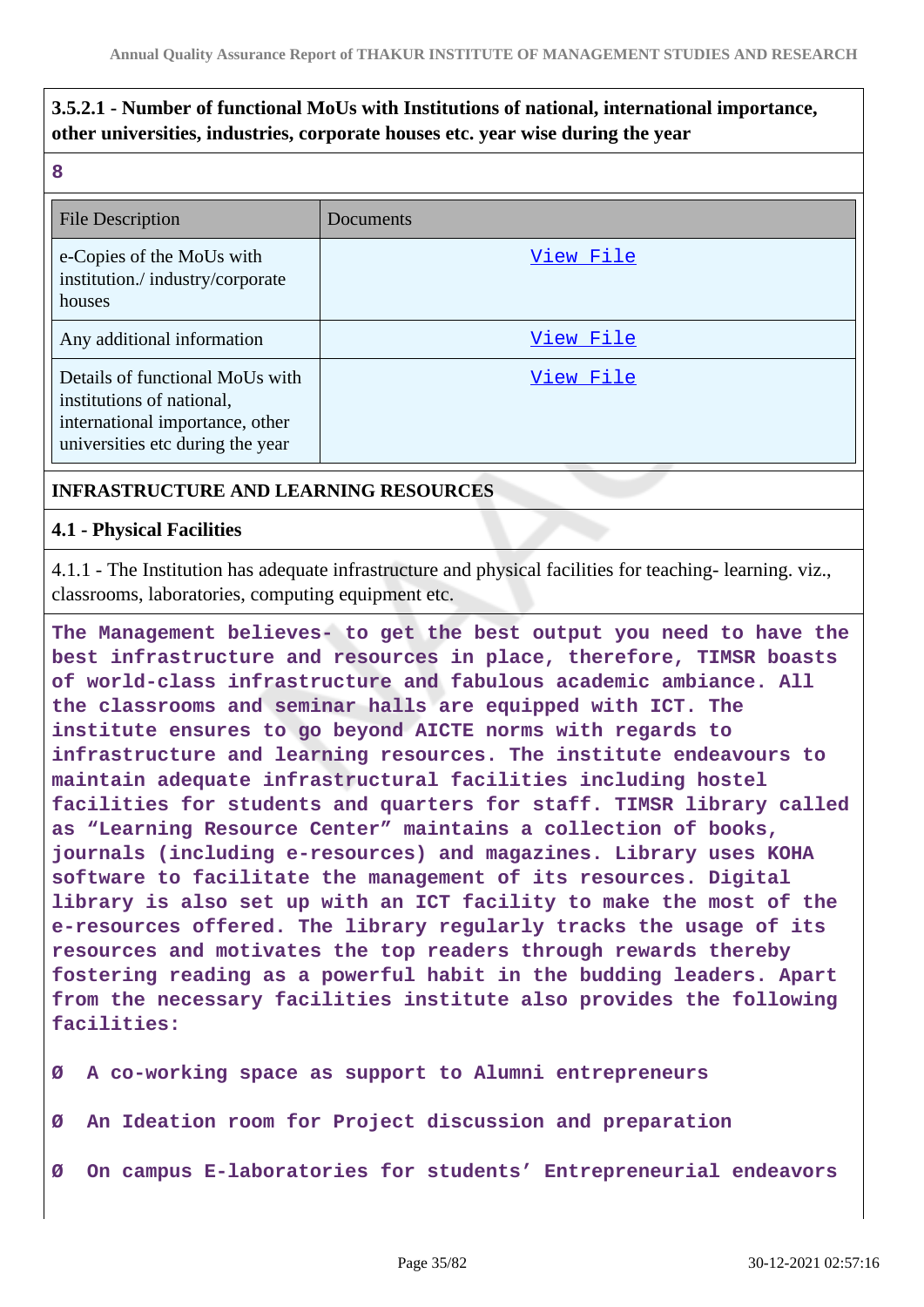**Ø Consciousness lab to help students practice Self-Management through Mindfulness sessions, Yoga and Meditation**

**Ø A separate lecture hall is set for Guest sessions, Faculty development Programs etc.**

**Ø Fintech Lab is set up for practical learning in the area of Financial technology to enable students to learn and understand the latest trends in the financial world.**

**Ø Recreation rooms are provided with Indoor Sports facilities such as Chess, Table Tennis, Carrom and a Pool Table.**

#### **Ø First aid room facility**

| <b>File Description</b>                  | Documents                                          |
|------------------------------------------|----------------------------------------------------|
| Upload any additional<br>information     | View File                                          |
| Paste link for additional<br>information | https://www.timsrmumbai.in/Infrastructure.ht<br>ml |

4.1.2 - The Institution has adequate facilities for cultural activities, sports, games (indoor, outdoor), gymnasium, yoga centre etc.

**Since its inception in 2002, TIMSR has been motivating students to participate in sports activities and business games to sharpen their business acumen and imbibe the spirit of sportsmanship. Following facilities are provided for such activities:**

#### **INDOOR SPORTS FACILITY**

**There are two recreation rooms with 171.92 sqmts area for indoor sports including Snooker, Table- tennis, Chess, Carrom and Zumba.**

**OUTDOOR SPORTS FACILITY**

**Institute has two play grounds with an area of 12000 sqmts and 2415 sqmts.**

**YOGA CENTER**

**The institute focuses on energizing mind, body, emotion, energy. The**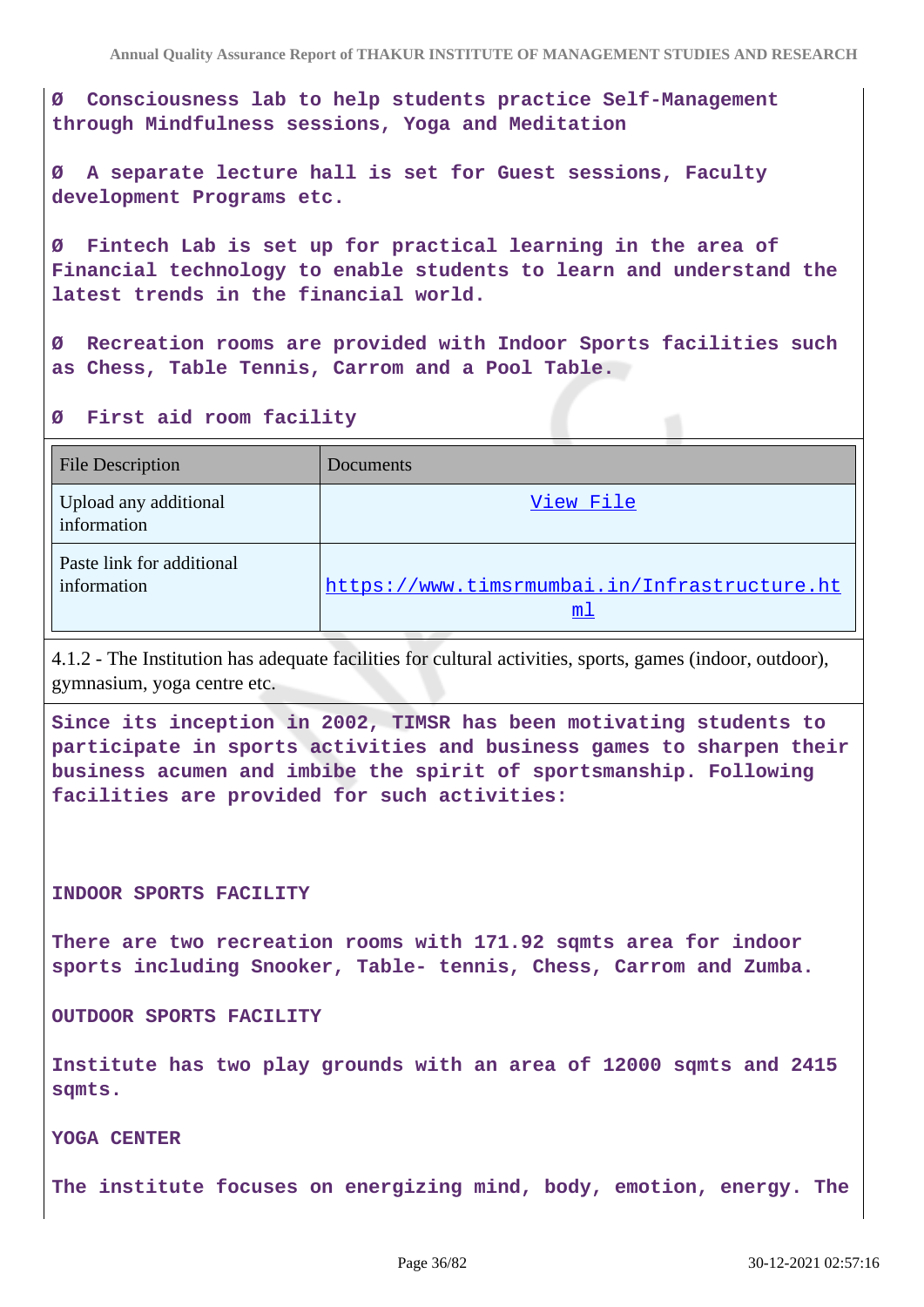**Consciousness Lab, especially designed to accomplish the institute's vision to nurture mindful leaders, is used to conduct daily and weekly meditation sessions for students and faculty respectively.**

#### **CULTURAL ACTIVITIES**

**Institute provides an architectural marvel in the form of 600 seater Auditorium for organizing cultural events like TIMSR Fest and festivals such as Diwali, Christmas, Navratri, Ganpati, etc.**

**However, in the academic the year 2020-2021 due to the prevailing pandemic situation and in the context of the lockdown measures declared by govt. of Maharashtra, institutes have conducted the above activities on online mode.**

| <b>File Description</b>                  | Documents                                                      |
|------------------------------------------|----------------------------------------------------------------|
| Upload any additional<br>information     | View File                                                      |
| Paste link for additional<br>information | https://www.timsrmumbai.in/Infrastructure.ht<br>m <sub>1</sub> |

# **4.1.3 - Number of classrooms and seminar halls with ICT- enabled facilities such as smart class, LMS, etc.**

| 14                                                                                                        |                                                                |
|-----------------------------------------------------------------------------------------------------------|----------------------------------------------------------------|
| <b>File Description</b>                                                                                   | Documents                                                      |
| Upload any additional<br>information                                                                      | View File                                                      |
| Paste link for additional<br>information                                                                  | https://www.timsrmumbai.in/Infrastructure.ht<br>m <sub>1</sub> |
| <b>Upload Number of classrooms</b><br>and seminar halls with ICT<br>enabled facilities (Data<br>Template) | View File                                                      |

## **4.1.4 - Expenditure, excluding salary for infrastructure augmentation during the year (INR in Lakhs)**

**4.1.4.1 - Expenditure for infrastructure augmentation, excluding salary during the year (INR in lakhs)**

**293.69**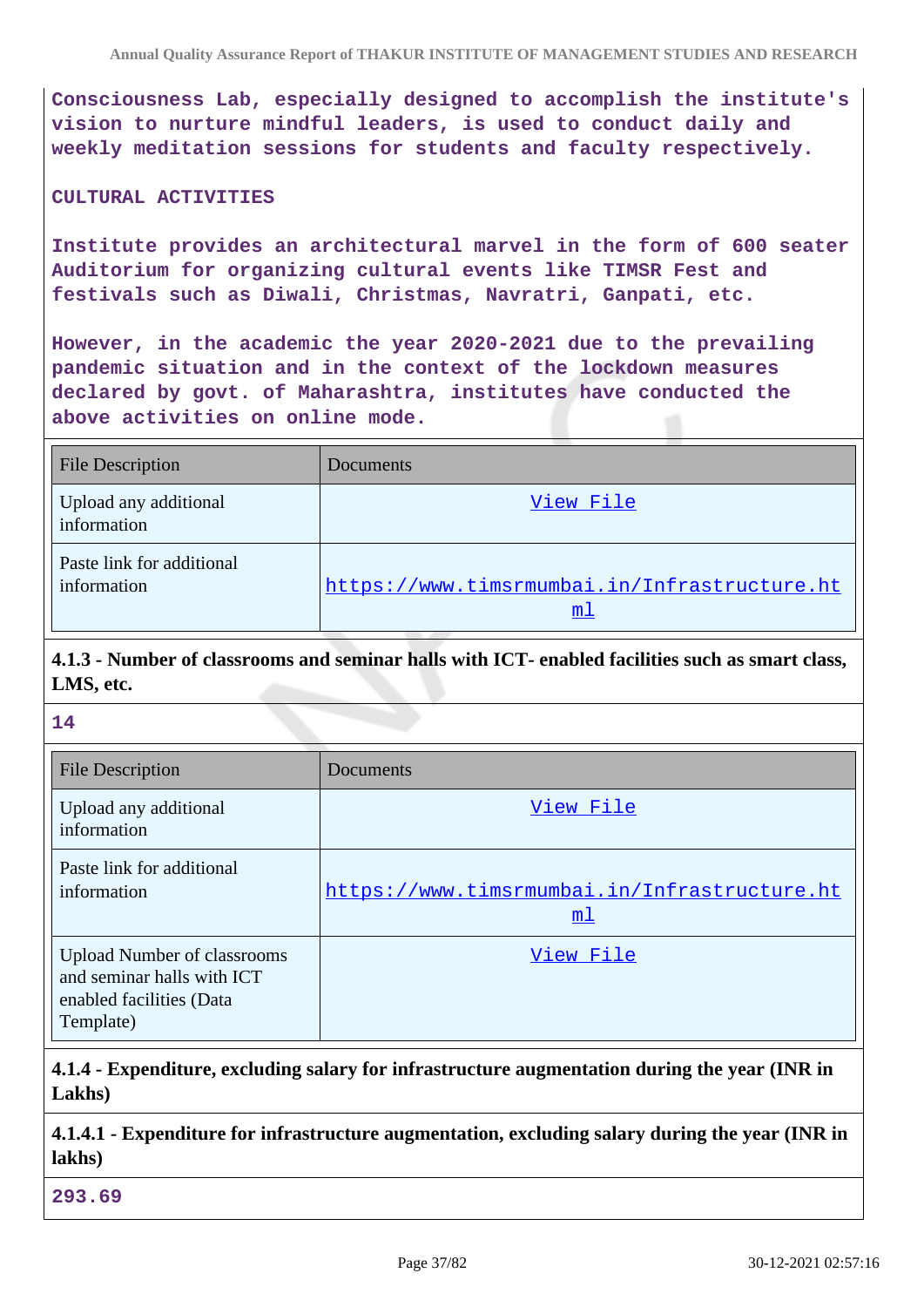| <b>File Description</b>                                                                            | Documents |
|----------------------------------------------------------------------------------------------------|-----------|
| Upload any additional<br>information                                                               | View File |
| Upload audited utilization<br>statements                                                           | View File |
| <b>Upload Details of budget</b><br>allocation, excluding salary<br>during the year (Data Template) | View File |

### **4.2 - Library as a Learning Resource**

4.2.1 - Library is automated using Integrated Library Management System (ILMS)

**Most of the library operations and services are automated. Online public access catalogue (OPAC) is available for users. The library has been using an integrated library automation package, KOHA software which is capable of working in integrated, multi-user network.**

**KOHA is a state-of-the art software for holistic management of libraries which provides various modules i.e. Acquisition, Cataloguing, Circulation, Member Facilities, Article Indexing & Abstracting, Reservation of Books, WEBOPAC, Report Generation etc.**

**Library uses KOHA software for library management, having Cataloguing, Circulation, Patrons, Serials, Reports etc. modules in it:**

- **Name of the ILMS software- KOHA**
- **Nature of automation (fully or partially automated) -PARTIALLY AUMATED**
- **Version 17.11.111.000**

**It is cloud based at -** <http://timsrkoha.firstray.in>

**WebOpac**

**Online public access catalogue (OPAC) is available for users at**  <http://timsrlibrary.firstray.in/>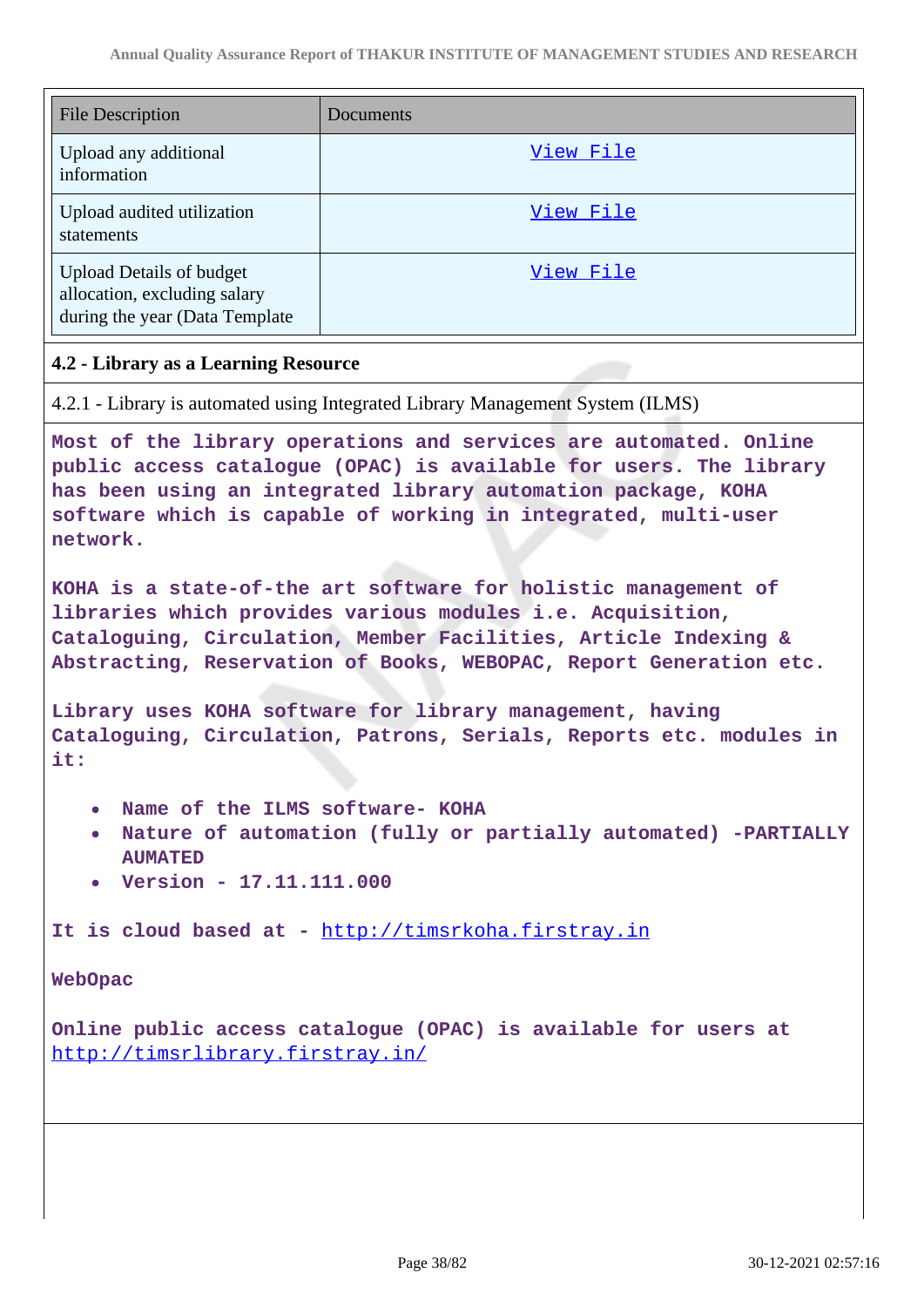| <b>File Description</b>                                                                                                                                                               | Documents                        |                               |  |
|---------------------------------------------------------------------------------------------------------------------------------------------------------------------------------------|----------------------------------|-------------------------------|--|
| Upload any additional<br>information                                                                                                                                                  | View File                        |                               |  |
| Paste link for Additional<br>Information                                                                                                                                              | http://timsrlibrary.firstray.in/ |                               |  |
| 4.2.2 - The institution has subscription for the<br>following e-resources e-journals e-<br>ShodhSindhu Shodhganga Membership e-<br><b>books Databases Remote access toe-resources</b> |                                  | A. Any 4 or more of the above |  |
| <b>File Description</b>                                                                                                                                                               | Documents                        |                               |  |
| Upload any additional<br>information                                                                                                                                                  | View File                        |                               |  |
| Details of subscriptions like e-<br>journals,e-ShodhSindhu,<br>Shodhganga Membership etc<br>(Data Template)                                                                           | View File                        |                               |  |

**4.2.3 - Expenditure for purchase of books/e-books and subscription to journals/e- journals during the year (INR in Lakhs)**

## **4.2.3.1 - Annual expenditure of purchase of books/e-books and subscription to journals/ejournals during the year (INR in Lakhs)**

## **1046892**

| <b>File Description</b>                                                                                                       | <b>Documents</b> |
|-------------------------------------------------------------------------------------------------------------------------------|------------------|
| Any additional information                                                                                                    | View File        |
| Audited statements of accounts                                                                                                | View File        |
| Details of annual expenditure for<br>purchase of books/e-books and<br>journals/e- journals during the<br>year (Data Template) | View File        |

**4.2.4 - Number per day usage of library by teachers and students ( foot falls and login data for online access) (Data for the latest completed academic year)**

**4.2.4.1 - Number of teachers and students using library per day over last one year**

**37**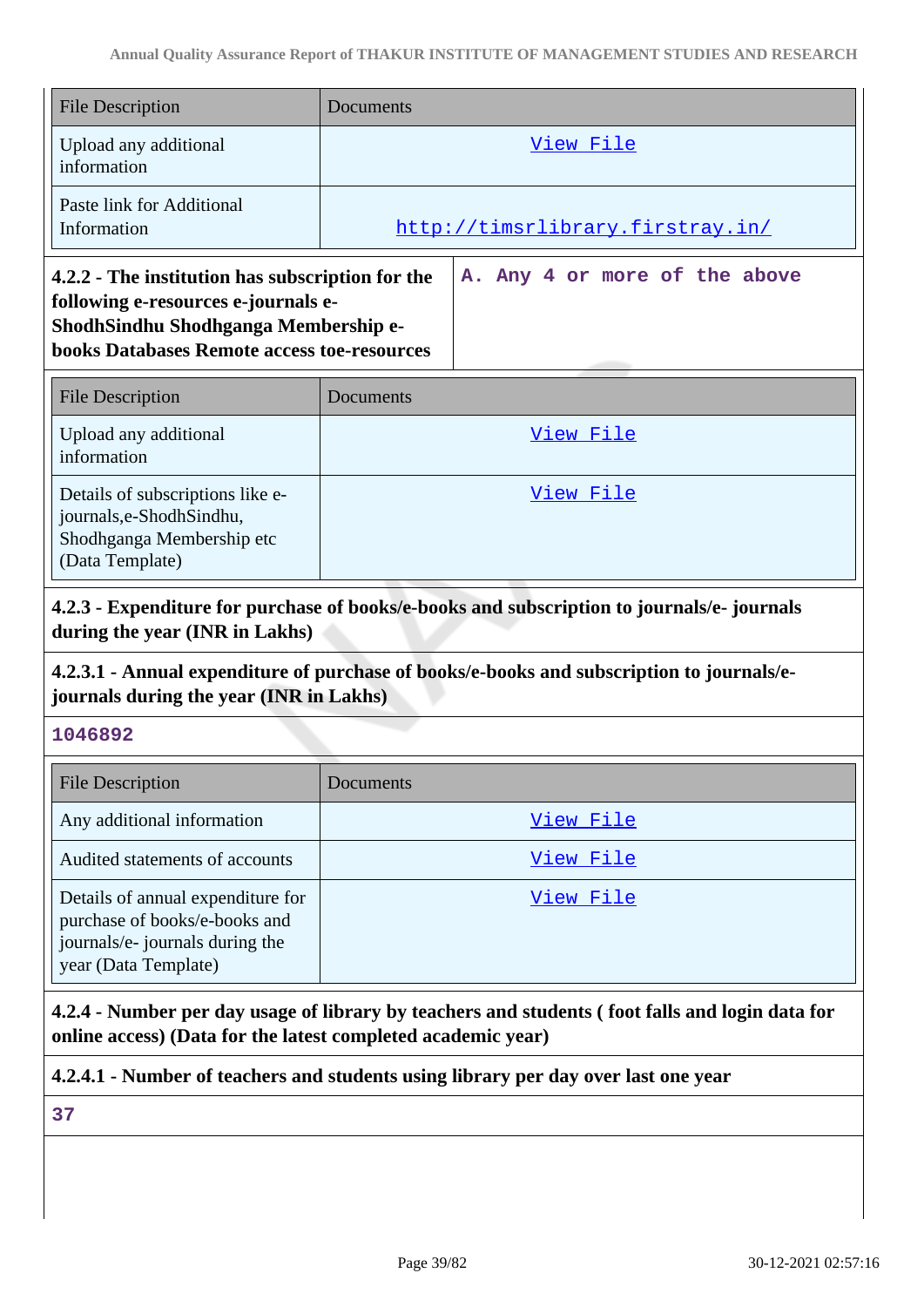| <b>File Description</b>                                                                               | Documents                                                                                                       |  |  |
|-------------------------------------------------------------------------------------------------------|-----------------------------------------------------------------------------------------------------------------|--|--|
| Any additional information                                                                            | View File                                                                                                       |  |  |
| Details of library usage by<br>teachers and students                                                  | View File                                                                                                       |  |  |
| 4.3 - IT Infrastructure                                                                               |                                                                                                                 |  |  |
|                                                                                                       | 4.3.1 - Institution frequently updates its IT facilities including Wi-Fi                                        |  |  |
|                                                                                                       | TIMSR provides the latest technology, which is upgraded on a<br>continuous basis, to enhance teaching learning. |  |  |
|                                                                                                       | ICT features and facilities available at TIMSR                                                                  |  |  |
| Centre (Seminar Hall)                                                                                 | 1. Video Conferencing and Live streaming facility in Study Skill                                                |  |  |
| 2. 4 labs with 218 computers                                                                          |                                                                                                                 |  |  |
|                                                                                                       | 3. Upgraded Tata Teleservice leased line for Internet                                                           |  |  |
|                                                                                                       | 4. Remote access facility for Library databases                                                                 |  |  |
| 5. TV display screens in Institute for the stock market and<br>placement updates.                     |                                                                                                                 |  |  |
|                                                                                                       | 6. Fintech lab to facilitate practical learning                                                                 |  |  |
| 7. CCTV Surveillance with recording facility                                                          |                                                                                                                 |  |  |
| 8. Institute server is secured through Firewall with a Data Backup<br>facility                        |                                                                                                                 |  |  |
| 9. In-house developed software for online attendance thereby<br>generating monthly attendance reports |                                                                                                                 |  |  |
| 10. ERP for automation of administrative and academic processes                                       |                                                                                                                 |  |  |
| 11. Online licenced platform, 'ZOOM' to conduct regular lectures and<br>other activities.             |                                                                                                                 |  |  |
| 12. Bandwidth speed increased from 55MBPS to 155 MBPS.                                                |                                                                                                                 |  |  |
|                                                                                                       |                                                                                                                 |  |  |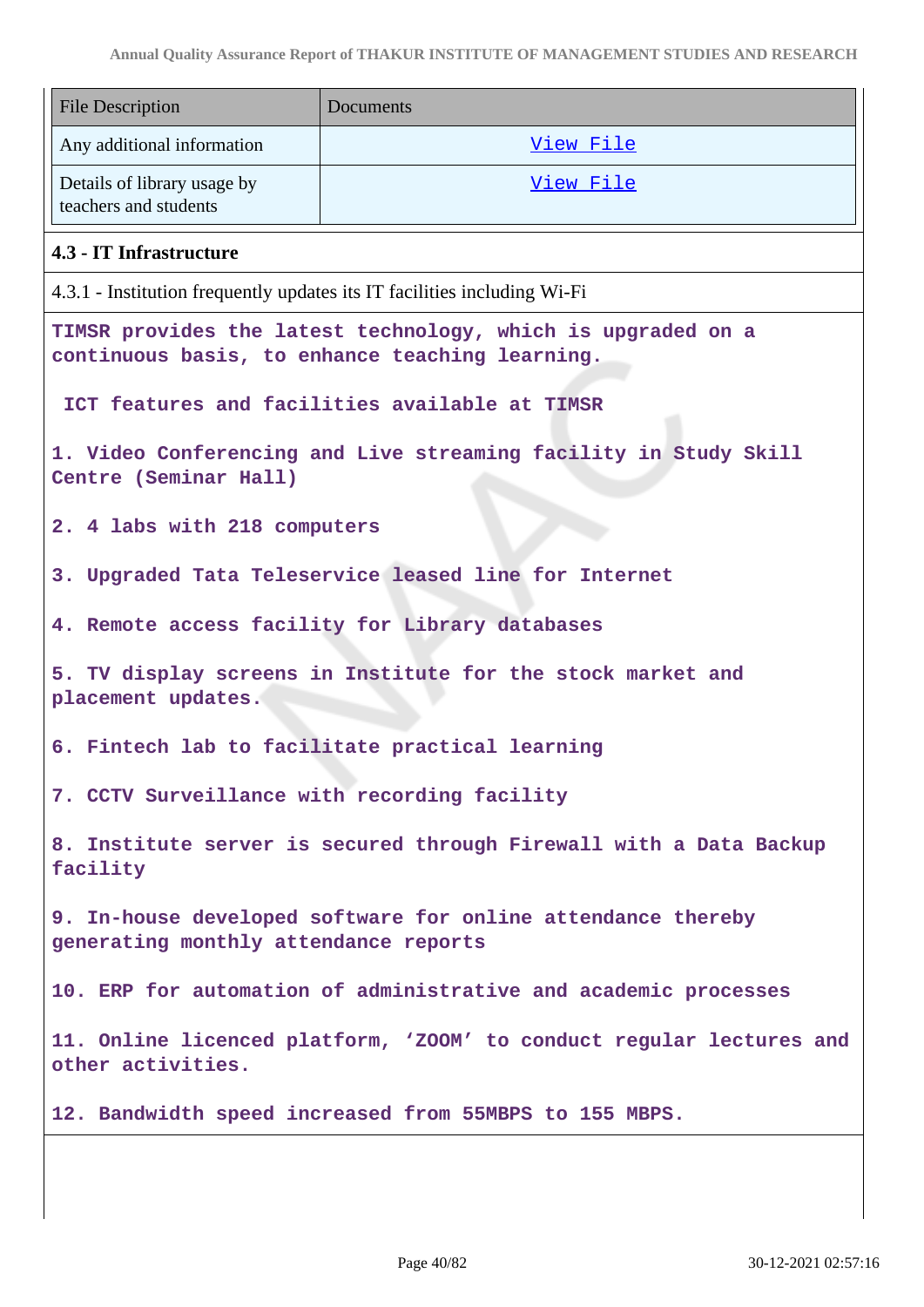| <b>File Description</b>                  | <b>Documents</b>                                               |
|------------------------------------------|----------------------------------------------------------------|
| Upload any additional<br>information     | View File                                                      |
| Paste link for additional<br>information | https://www.timsrmumbai.in/Infrastructure.ht<br>m <sub>1</sub> |

## **4.3.2 - Number of Computers**

| 218                                                                                                                                                                                                                                                                                                                                                                                                            |           |  |
|----------------------------------------------------------------------------------------------------------------------------------------------------------------------------------------------------------------------------------------------------------------------------------------------------------------------------------------------------------------------------------------------------------------|-----------|--|
| <b>File Description</b>                                                                                                                                                                                                                                                                                                                                                                                        | Documents |  |
| Upload any additional<br>information                                                                                                                                                                                                                                                                                                                                                                           | View File |  |
| <b>List of Computers</b>                                                                                                                                                                                                                                                                                                                                                                                       | View File |  |
| $\mathbf{A}$ $\mathbf{A}$ $\mathbf{A}$ $\mathbf{B}$ $\mathbf{A}$ $\mathbf{A}$ $\mathbf{A}$ $\mathbf{A}$ $\mathbf{A}$ $\mathbf{A}$ $\mathbf{A}$ $\mathbf{A}$ $\mathbf{A}$ $\mathbf{A}$ $\mathbf{A}$ $\mathbf{A}$ $\mathbf{A}$ $\mathbf{A}$ $\mathbf{A}$ $\mathbf{A}$ $\mathbf{A}$ $\mathbf{A}$ $\mathbf{A}$ $\mathbf{A}$ $\mathbf{$<br>- 78<br>$F$ <sup><math>\alpha</math></sup> $F$ $D$ $D$ $d$<br>$\sqrt{2}$ |           |  |

| 4.3.3 - Bandwidth of internet connection in the   A. ? 50MBPS |  |  |
|---------------------------------------------------------------|--|--|
| <b>Institution</b>                                            |  |  |

| <b>File Description</b>                                                        | Documents |
|--------------------------------------------------------------------------------|-----------|
| Upload any additional<br>Information                                           | View File |
| Details of available bandwidth of<br>internet connection in the<br>Institution | View File |

# **4.4 - Maintenance of Campus Infrastructure**

**4.4.1 - Expenditure incurred on maintenance of infrastructure (physical and academic support facilities) excluding salary component during the year (INR in Lakhs)**

# **4.4.1.1 - Expenditure incurred on maintenance of infrastructure (physical facilities and academic support facilities) excluding salary component during the year (INR in lakhs)**

**843.57**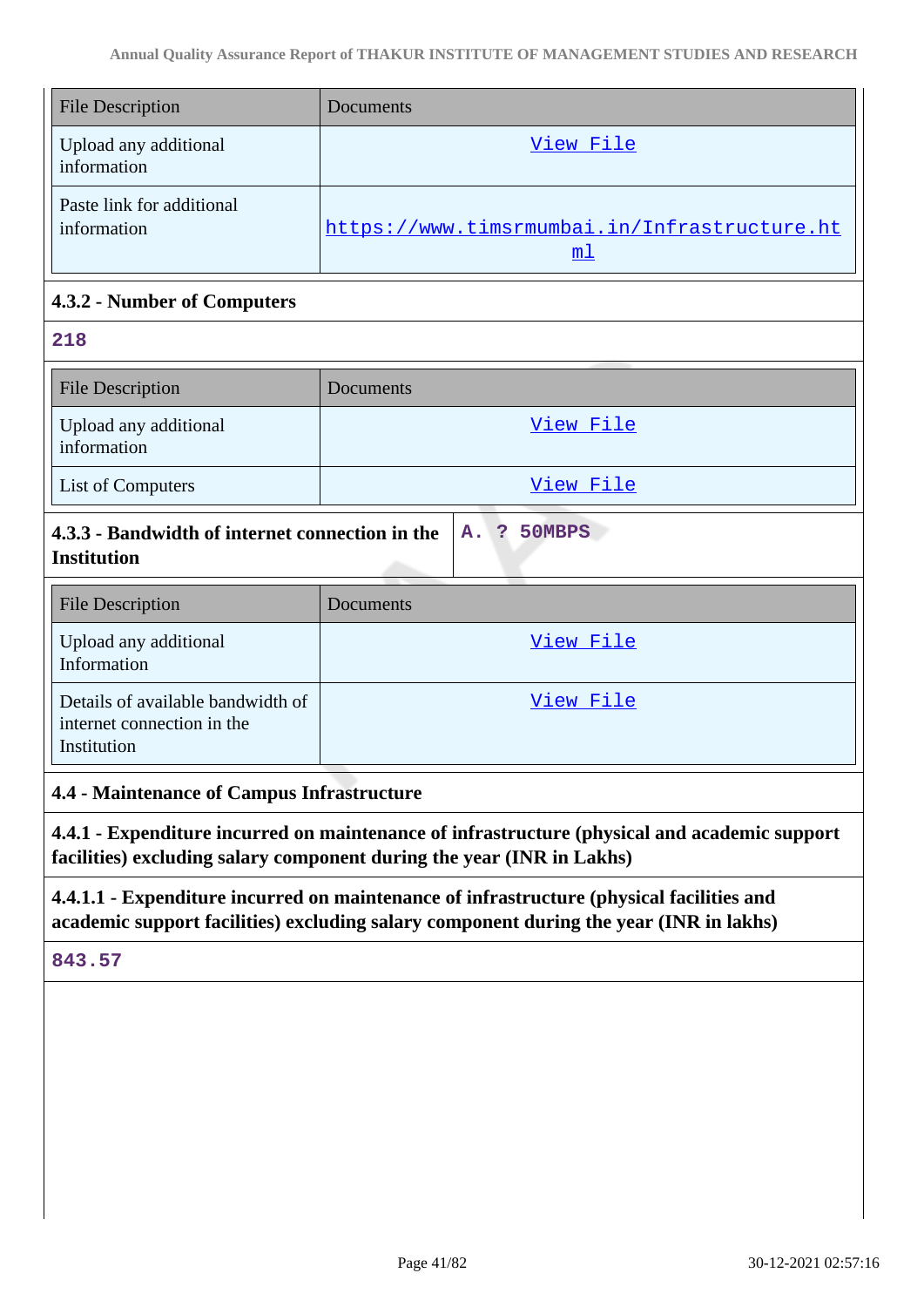| <b>File Description</b>                                                                                                        | Documents |
|--------------------------------------------------------------------------------------------------------------------------------|-----------|
| Upload any additional<br>information                                                                                           | View File |
| Audited statements of accounts                                                                                                 | View File |
| Details about assigned budget<br>and expenditure on physical<br>facilities and academic support<br>facilities (Data Templates) | View File |

4.4.2 - There are established systems and procedures for maintaining and utilizing physical, academic and support facilities - laboratory, library, sports complex, computers, classrooms etc.

**Maintenance of infrastructure and amenities are outsourced to reputed agencies and supervised by maintenance unit. Material requirement requisition is done as per the laid down process. Records are maintained in the stock register as specified in the purchase process set by ISO. Servicing is done either by in-house technical staff or by an external party. Records of servicing are maintained in AMC file. The register is maintained to record areas that need corrective actions.**

**Instructional Area (Classrooms, Tutorial rooms, Lecture Hall, Seminar Hall {Study Skill Center, Library, Computer Labs)**

**Ø Dedicated classrooms and tutorial rooms are allotted for various programmes as per time table.**

**Ø Computer labs are utilized by prior intimation to lab staff. The labs are kept open for 8 hrs from Sunday to Wednesday and 12 hrs from Thursday to Saturday.**

**Ø Study Skill Center and Lecture Hall are utilized for events with prior intimation and booking.**

Library facility is available to students and faculty on all **seven days for reading, project work, research etc.**

**Ø Sports Ground and recreation rooms are available to host sports**

**Ø Board Room is available to hold meetings of various cells and committees**

**Ø College vehicles are available for official visits.**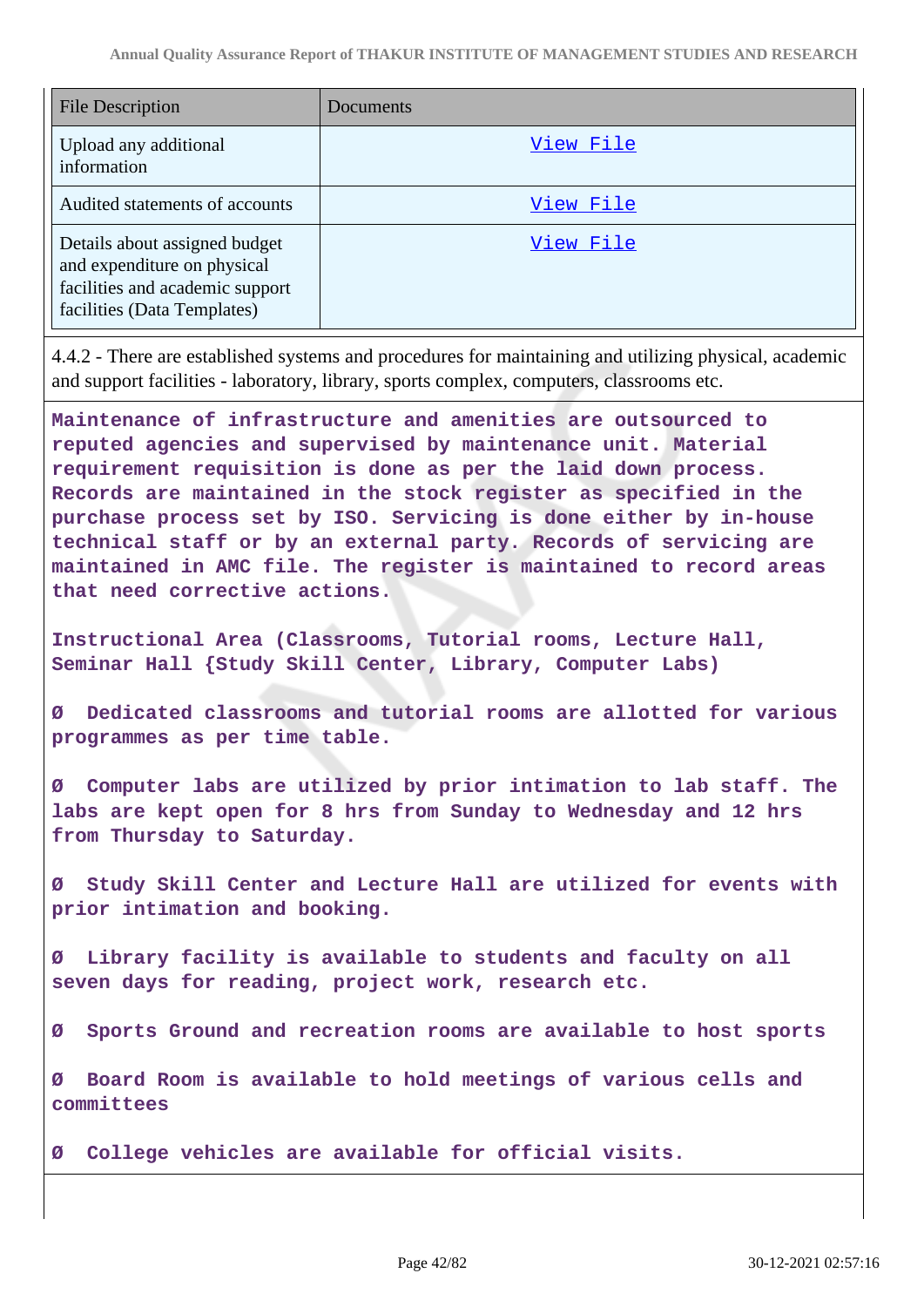| <b>File Description</b>                                                                                                         | Documents                                                      |  |  |  |
|---------------------------------------------------------------------------------------------------------------------------------|----------------------------------------------------------------|--|--|--|
| Upload any additional<br>information                                                                                            | View File                                                      |  |  |  |
| Paste link for additional<br>information                                                                                        | https://www.timsrmumbai.in/Infrastructure.ht<br>m <sub>1</sub> |  |  |  |
|                                                                                                                                 | <b>STUDENT SUPPORT AND PROGRESSION</b>                         |  |  |  |
| 5.1 - Student Support                                                                                                           |                                                                |  |  |  |
| 5.1.1 - Number of students benefited by scholarships and free ships provided by the<br>Government during the year               |                                                                |  |  |  |
| 5.1.1.1 - Number of students benefited by scholarships and free ships provided by the<br>Government during the year             |                                                                |  |  |  |
| 41                                                                                                                              |                                                                |  |  |  |
| <b>File Description</b>                                                                                                         | Documents                                                      |  |  |  |
| Upload self attested letter with<br>the list of students sanctioned<br>scholarship                                              | View File                                                      |  |  |  |
| Upload any additional<br>information                                                                                            | View File                                                      |  |  |  |
| Number of students benefited by<br>scholarships and free ships<br>provided by the Government<br>during the year (Data Template) | View File                                                      |  |  |  |

**5.1.2 - Number of students benefitted by scholarships, free ships etc. provided by the institution / non- government agencies during the year**

**5.1.2.1 - Total number of students benefited by scholarships, free ships, etc provided by the institution / non- government agencies during the year**

**2**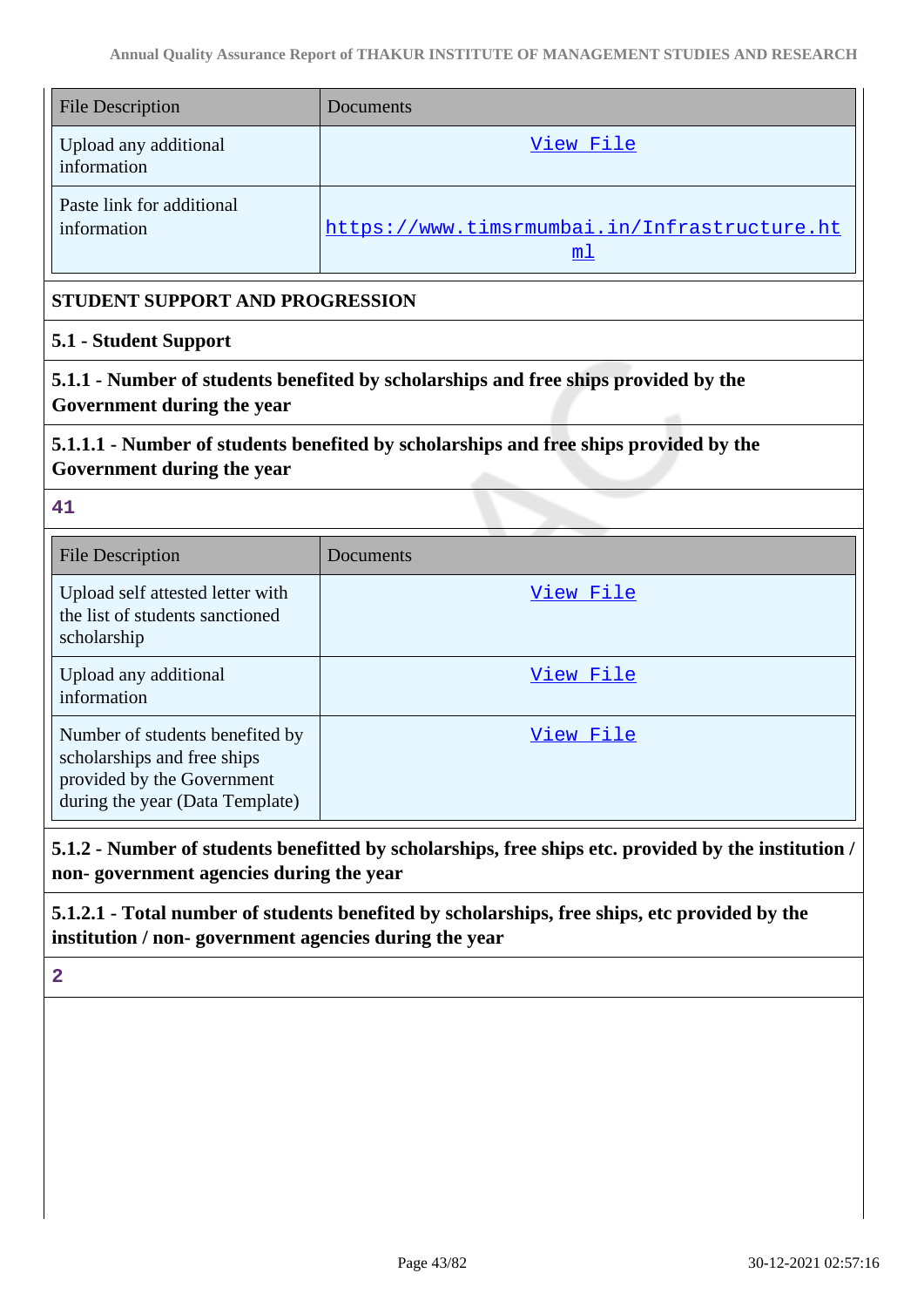| <b>File Description</b>                                                                                                                                                                                                                                                                                                                                                                                   | Documents |                                              |
|-----------------------------------------------------------------------------------------------------------------------------------------------------------------------------------------------------------------------------------------------------------------------------------------------------------------------------------------------------------------------------------------------------------|-----------|----------------------------------------------|
| Upload any additional<br>information                                                                                                                                                                                                                                                                                                                                                                      |           | View File                                    |
| Number of students benefited by<br>scholarships and free ships<br>institution / non-government<br>agencies in last 5 years (Date<br>Template)                                                                                                                                                                                                                                                             |           | View File                                    |
| 5.1.3 - Capacity building and skills<br>enhancement initiatives taken by the<br>institution include the following: Soft skills<br>Language and communication skills Life skills<br>(Yoga, physical fitness, health and hygiene)<br><b>ICT/computing skills</b>                                                                                                                                            |           | A. All of the above                          |
| <b>File Description</b>                                                                                                                                                                                                                                                                                                                                                                                   | Documents |                                              |
| Link to Institutional website                                                                                                                                                                                                                                                                                                                                                                             |           | https://www.timsrmumbai.in/samvedna2020.html |
| Any additional information                                                                                                                                                                                                                                                                                                                                                                                |           | View File                                    |
| Details of capability building and<br>skills enhancement initiatives<br>(Data Template)                                                                                                                                                                                                                                                                                                                   |           | View File                                    |
| 5.1.4 - Number of students benefitted by guidance for competitive examinations and career<br>counseling offered by the institution during the year                                                                                                                                                                                                                                                        |           |                                              |
| <b>File Description</b>                                                                                                                                                                                                                                                                                                                                                                                   | Documents |                                              |
| Any additional information                                                                                                                                                                                                                                                                                                                                                                                |           | View File                                    |
| Number of students benefited by<br>guidance for competitive<br>examinations and career<br>counseling during the year (Data<br>Template)                                                                                                                                                                                                                                                                   |           | View File                                    |
| 5.1.5 - The Institution has a transparent<br>A. All of the above<br>mechanism for timely redressal of student<br>grievances including sexual harassment and<br>ragging cases Implementation of guidelines of<br>statutory/regulatory bodies Organization wide<br>awareness and undertakings on policies with<br>zero tolerance Mechanisms for submission of<br>online/offline students' grievances Timely |           |                                              |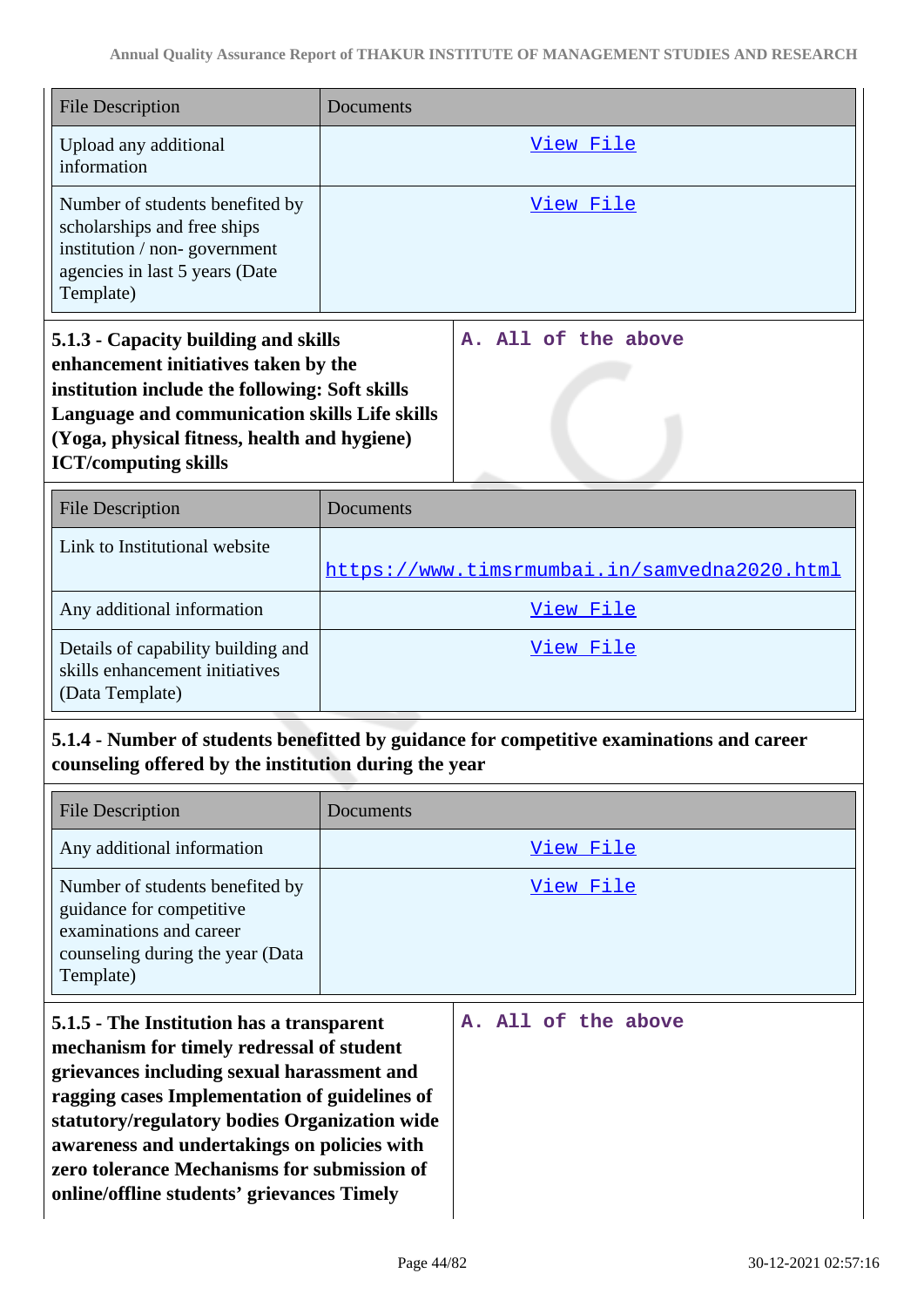| redressal of the grievances through<br>appropriate committees                                                                            |                                                                      |  |
|------------------------------------------------------------------------------------------------------------------------------------------|----------------------------------------------------------------------|--|
| <b>File Description</b>                                                                                                                  | Documents                                                            |  |
| Minutes of the meetings of<br>student redressal committee,<br>prevention of sexual harassment<br>committee and Anti Ragging<br>committee | View File                                                            |  |
| Upload any additional<br>information                                                                                                     | <u>View File</u>                                                     |  |
| Details of student grievances<br>including sexual harassment and<br>ragging cases                                                        | View File                                                            |  |
| <b>5.2 - Student Progression</b>                                                                                                         |                                                                      |  |
|                                                                                                                                          | 5.2.1 - Number of placement of outgoing students during the year     |  |
| 5.2.1.1 - Number of outgoing students placed during the year                                                                             |                                                                      |  |
| 179                                                                                                                                      |                                                                      |  |
| <b>File Description</b>                                                                                                                  | Documents                                                            |  |
| Self-attested list of students<br>placed                                                                                                 | View File                                                            |  |
| Upload any additional<br>information                                                                                                     | View File                                                            |  |
| Details of student placement<br>during the year (Data Template)                                                                          | <u>View File</u>                                                     |  |
| 5.2.2 - Number of students progressing to higher education during the year                                                               |                                                                      |  |
|                                                                                                                                          | 5.2.2.1 - Number of outgoing student progression to higher education |  |
| 8                                                                                                                                        |                                                                      |  |
| <b>File Description</b>                                                                                                                  | Documents                                                            |  |
| Upload supporting data for<br>student/alumni                                                                                             | <u>View File</u>                                                     |  |
| Any additional information                                                                                                               | <u>View File</u>                                                     |  |
| Details of student progression to<br>higher education                                                                                    | <u>View File</u>                                                     |  |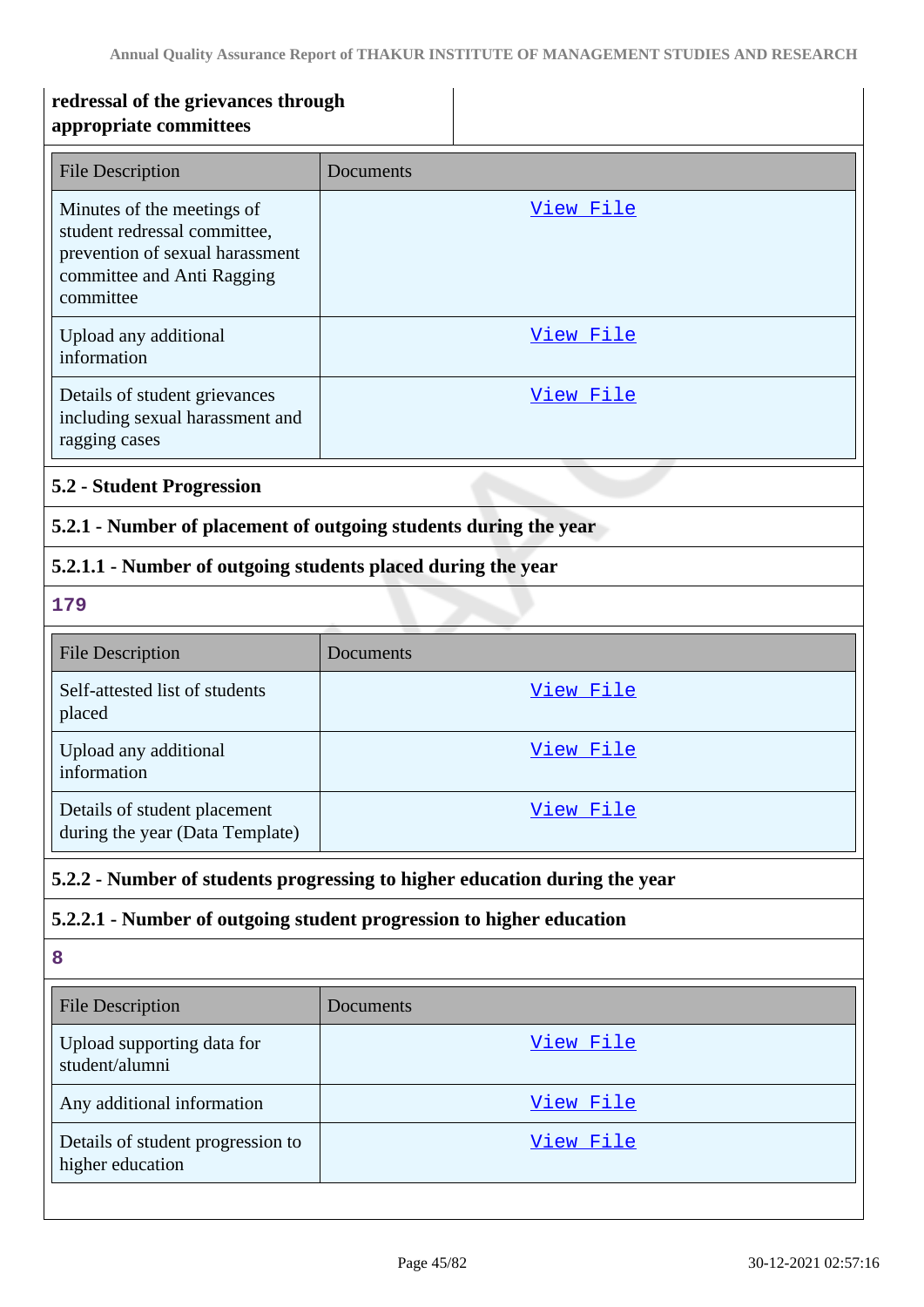# **5.2.3 - Number of students qualifying in state/national/ international level examinations during the year (eg: JAM/CLAT/GATE/ GMAT/CAT/GRE/ TOEFL/ Civil Services/State government examinations)**

**5.2.3.1 - Number of students qualifying in state/ national/ international level examinations (eg: JAM/CLAT/NET/ SLET/ GATE/ GMAT/CAT/GRE/ TOEFL/ Civil Services/ State government examinations) during the year**

#### **00**

| <b>File Description</b>                                                                                                   | Documents |
|---------------------------------------------------------------------------------------------------------------------------|-----------|
| Upload supporting data for the<br>same                                                                                    | View File |
| Any additional information                                                                                                | View File |
| Number of students qualifying in<br>state/national/international level<br>examinations during the year<br>(Data Template) | View File |

### **5.3 - Student Participation and Activities**

**5.3.1 - Number of awards/medals for outstanding performance in sports/cultural activities at university/state/national / international level (award for a team event should be counted as one) during the year**

**5.3.1.1 - Number of awards/medals for outstanding performance in sports/cultural activities at university/state/ national / international level (award for a team event should be counted as one) during the year.**

#### **24**

| <b>File Description</b>                                                                                                                                                              | Documents |
|--------------------------------------------------------------------------------------------------------------------------------------------------------------------------------------|-----------|
| e-copies of award letters and<br>certificates                                                                                                                                        | View File |
| Any additional information                                                                                                                                                           | View File |
| Number of awards/medals for<br>outstanding performance in<br>sports/cultural activities at univer<br>sity/state/national/international<br>level (During the year) (Data<br>Template) | View File |

5.3.2 - Institution facilitates students' representation and engagement in various administrative, cocurricular and extracurricular activities (student council/ students representation on various bodies as per established processes and norms )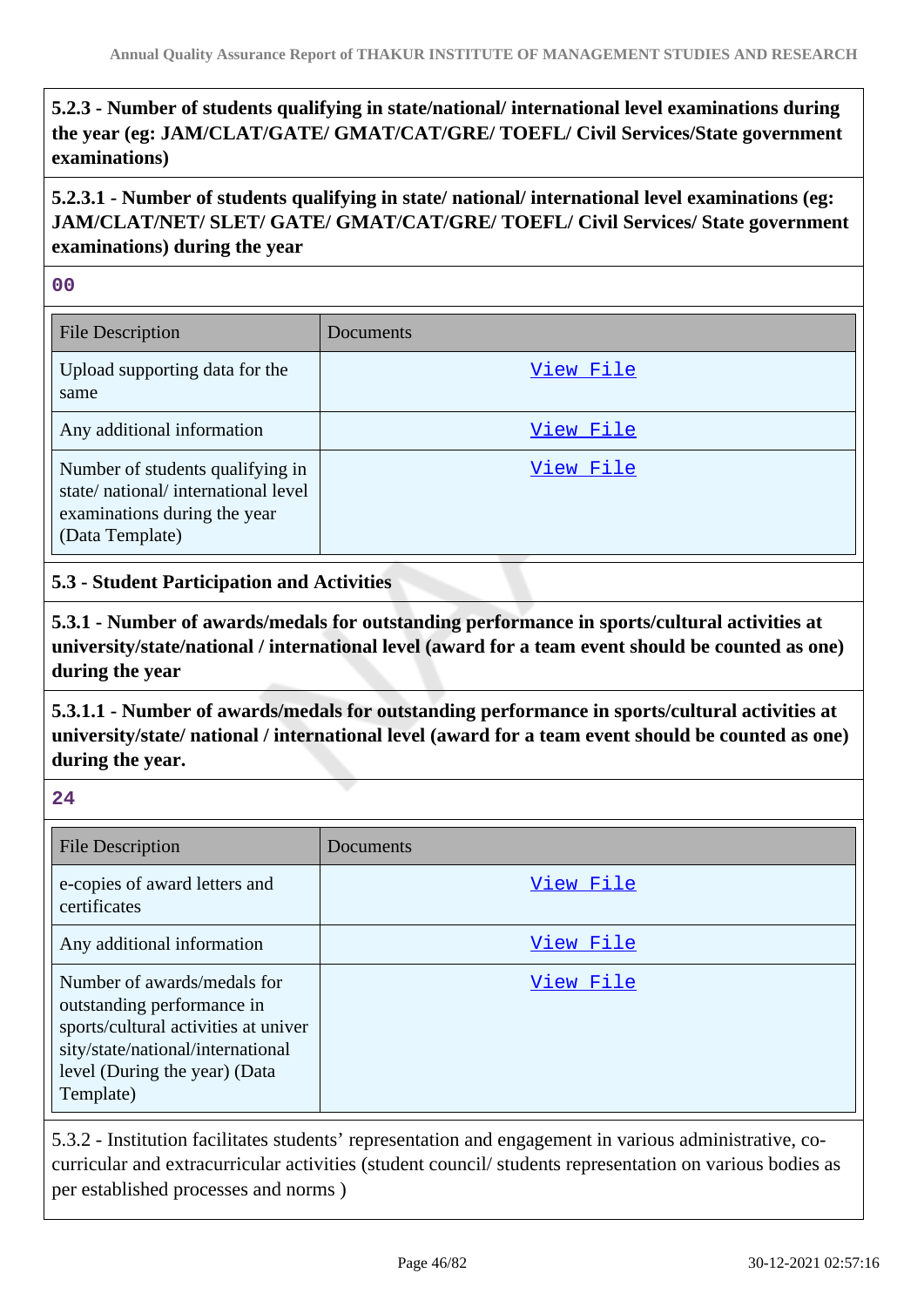**Clause 40 of the Maharashtra Universities Act, 1994, provides that there shall be a Students' Council for each affiliated college or institution, to look after the welfare of the students and to promote and coordinate the extra-curricular activities of the students. The Student Council in TIMSR consists of elected representatives of the student body and its officer bearers are General Secretary, Joint Secretary, and Class Representatives.**

**Student Council at TIMSR represents the interests of the students as a voice of the student body to participate in discussions and decisions that affect the student community. Students get an opportunity to participate in programs organized through Student Council as process owners.**

**The Student Council organizes and executes various activities like TIMSR Fest, Guest Sessions, Training, and National Festival Celebrations at the institute, which are arranged and coordinated by the students under the guidance of the faculty members. These activities help students to hone their Leadership and Managerial Skills. Also, they assist in the coordination and management during the implementation of the various events. They help share student ideas, interests, and concerns with the student body in all matters pertaining to the betterment of the B-school/institution. To carry out all its activities, the student members assist the faculty in charge in the preparation of the budget and tracking expenditure.**

**In the academic year 2020-2021, due to the prevailing pandemic situation and in the context of the lockdown, measures declared by the Govt. of Maharashtra, institute celebrated 3 days 'TIMSR E-Fest' an intercollegiate fest, through online platform. Institute organized various events like Pulse, Evoke, Ekatvam and Lakshya as part of the E-Fest. These events help in the development of various skills like decision-making, interpersonal communication, leadership, teamwork, etc.**

**Students are a part of various institutional bodies such as College Development Committee, IQAC, TCEI, Women Development Cell, Research Cell, Social Responsibility Cell, etc.**

| <b>File Description</b>                  | Documents                                            |
|------------------------------------------|------------------------------------------------------|
| Paste link for additional<br>information | https://www.timsrmumbai.in/councilStructure.<br>html |
| Upload any additional<br>information     | View File                                            |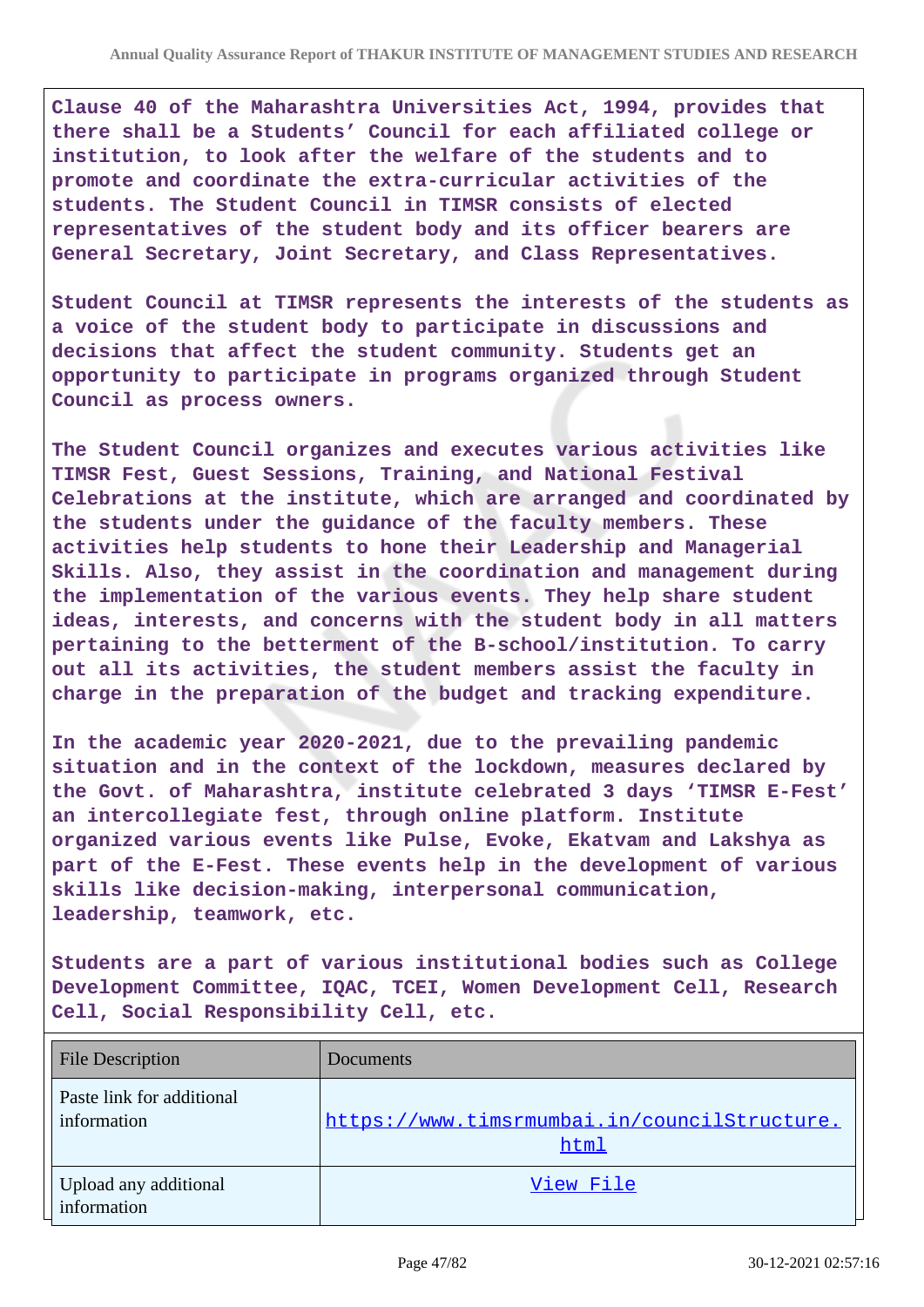**5.3.3 - Number of sports and cultural events/competitions in which students of the Institution participated during the year (organized by the institution/other institutions)**

**5.3.3.1 - Number of sports and cultural events/competitions in which students of the Institution participated during the year**

#### **37**

| <b>File Description</b>                                                                                                                                                                                | Documents |
|--------------------------------------------------------------------------------------------------------------------------------------------------------------------------------------------------------|-----------|
| Report of the event                                                                                                                                                                                    | View File |
| Upload any additional<br>information                                                                                                                                                                   | View File |
| Number of sports and cultural<br>events/competitions in which<br>students of the Institution<br>participated during the year<br>(organized by the<br>institution/other institutions<br>(Data Template) | View File |

### **5.4 - Alumni Engagement**

5.4.1 - There is a registered Alumni Association that contributes significantly to the development of the institution through financial and/or other support services

**The Institute has registered Alumni Association, Registration. No - F72096 (Mumbai). Meetings are organized twice a year to connect and collaborate with the Alumni and to take feedback to improve the functioning and services of the institute. The role of the alumni association is to bridge the gap between industry, society, and academics. The functions of the association are as follows:**

- **To foster, promote and contribute towards a strong association between TIMSR and its Alumni**
- **To involve alumni in institutional developmental activity**
- **To organize Alumni meets, Reunions, and other developmental activities.**

**The Institute has a dedicated "TIMSR Alumni portal" which serves as a platform to maintain an updated database of alumni for networking and promoting valuable interaction between the faculty members, alumni & existing students of the institute.**

**The Alumni Cell of the institute takes steps to ensure Alumni**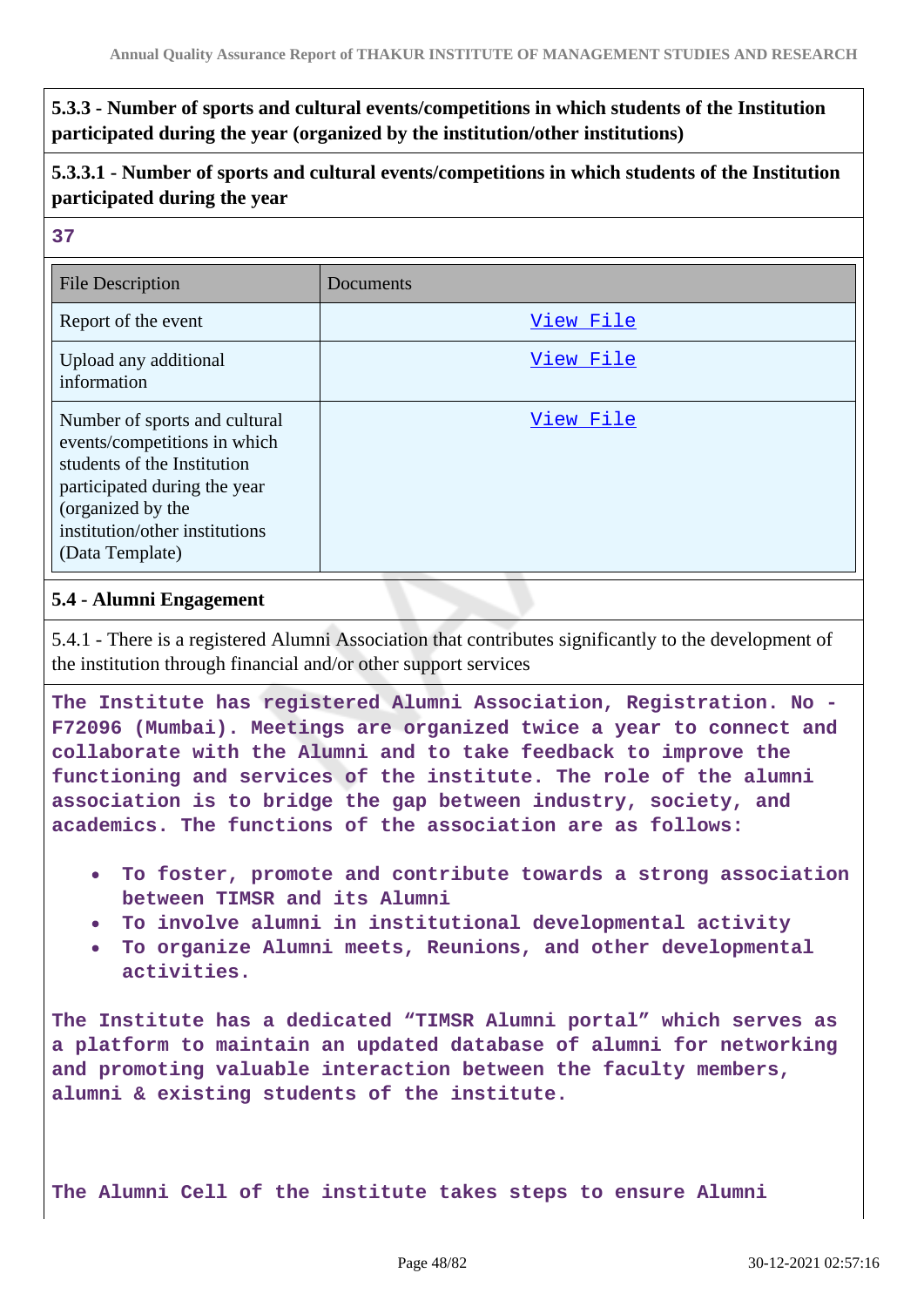**involvement for assistance in the institutional activities, such as participation in the Advisory Board, arranging guest lectures, conducting pre-placement training programs, support for placements with industry connects, Alumni sponsorship for events and activities and assisting in building a network. Alumni are involved in the following activities:**

**Advisory Board: Alumni contribute in the areas of curriculum design and overall development.**

**Guest Lectures: Alumni are invited to deliver guest sessions in their area of their expertise and to share their own experiences of the corporate world.**

**Vivas: Alumni are invited to be a part of the panel for the project and dissertation evaluation every year.**

**Training and Placement: Institute partners with alumni to train students on company profiles to improve their skill set by conducting simulation activities. (Group discussion, interview skills)**

**Alumni Meet: The Alumni meet: "Konnect" is an important feature of the institute to promote camaraderie and networking among Alumni and the Institute. The intent of 'Konnect' is to foster mutually beneficial interaction between the Alumni and students of the Institute. It is an excellent platform for networking and strengthening industry-institute interaction.**

| <b>File Description</b>                                       | Documents                                   |  |
|---------------------------------------------------------------|---------------------------------------------|--|
| Paste link for additional<br>information                      | https://www.timsrmumbai.in/AlumniAssoc.html |  |
| Upload any additional<br>information                          | View File                                   |  |
| 5.4.2 - Alumni contribution during the year<br>(INR in Lakhs) | E. <1Lakhs                                  |  |
| <b>File Description</b>                                       | Documents                                   |  |
| Upload any additional<br>information                          | View File                                   |  |
|                                                               |                                             |  |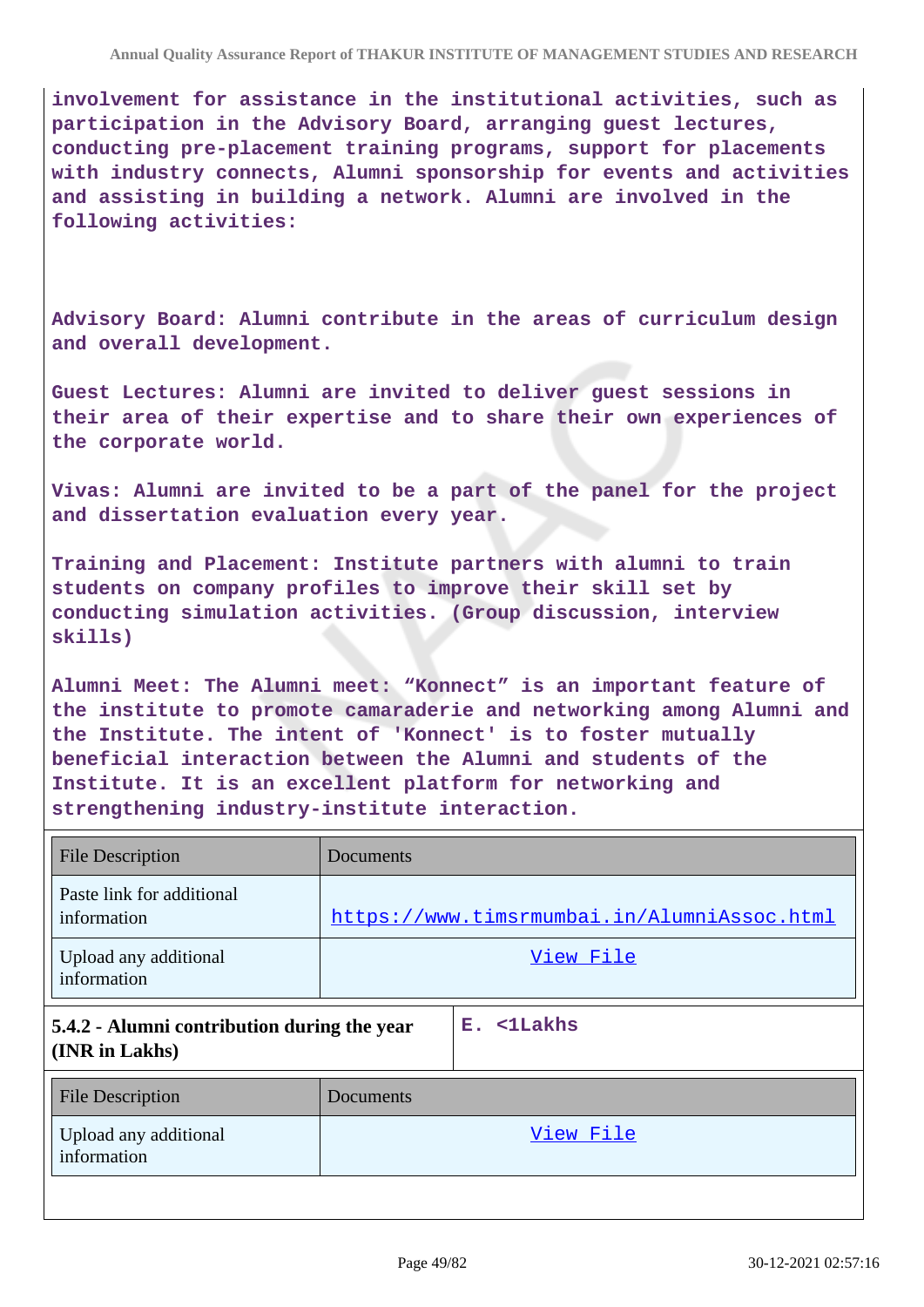### **GOVERNANCE, LEADERSHIP AND MANAGEMENT**

#### **6.1 - Institutional Vision and Leadership**

6.1.1 - The governance of the institution is reflective of and in tune with the vision and mission of the institution

**The ideology of the institute is reflected in its Vision & Mission.**

 **Vision:**

**The vision of the Institute is to "Emerge as a world-class management institute imparting multifaceted management training with a passion for excellence."** 

**Mission:**

**• To inculcate an attitude of continuous learning, strong social commitment and ethical values in the students.** 

**• To provide an enabling environment for nurturing mindful leaders and entrepreneurs.** 

**The highlighted words capture the spirit of the organization.**

**World Class, Enabling Environment: TIMSR relates 'world class' towards its approach to inculcate in its students an attitude of continuous learning of management education by providing world class teaching infrastructure, by experienced faculty members, providing multifaceted training and by instilling values through social activities. The joyful working environment with its open-door work culture and aesthetically the excellent ambiance makes the institute truly world-class & are reflective of a global outlook and a passion and commitment of the leadership to provide ace facilities that complement the educational ideology of the parent group.**

**Multifaceted Training: The institute offers various courses, training programs, certifications, bridge courses, guest speaker series, field visits, internships, global immersion programs, etc. in association with industrires& academic partners to foster allround development and excellence.**

**Continuous Learning, Social Commitment, and Ethical Values: All academic and co-curricular activities have a learning approach. A sense of social responsibility is added in the new-age managers and leaders through various courses such as Corporate Social Responsibility, Change Management and Environment Management and the**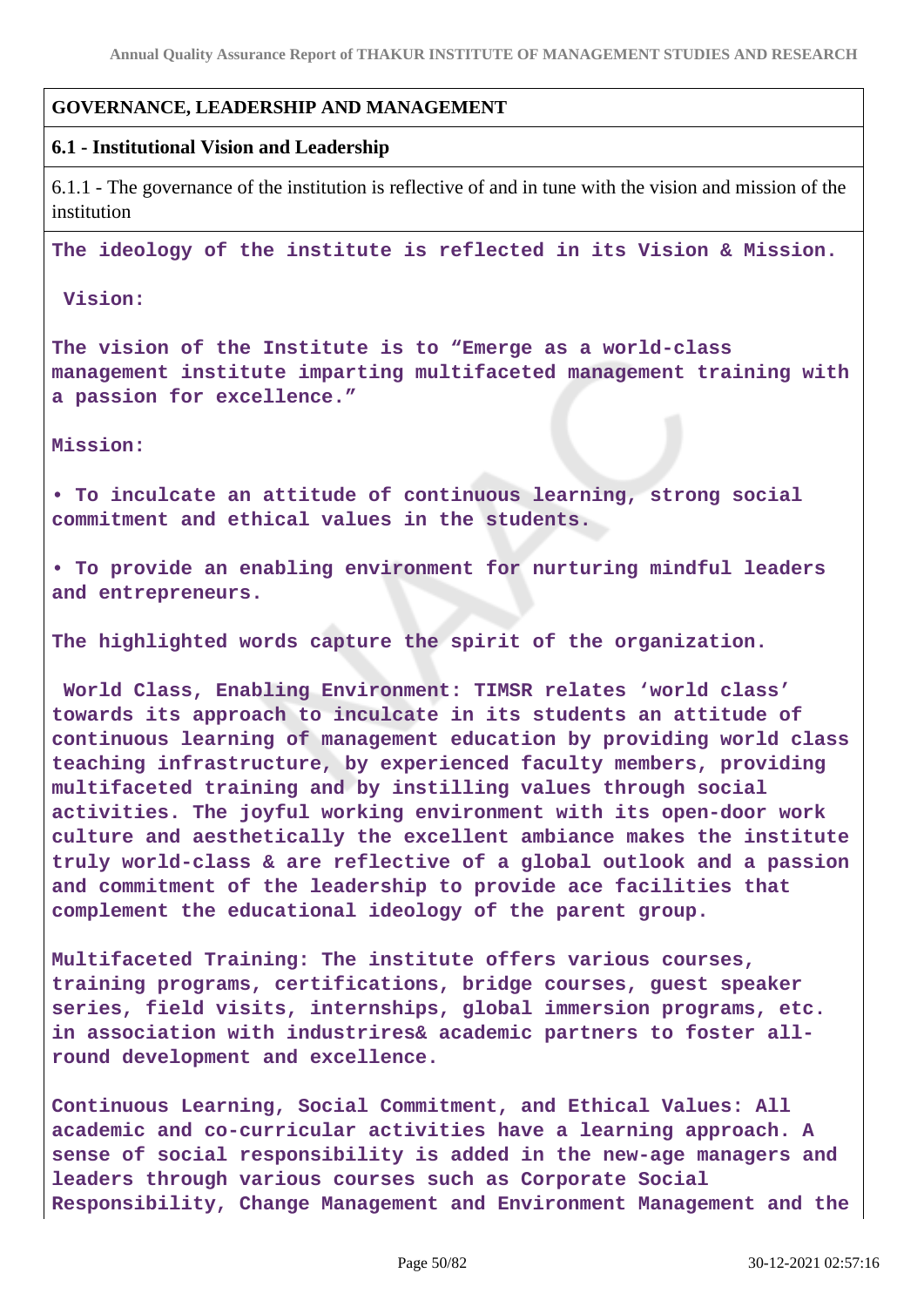**myriad co-curricular activities that are taken up by students under the aegis of 'Social Responsibility Cell' that conducts year-round activities for the upliftment of neighbouring communities and society in tune with the institutional values.**

**Mindful Leaders & Entrepreneurs: Mindfulness is the balance of 'whole self'- Mind, Body, Energy, Emotion and is fostered through the course on Self-management that helps students learn to be onpurpose, in the present moment and non-judgmental in their life supported by daily meditation sessions.**

**Critical thinking, creativity, and innovation are facilitated through embedded courses on the subject as well as through the TIMSR Centre of Creativity and Innovation & Entrepreneurship Development Cell. Perspective Plans of the Institute are documented by the Governing Council.**

**The CDC plays a major role in conveying the requirements (received from all the teaching departments, administration, library, and support departments) to the Governing Council. After due discussion, the approved plans are deployed. The governance in the institution is as per the organization's structure. Roles and responsibilities of people at all rungs of the hierarchy are pre-decided and are included in the ISO manual as well. Participation of the teachers in the decision-making bodies of the institution is there. Institution vision and mission have evolved with inclusive decision-making.**

| <b>File Description</b>                  | Documents                                          |
|------------------------------------------|----------------------------------------------------|
| Paste link for additional<br>information | https://www.timsrmumbai.in/vision-<br>mission.html |
| Upload any additional<br>information     | View File                                          |

6.1.2 - The effective leadership is visible in various institutional practices such as decentralization and participative management.

**The Institute is governed by the Board of Trustees & headed by the Chairman of the Board with review and recommendations from the Governing Council for the smooth functioning of the institute. The Governing Council headed by the Chairman takes decisions with the involvement of stakeholders. These are reported to the College Development committee who oversees the process of implementation under the executive authorities namely Chief Executive Officer and Chief Operating Officer. The Director and HODs have various &**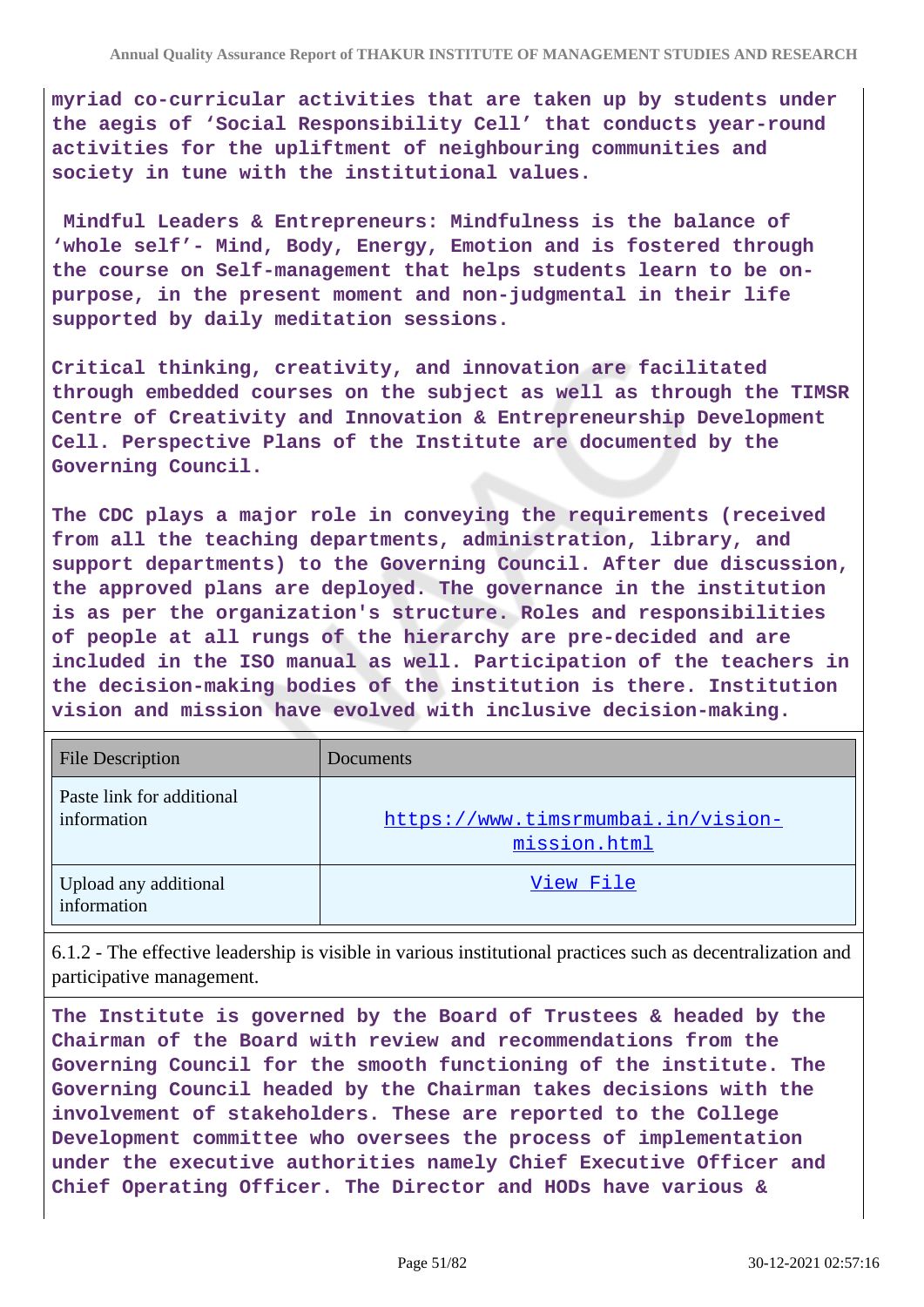**varying academic and financial powers delegated to them for implementation of the decisions. The decision-making process is thus decentralized for efficient functioning**

**The institute has a well-defined internal governance structure that helps in effective academic, administration, and other activities. The institute practices decentralization and participative management through a well-defined structure of Governing Council, Advisory Board, College Development Committee (CDC), Cells and Committees, IQAC, Director, HODs, and Faculty in charge of Key Responsibility Areas. Students too have representation in cells/committees leading to collective decision making.**

**Institution's vision and mission have evolved with inclusive decision-making. Roles and responsibilities of people at all rungs of the hierarchy are pre-decided and are included in the ISO manual as well. TIMSR administration is as per the organization chart. Operations in planning, development, administration, finance, student support, accounts, and examinations are digitized. Several bodies are formed to review the effectiveness of the activities carried out on the campus and Key Responsibility Areas are designed and faculty and staff deputed to oversee the functioning of these activities. A performance appraisal system is in place and followed for annual appraisals. The institute is ISO 9001: 2015 certified and is very quality conscious.**

**Decisions where teachers are involved are made at several levels. These are:**

| ?            | Heads & Deputy Heads of Departments                        |
|--------------|------------------------------------------------------------|
| ?            | Faculty in-charge of functional areas (KRA teams)          |
| ?            | Faculty members of the College Development Committee (CDC) |
| ?            | Faculty members of the IQAC                                |
| $\mathbf{P}$ | Faculty members of the Library Committee                   |
| $\mathbf{P}$ | Faculty members of the statutory committees .              |
| ?            | Faculty members of various Cells and Committees            |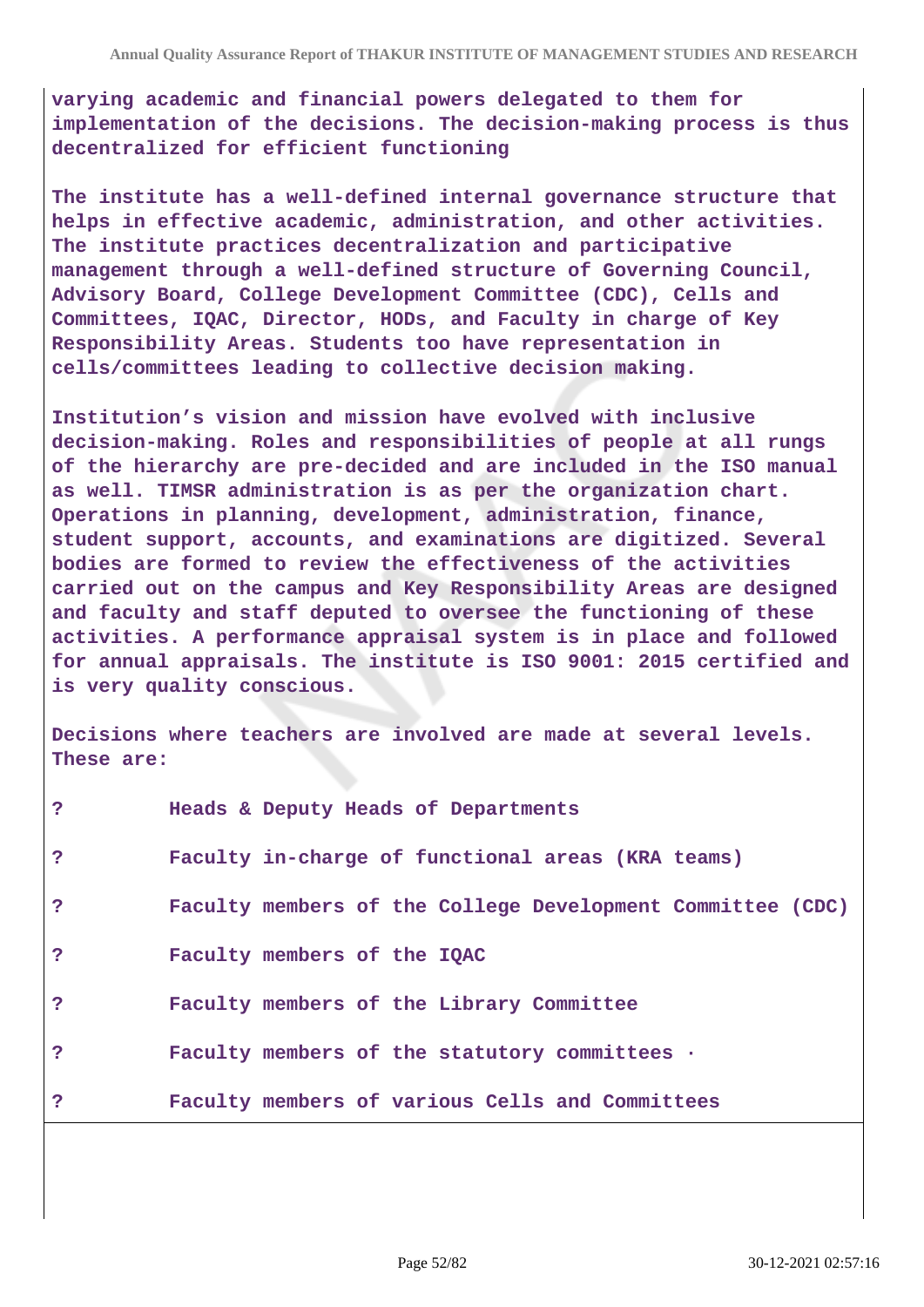| <b>File Description</b>                  | Documents                                    |
|------------------------------------------|----------------------------------------------|
| Paste link for additional<br>information | https://www.timsrmumbai.in/pdf/organogram.pd |
| Upload any additional<br>information     | View File                                    |

#### **6.2 - Strategy Development and Deployment**

6.2.1 - The institutional Strategic/ perspective plan is effectively deployed

**The vision of the institute is to 'Emerge as a world class management institute imparting multifaceted management training with a passion for excellence' and in-line with that aim, the institute has grown by leaps and bounds in its bid to internationalise the programme and the learning experience. The institute initiated the process of Internationalization in the year 2013 with the following objectives:**

 **· To align with the leading international institutions and universities to enhance the academic processes in respect of business management education**

**· To create training platforms for TIMSR students leading to certifications at international level · To create employment opportunities for the students through internships, research work and final placements at international level.**

**· To create a business platform for global businesses in Mumbai**

**· To build a network with foreign consulates and engage in exchanges on a sustainable basis.**

**· To enhance entrepreneurial endeavours in alliance with Global partners.**

**· To develop a Global citizenship among the students.**

**Following are the highlights of the achievements:**

**1. Memorandum of Understanding signed with international colleges and the universities of global repute, to foster student & faculty exchange and research collaborations with 12 partner institutes in various locations like UAE, Canada, New Zealand, Spain, USA, UK, Singapore, and Australia.**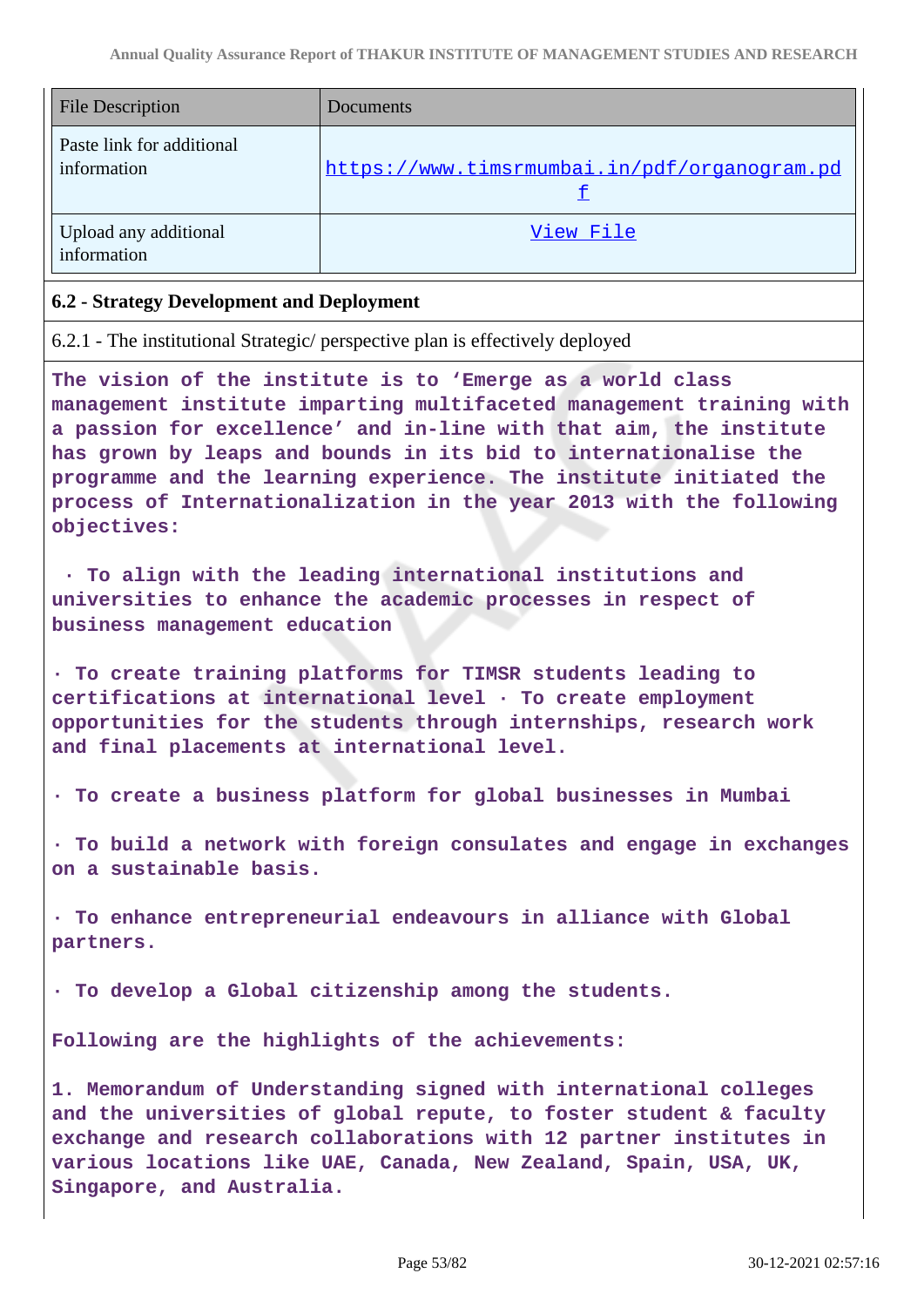**Annual Quality Assurance Report of THAKUR INSTITUTE OF MANAGEMENT STUDIES AND RESEARCH**

**2. International faculty on the Advisory Board**

**3. Teaching opportunity for faculty in foreign universities like UPCT Spain as a part of Erasmus programme**

**4. Short certification programmes for students in Spain, Canada, Singapore and London**

**5. Guest lectures and training programmes by international faculty visiting campus**

**6. Short certification programmes for students at MAGES Singapore and UEL, London**

**7. Global Immersion Programmes to various locations like Dubai, Singapore, London**

**8. Collaborative research projects with James Cook University, Singapore**

**9. International fellowships**

**10. International placement in Toronto, Canada**

**11. Research conferences/Conclaves**

**13. Programmes, visits, and talks in association with various Consulates**

**14. Introduction of foreign languages (German, Chinese Mandarin, Japanese).**

| <b>File Description</b>                                   | Documents                                                |
|-----------------------------------------------------------|----------------------------------------------------------|
| Strategic Plan and deployment<br>documents on the website | View File                                                |
| Paste link for additional<br>information                  | https://www.timsrmumbai.in/strategic-<br>objectives.html |
| Upload any additional<br>information                      | View File                                                |

6.2.2 - The functioning of the institutional bodies is effective and efficient as visible from policies, administrative setup, appointment and service rules, procedures, etc.

**The organogram of TIMSR depicts the Institute's governance system.**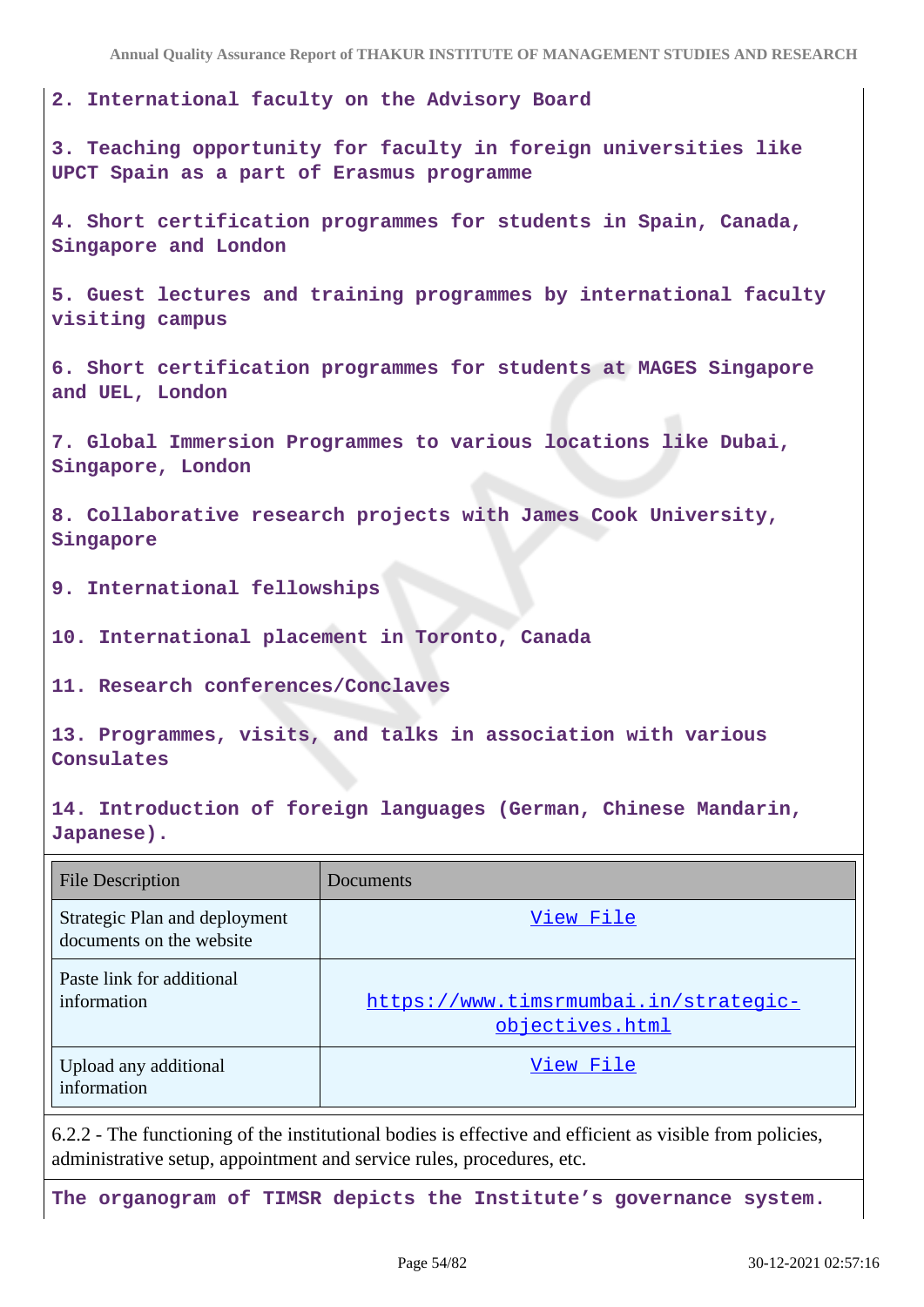**Annual Quality Assurance Report of THAKUR INSTITUTE OF MANAGEMENT STUDIES AND RESEARCH**

**The Zagdu Singh Charitable Trust is the apex body and the Trustee In charge, takes policy decisions which are taken based on the directives of the statutory, regulatory and affiliating bodies, the inputs from stake holders, the recommendations from the various Committees and Cells etc., for smooth functioning of the Institute. The overall functioning of the Institute is supervised by the Chief Executive Officer and the Chief Operating Officer. The Director is responsible for the day to day functioning of the Institute to ensure full compliance of norms and directives of the Management and the respective regulatory bodies. The governance system includes the following bodies:**

**-Governing Council**

**-College Development Committee**

**-Advisory Board**

**-Staff Selection Committee**

**The Constitution of the various Boards and Committees of the Institute are available on the website. These bodies keep in view the Vision, Mission, Strategic Objectives, Values and Quality policy of the Thakur Education Group and the Institute for taking decisions and making recommendations on various matters. The Institute adheres to norms and regulations laid down by various government and statutory bodies and frames its rules and procedures in accordance with:**

**- All India Council for Technical Education (AICTE)**

**- University Grants Commission (UGC)**

**- Directorate of Technical Education, Government of Maharashtra (DTE)**

**- University of Mumbai (UOM)**

**- Fee Regulatory Authority (FRA)**

**- Admission Regulatory Authority (ARA).**

**The Service Rules for Faculty and Staff, framed by the Institute have been put on LAN for information and compliance. This includes relevant information on procedure followed for recruitment and induction of the faculty and staff, provide conducive work**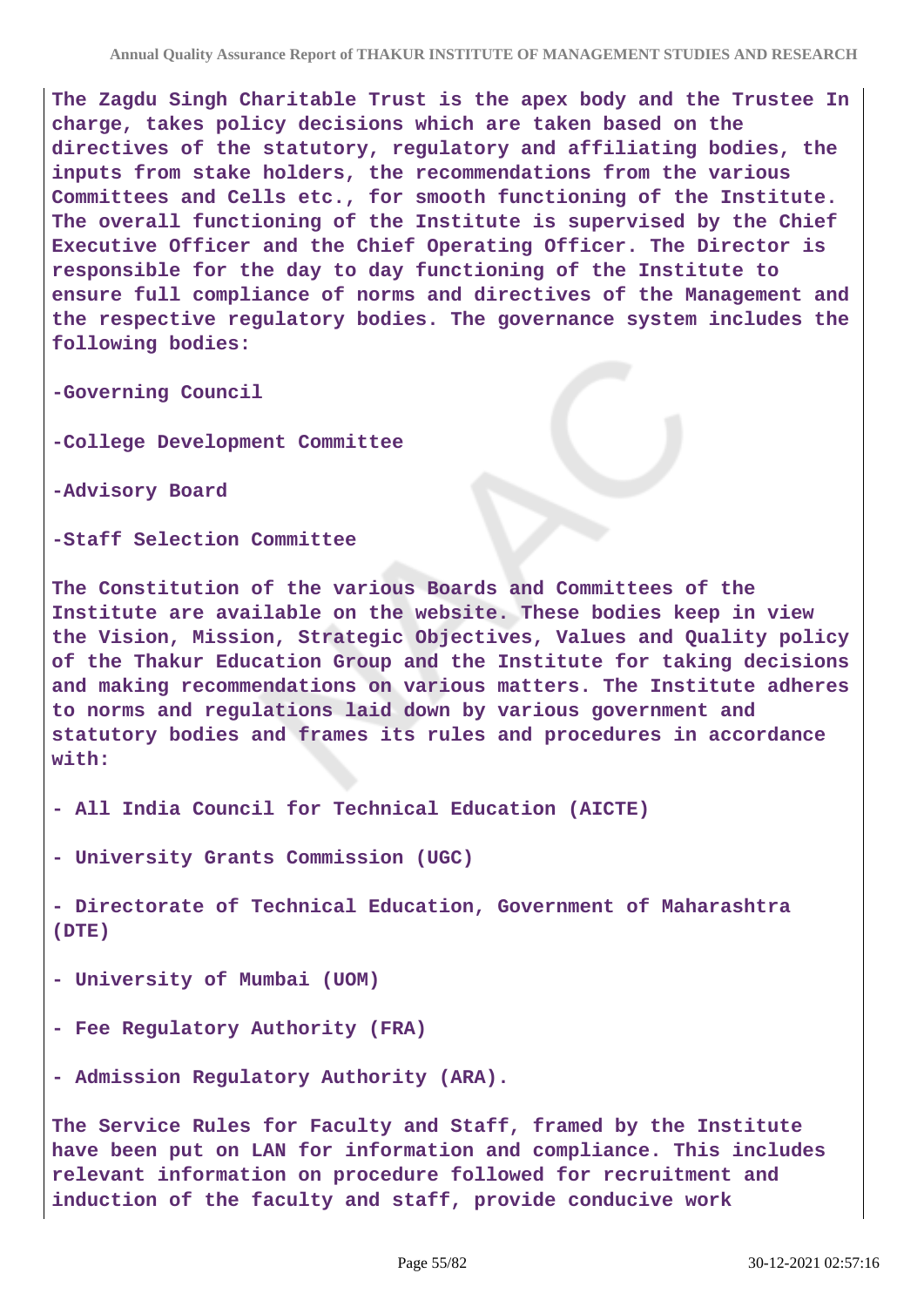**environment for teaching learning process, research and development, consultancy, industry interaction, besides the administrative matters. A code of conduct has been prescribed for the faculty and staff for discipline and efficient functioning. There are Committees for redressal of grievances, unfair means enquiry committee, sexual harassment, women development, student council etc. There are encouraging schemes for faculty development including sponsorship for conferences, workshops, seminars, for interaction with industry, participation in foreign tie-ups, for higher study leading to Ph.D., for revenue earning consultancy etc giving them a healthy career path. The institute promotes erudition through its awards policy.**

| <b>File Description</b>                                                                                                                                                                  | Documents                                                  |  |
|------------------------------------------------------------------------------------------------------------------------------------------------------------------------------------------|------------------------------------------------------------|--|
| Paste link for additional<br>information                                                                                                                                                 | https://www.timsrmumbai.in/cellsCommittees.h<br><u>tml</u> |  |
| Link to Organogram of the<br>institution webpage                                                                                                                                         | https://www.timsrmumbai.in/pdf/organogram.pd<br>£          |  |
| Upload any additional<br>information                                                                                                                                                     | View File                                                  |  |
| A. All of the above<br>6.2.3 - Implementation of e-governance in<br>areas of operation Administration Finance and<br><b>Accounts Student Admission and Support</b><br><b>Examination</b> |                                                            |  |
| <b>File Description</b>                                                                                                                                                                  | Documents                                                  |  |
| <b>ERP</b> (Enterprise Resource<br>Planning)Document                                                                                                                                     | View File                                                  |  |

| $\cdots$                                                                                                     |           |
|--------------------------------------------------------------------------------------------------------------|-----------|
| Screen shots of user inter faces                                                                             | View File |
| Any additional information                                                                                   | View File |
| Details of implementation of e-<br>governance in areas of operation,<br>Administration etc(Data<br>Template) | View File |

#### **6.3 - Faculty Empowerment Strategies**

6.3.1 - The institution has effective welfare measures for teaching and non- teaching staff

**TIMSR understands that while faculty is the backbone of the educational system, the role of technical staff and administrative**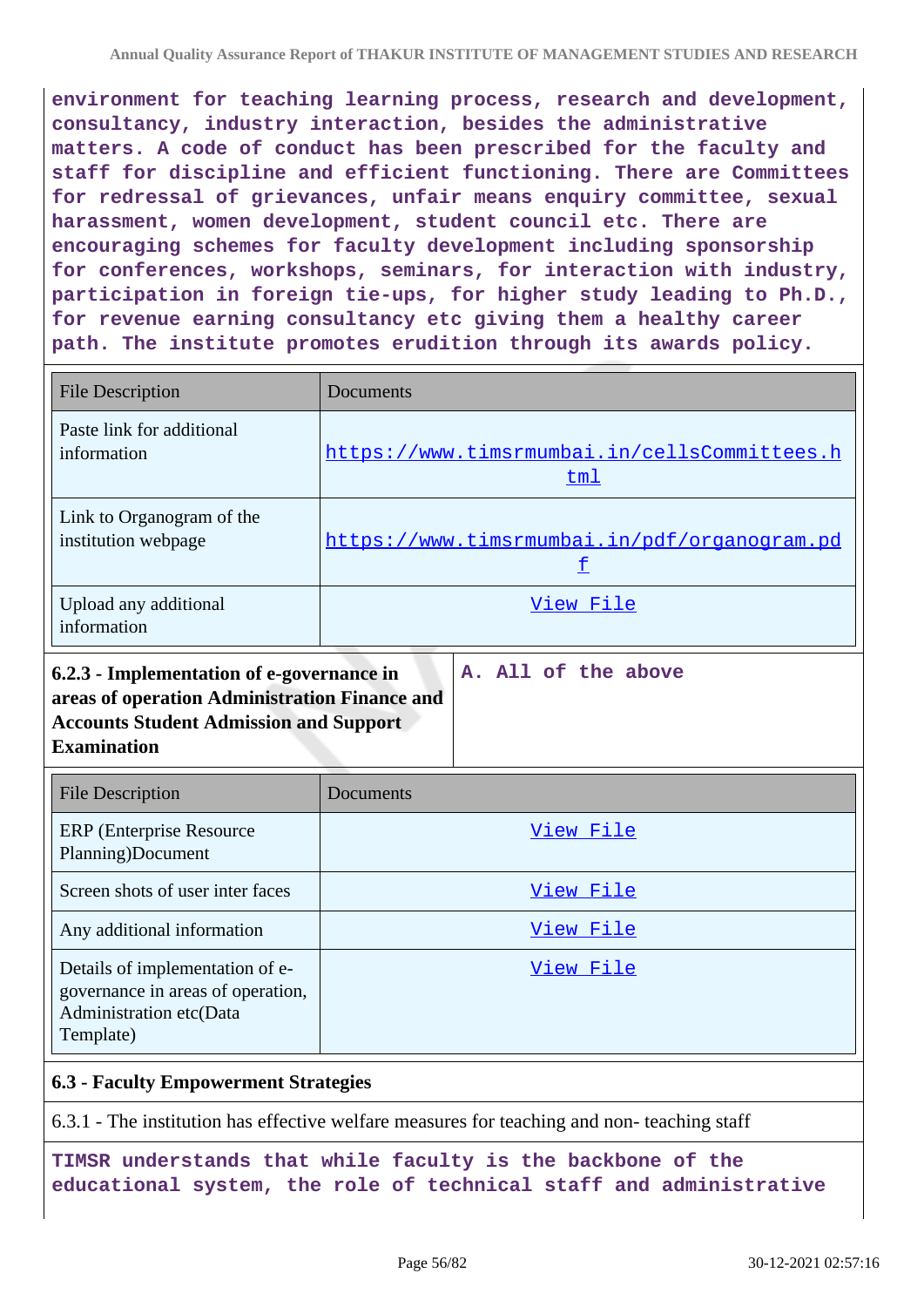**staff is equally important for the smooth conduct of various activities. Therefore, sincere efforts are made to provide avenues for learning, higher education and development of all staff members. For this purpose, training programmes, seminars, workshops, etc. are conducted on regular basis.**

**Following are some additional measures provided to the staff:**

**1. Conducive work environment: the institute prides itself in providing the best-in-class facility and ambiance conducive for learning and development.**

**a. Sponsorship, Recognition and Award Schemes: FDP, Workshop, Seminars, & training programmes for faculty**

**c. Training for teaching, non-teaching and support staff (including training on mindfulness- mind, body, emotion, energy)**

**d. 180 days' Maternity Leave for women employees**

**e. Welfare Activities: Tea facility, celebration of festivals, staff off-site visits, focus on physical and mental wellbeing through DMS – Daily Mindfulness Sessions.**

**f. Open Door Policy: Approachable environment enabling real-time solution for mental blocks**

**g. Ambience: Well-maintained, IT Enabled, clean, hygienic, spacious, secure, and green campus**

**2. Women Development Cell: Activities like Session on POSH Act (Policy for Prevention of Sexual Harassment), International Women's Day International was conducted for gender parity.**

**3. Grievance Redressal Cell: To address faculty and staff grievances and resolve them.**

**4. Employee Engagement Initiatives: Birthday & Anniversary wishes on email, Celebration of Festivals – Navratri, Diwali, Christmas etc.**

**5. Employee Provident Fund (EPF): The EPF is provided by the Institute to the regular employees as per the stated rules.**

**6. Gratuity: Gratuity is provided as per rules.**

**7. Medical Facility:**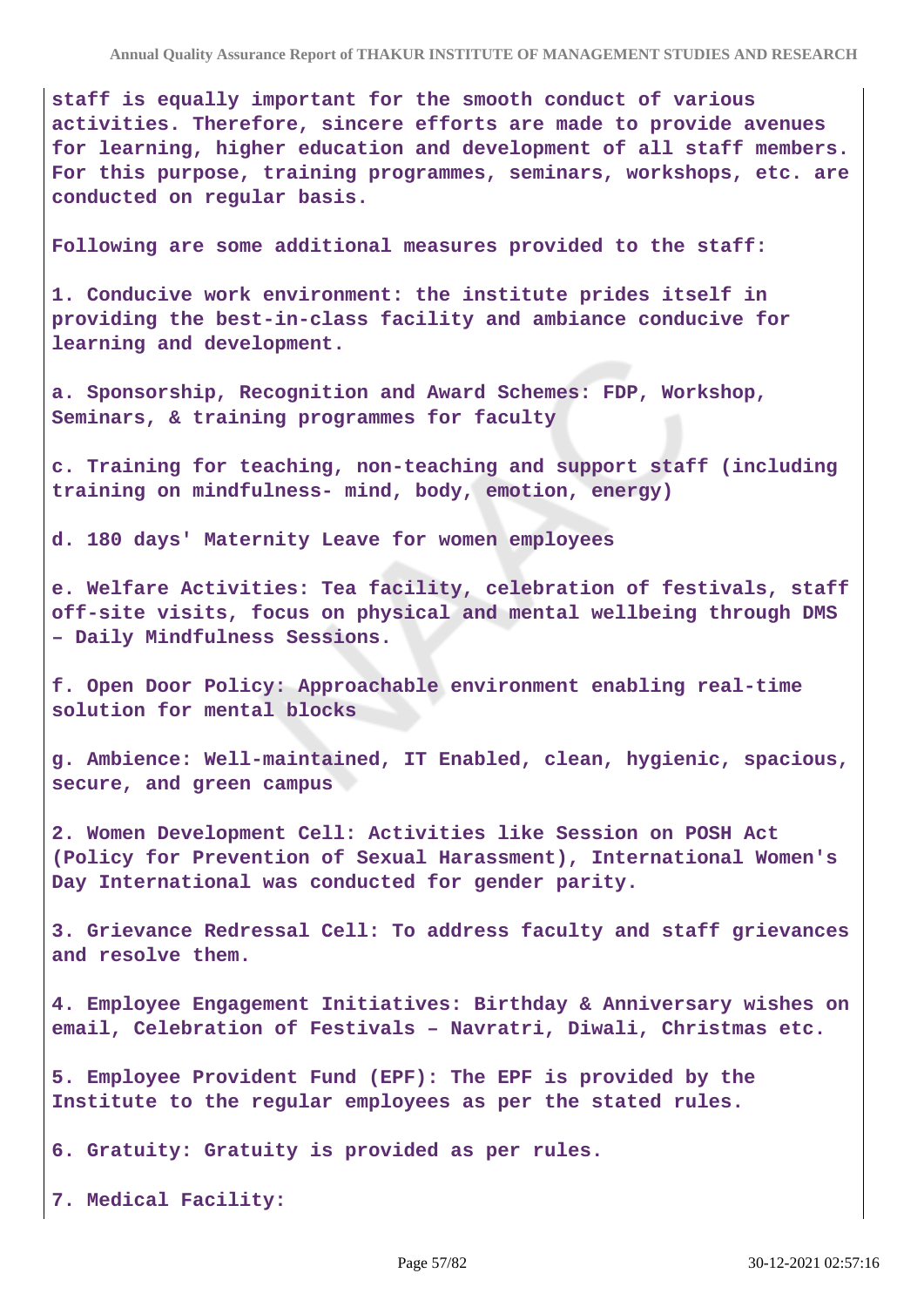**a. The Institute provides Mediclaim Policy for staff members where the institute contributes a part of the premium**

**b. The institute has a sick room with a first-aid facility**

**c. Medical test at the time of joining and a physician's referral of reports is also conducted**

**d. Medical camps**

| <b>File Description</b>                  | Documents                                           |
|------------------------------------------|-----------------------------------------------------|
| Paste link for additional<br>information | https://www.timsrmumbai.in/cellsCommittees.h<br>tml |
| Upload any additional<br>information     | View File                                           |

**6.3.2 - Number of teachers provided with financial support to attend conferences/ workshops and towards membership fee of professional bodies during the year**

**6.3.2.1 - Number of teachers provided with financial support to attend conferences/workshops and towards membership fee of professional bodies during the year**

**69**

| <b>File Description</b>                                                                                                          | Documents |
|----------------------------------------------------------------------------------------------------------------------------------|-----------|
| Upload any additional<br>information                                                                                             | View File |
| Details of teachers provided with<br>financial support to attend<br>conference, workshops etc during<br>the year (Data Template) | View File |

**6.3.3 - Number of professional development /administrative training programs organized by the institution for teaching and non-teaching staff during the year**

**6.3.3.1 - Total number of professional development /administrative training Programmes organized by the institution for teaching and non teaching staff during the year**

**11**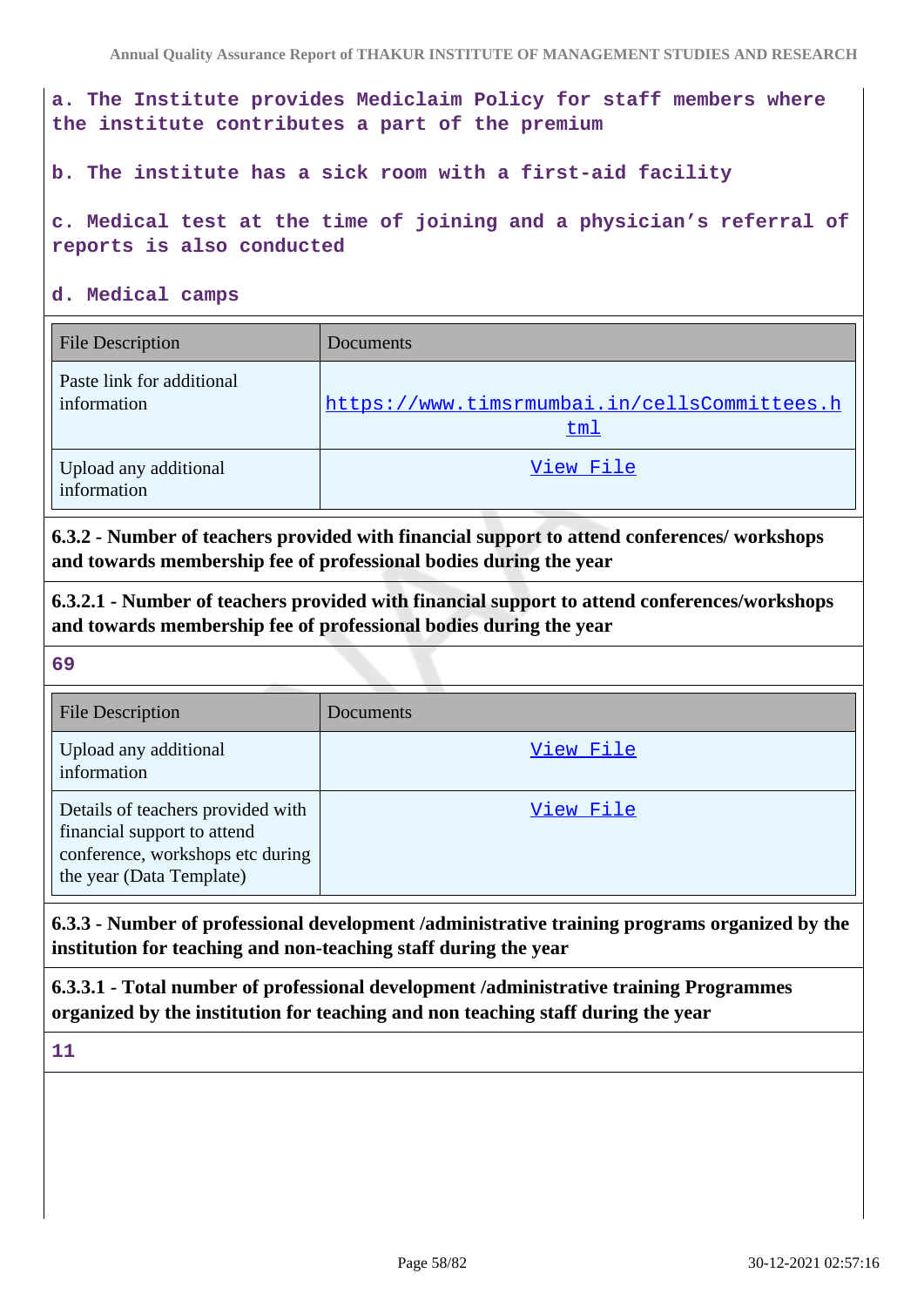| <b>File Description</b>                                                                                                                                                 | Documents |
|-------------------------------------------------------------------------------------------------------------------------------------------------------------------------|-----------|
| Reports of the Human Resource<br>Development Centres (UGCASC<br>or other relevant centres).                                                                             | View File |
| <b>Reports of Academic Staff</b><br>College or similar centers                                                                                                          | View File |
| Upload any additional<br>information                                                                                                                                    | View File |
| Details of professional<br>development / administrative<br>training Programmes organized<br>by the University for teaching<br>and non teaching staff (Data<br>Template) | View File |

**6.3.4 - Number of teachers undergoing online/face-to-face Faculty development Programmes (FDP) during the year (Professional Development Programmes, Orientation / Induction Programmes, Refresher Course, Short Term Course etc.)**

**6.3.4.1 - Total number of teachers attending professional development Programmes viz., Orientation / Induction Programme, Refresher Course, Short Term Course during the year**

**39**

| <b>File Description</b>                                                                                    | Documents |
|------------------------------------------------------------------------------------------------------------|-----------|
| <b>IQAC</b> report summary                                                                                 | View File |
| Reports of the Human Resource<br>Development Centres (UGCASC<br>or other relevant centers)                 | View File |
| Upload any additional<br>information                                                                       | View File |
| Details of teachers attending<br>professional development<br>programmes during the year<br>(Data Template) | View File |

6.3.5 - Institutions Performance Appraisal System for teaching and non- teaching staff

**TIMSR believes that performance management is an ongoing process aimed to improve the productivity of employees keeping vision 'at par with excellence' in view. The philosophy is to provide constructive real-time feedback to encourage peak performance.**

**TIMSR encourages a two-way process, that is, employees can also give**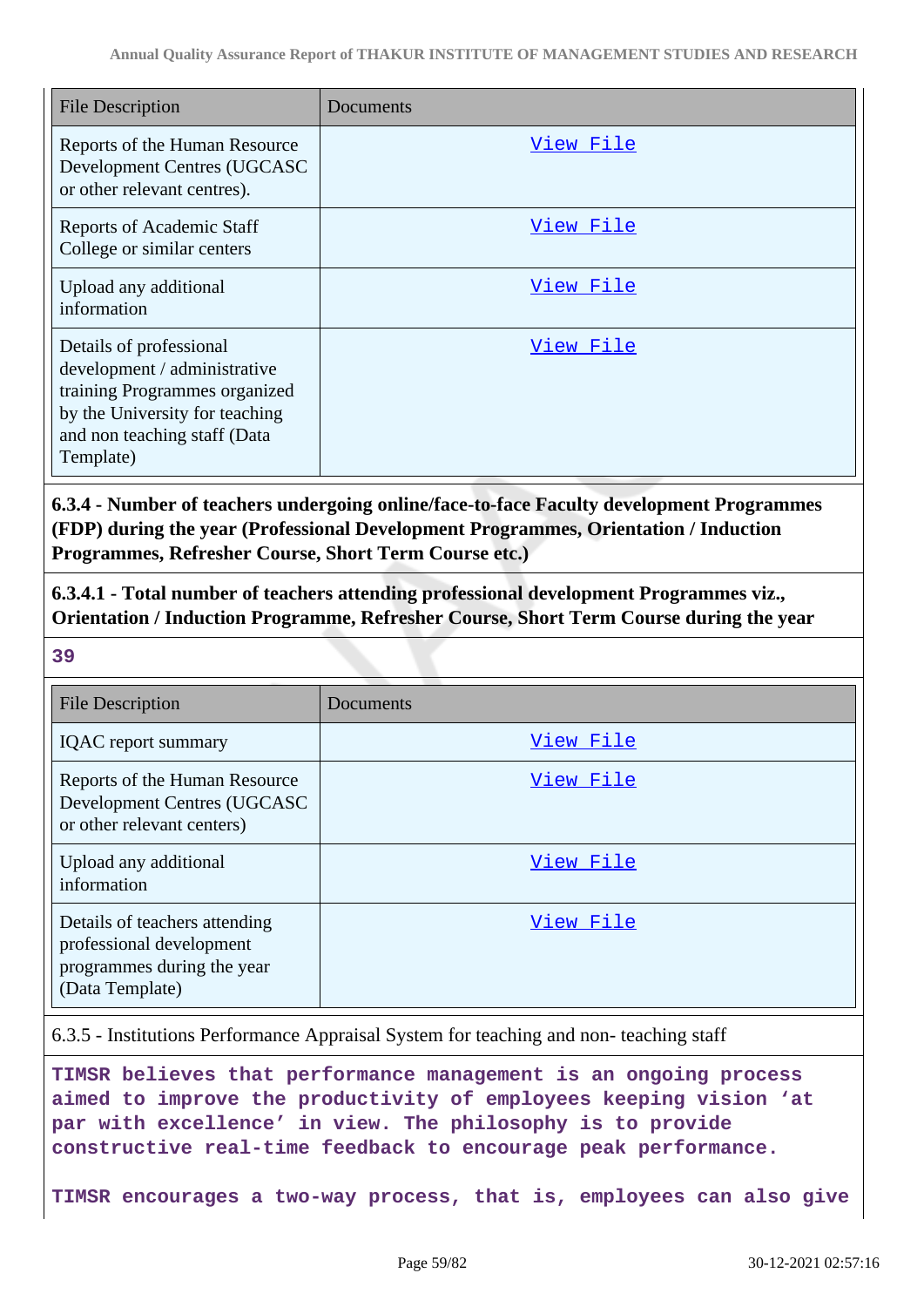**feedback to management for improvement of the processes. The institute has designed and implemented 'Performance Review and Development Planning' (PRDP) system to review and evaluate employee performance.**

**The PRDP Format is devised on the basis and requirements of various statutory bodies and the assessment is done twice a year i.e. for the performance of the faculty member in each semester. The faculty members submit the duly filled 'Faculty Diary' to the HOD for assessment.**

**After review, HOD mails the observations to the faculty concerned along with areas for improvement and recommendations, if any. The feedback received from students is given due importance and if the percentage of satisfaction is below 75%, corrective action is taken by the HOD in consultation with the Director.**

 **The key features of the system are as follows: ·**

#### **? Biannual frequency to ensure efficacy**

**? Constructive real-time feedback through weekly departmental meetings**

- **? 2-level analysis: HOD, Director**
- **? Transparency in evaluation**
- **? Involvement of HODs in designing the format**

**The appraisal is usually done under the following heads:**

**? Teaching – Learning Process' efficacy and innovation and creativity in** 

 **pedagogy and delivery**

**? Student Mentoring and project guidance in line with Programme Objectives**

**? Key Responsibility Areas & contribution to Institutional development**

**? Developmental Activities and Research & Publications All these measures ensure synchronization between faculty endeavours**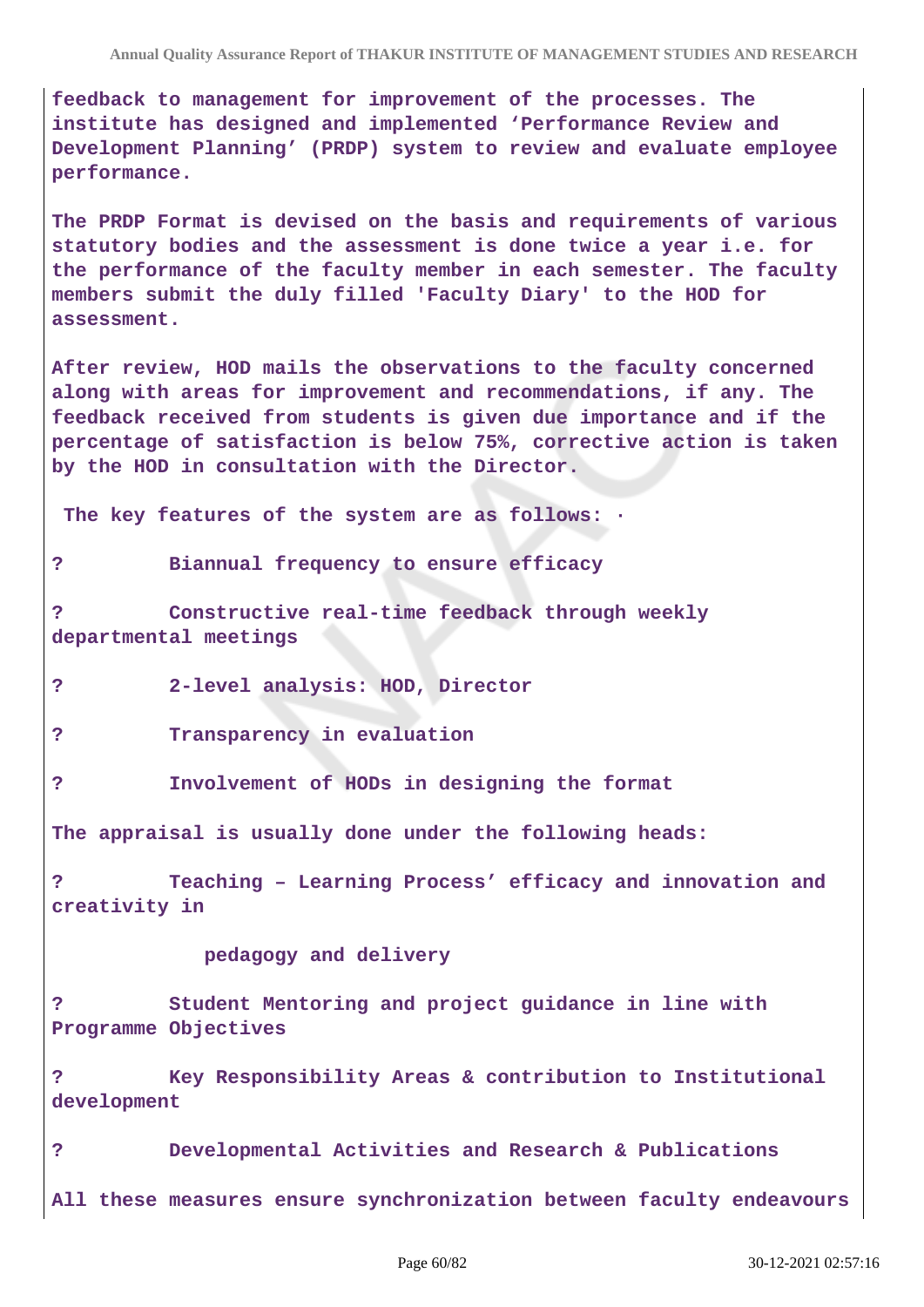**and management expectations. The review process ensures not only the efficacy of outcomes but gives due importance to attitude and behavioural traits as well.**

**Performance Assessment of the visiting faculty**

**Feedback is taken from the students regarding the teaching-learning process to take remedial steps where needed.**

**Performance Assessment of Staff: - Staff appraisal is done biannually and the evaluation is based on delivery of assigned tasks, compliance with the Code of conduct, general behaviour, attitude, communication, punctuality, and willingness to participate in additional areas and activities.**

| <b>File Description</b>                  | Documents                                   |
|------------------------------------------|---------------------------------------------|
| Paste link for additional<br>information | https://www.timsrmumbai.in/career-Path.html |
| Upload any additional<br>information     | View File                                   |

#### **6.4 - Financial Management and Resource Mobilization**

6.4.1 - Institution conducts internal and external financial audits regularly Enumerate the various internal and external financial audits carried out during the year with the mechanism for settling audit objections within a maximum of 200 words

**The institute has a mechanism for internal and external audits.**

#### **INTERNAL AUDIT**

**TIMSR has its own internal audit mechanism where internal audit is carried out as an ongoing continuous process to check the financial process taking into consideration entire recurring, non-recurring income and expenditure of the Institute each year A thorough audit is done by the chief financial officer (CFO) on a continuous basis for all approvals and sanctions given by the management. The institute then prepares and submits the detailed accounts to the external auditors. All major expenditures are verified by the CFO. Institute has defined structured reporting, review and monitoring process to keep the management informed suitably about the inflow of fees and outflow of funds. It is ensured that all the requirements for submission of detailed accounts to the external auditors are compiled and all expenditures continuously monitored with respect to the utilization of expenditure with sanctioned Budget**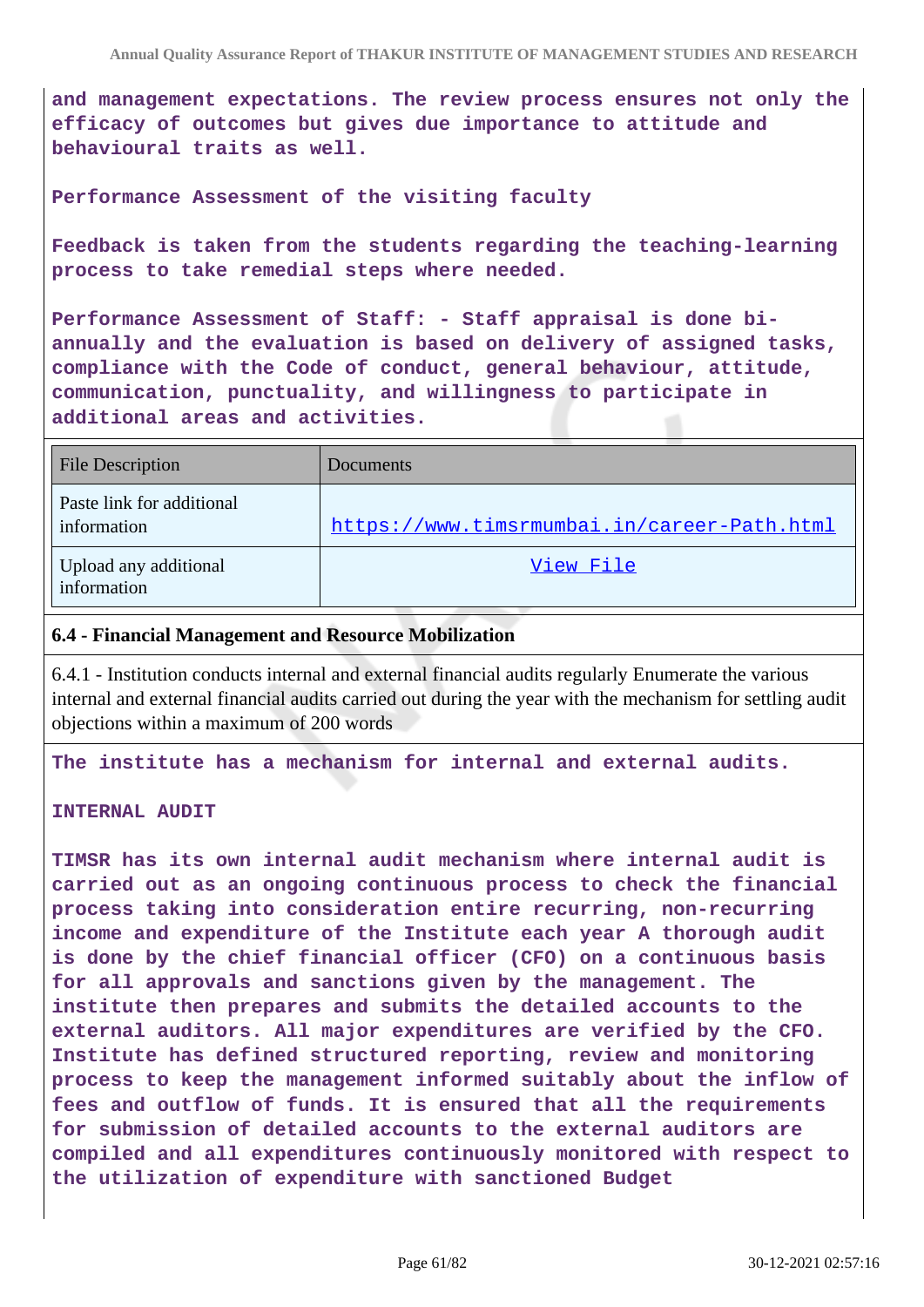#### **EXTERNAL AUDIT-**

**The institute financial statements are audited by external qualified auditors to check and verify all the accounts of the institute and certify the same in the audit report. The external auditors thoroughly audit the financial statements for all regulatory and statutory compliances and the audited reports are available on the website of the institute to promote transparency.**

 **External Auditors ensures the verification of:**

- **Closing of previous years' accounts in the current financial year**
- **Purchase order/challans, Bill copy, payment voucher, Approval Copy**
- **Cash book and bank book balance**
- **Bank reconciliation**
- **Appropriate approvals for cash payment made over the limits assigned**
- **Keep track of the commitments or contingent liabilities of**  $\bullet$ **the management.**
- **Ensure that all contingent liabilities are raised or disclosed in the financial statement**
- **Timely remittance of statutory liability of TDS, GST, Profession Tax, provident fund, gratuity, etc**

| <b>File Description</b>                  | Documents                                                                           |
|------------------------------------------|-------------------------------------------------------------------------------------|
| Paste link for additional<br>information | https://www.timsrmumbai.in/images/index/ISO%<br>20Digital%20Final%20Certificate.pdf |
| Upload any additional<br>information     | View File                                                                           |

**6.4.2 - Funds / Grants received from non-government bodies, individuals, philanthropers during the year (not covered in Criterion III)**

**6.4.2.1 - Total Grants received from non-government bodies, individuals, Philanthropers during the year (INR in Lakhs)**

**00**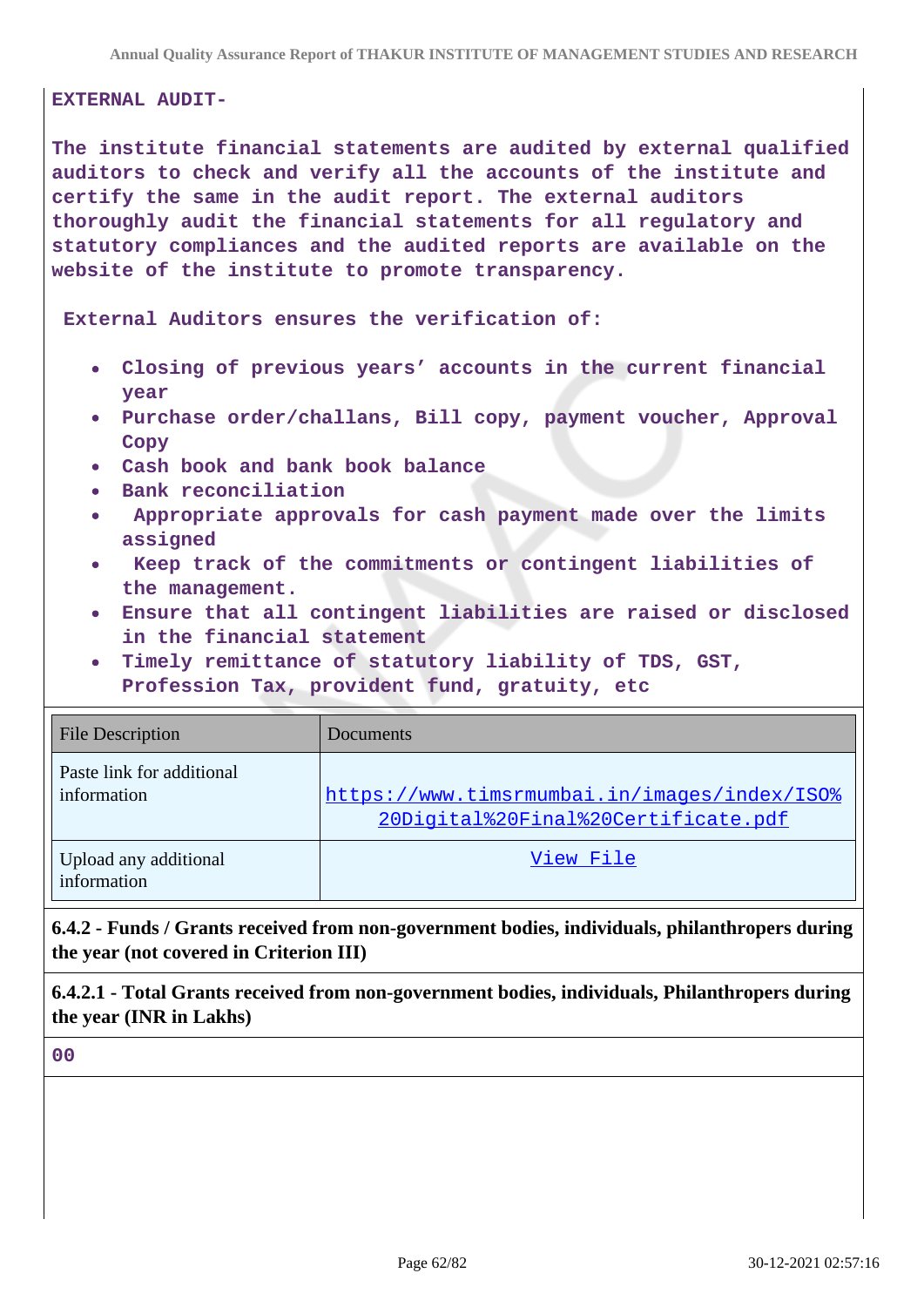| <b>File Description</b>                                                                                                                        | Documents |
|------------------------------------------------------------------------------------------------------------------------------------------------|-----------|
| Annual statements of accounts                                                                                                                  | View File |
| Any additional information                                                                                                                     | View File |
| Details of Funds / Grants<br>received from of the non-<br>government bodies, individuals,<br>Philanthropers during the year<br>(Data Template) | View File |

6.4.3 - Institutional strategies for mobilization of funds and the optimal utilization of resources

**TIMSR is a self-financing institute hence the mobilization of funds is mainly based on the tuition and development fees received from the students.**

**To run the institute efficiently funds are required for the following:**

**1. Capital Expenditure for infrastructure namely Building, Equipment, Computers, Library**

 **and Furniture & fixtures, etc.**

**2. Recurring Expenditure for Salary**

**3. Administrative, maintenance & Operational expenditure as per statutory requirements.**

**The institute prepares the budget estimate to meet the above expenditure including the requirement worked out by all the departments which are compiled to estimate the total expenditure. This is to be met by the revenue from the fees, and income from other avenues e.g. Bank interest, Examination fee, R & D activities, Consultancy, academic & other programmes, etc. The funds' requirements to run the institute as per desired quality and standard are worked out and the amount of fee to be charged from the students is fixed as per norms. Based on the estimated total fee collection and the revenue from other sources, the Institute prepares budget estimates (Income & Expenditure) for submission to the Management for approval. In the process, the institute ensures 100% admission for mobilization of fees. In case the essential expenditure of the institute exceeds the revenue, the management meets the deficit from the Trust / Bank OD facility. The Institute**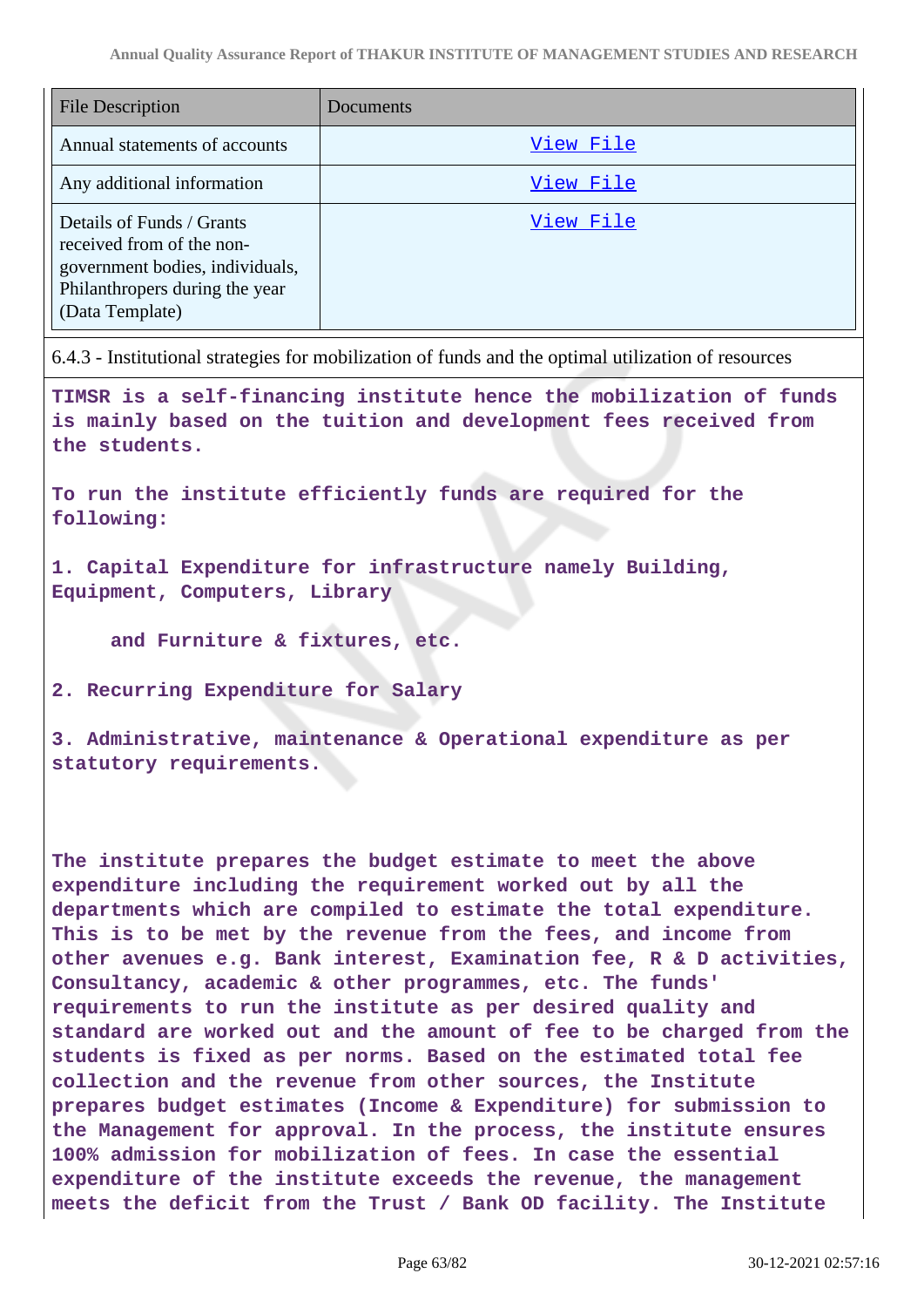**takes care to incur expenditure judicially. The salary and allowance statements are checked by the Director before releasing of payment. Bills and vouchers for maintenance etc items are checked by the concerned unit before the release of funds. There is a welldesigned process for purchase by inviting quotations and by buying items of the required quality. The statement uploaded shows the optimum utilization of funds by the institute.**

| <b>File Description</b>                  | Documents                                                      |
|------------------------------------------|----------------------------------------------------------------|
| Paste link for additional<br>information | https://www.timsrmumbai.in/Infrastructure.ht<br>m <sub>1</sub> |
| Upload any additional<br>information     | View File                                                      |

### **6.5 - Internal Quality Assurance System**

6.5.1 - Internal Quality Assurance Cell (IQAC) has contributed significantly for institutionalizing the quality assurance strategies and processes

**The IQAC was set up in TIMSR in July 2018 to take quality initiatives and to improvise its strategies and processes with a focus on continuous progress. Two such activities institutionalised in A.Y. 2020-21 are:**

**1. Inviting Video CVs from Candidates:** 

**The Covid-19 Pandemic has redefined the ways of conducting the various activities, including the recruitment process. As an innovative way of doing things in a creative and effective manner in the new normal, the institute has started a practice of inviting video CVs from the candidates. The institute has received 68 video CVs during A.Y. 2020-21.**

**2. Reinforcement in Quality of Publications**

**The number of research publications done by TIMSR faculty is rising. To benchmark the research output towards the high-quality publications and to promote faculty development through research publications, the institute has taken steps to reinforce the quality of publications. Research & Publications in high quality journal is an important yardstick for measuring the performance of the faculty members. During the A.Y. 2020-21, TIMSR conducted a knowledge sharing session on 'Case Writing Workshop' on 12th January 2021 to motivate the faculty members for writing quality case studies. A Five-day Faculty Development Programme was also organized from 21st**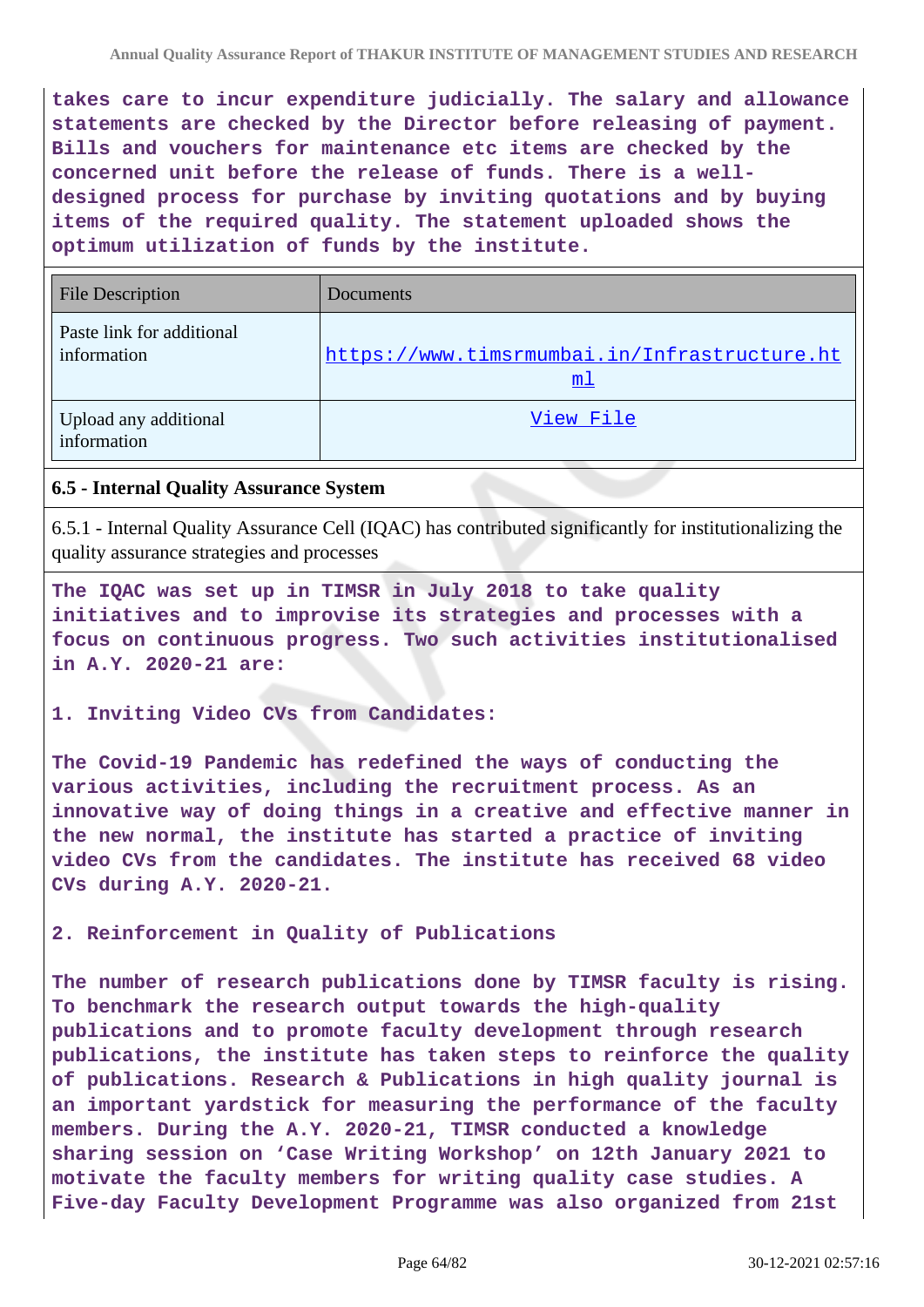**June to 25th June 2021 on "Writing High-Quality Research Papers for Scopus Indexed Journals", to equip the faculty members to publish the research papers in quality journals. Faculty members are encouraged to participate in webinars on different aspects of research. During A.Y. 2020-21, 20 faculty have published papers in Scopus Indexed journals.**

**3. Hourly Thought Traffic Control (HTTC):**

**Each day based on the way we think, we pollute the environment with our ego, greed, anger, attachment, and expectations. Sometimes in life, our thought traffic may congest our mental expressway. As various possibilities, cravings and worries all try to surge forward inside us, we find ourselves unable to think clearly or act confidently. We consider one course of action, but it seems to lead nowhere. So, we give it up to consider another, but it too seems unviable. And so it goes on – our thoughts keep us agitated and immobilized. To keep a guard on our thoughts and align them to the present moment with focused attention for improved performance at work and quality life, the practice of HTTC was started in a structured manner for the staff. For this, TIMSR has introduced HTTC, in its daily schedule in which the staff sits / stands still in erect posture in total silence for 60 secs every hour like a detached observer of their thoughts leading them to self-awareness. During this exercise, the staff members remind themselves and visualize their inner core values of knowledge (of the being), purity, love, peace, bliss, power, and happiness. This enables them to look at every moment of life situations and people with a fresh perspective, thereby making them Mindful Leaders / Educators.**

| <b>File Description</b>                  | Documents                            |
|------------------------------------------|--------------------------------------|
| Paste link for additional<br>information | https://www.timsrmumbai.in/igac.html |
| Upload any additional<br>information     | View File                            |

6.5.2 - The institution reviews its teaching learning process, structures & methodologies of operations and learning outcomes at periodic intervals through IQAC set up as per norms and recorded the incremental improvement in various activities

**To accomplish a continuous improvement, the institute reviews the teaching learning process and structures & methodologies of operations. A lot of focus is given on the value addition of students with a continuous attention on their overall development. Also, continuous updation of faculty members is done to improve**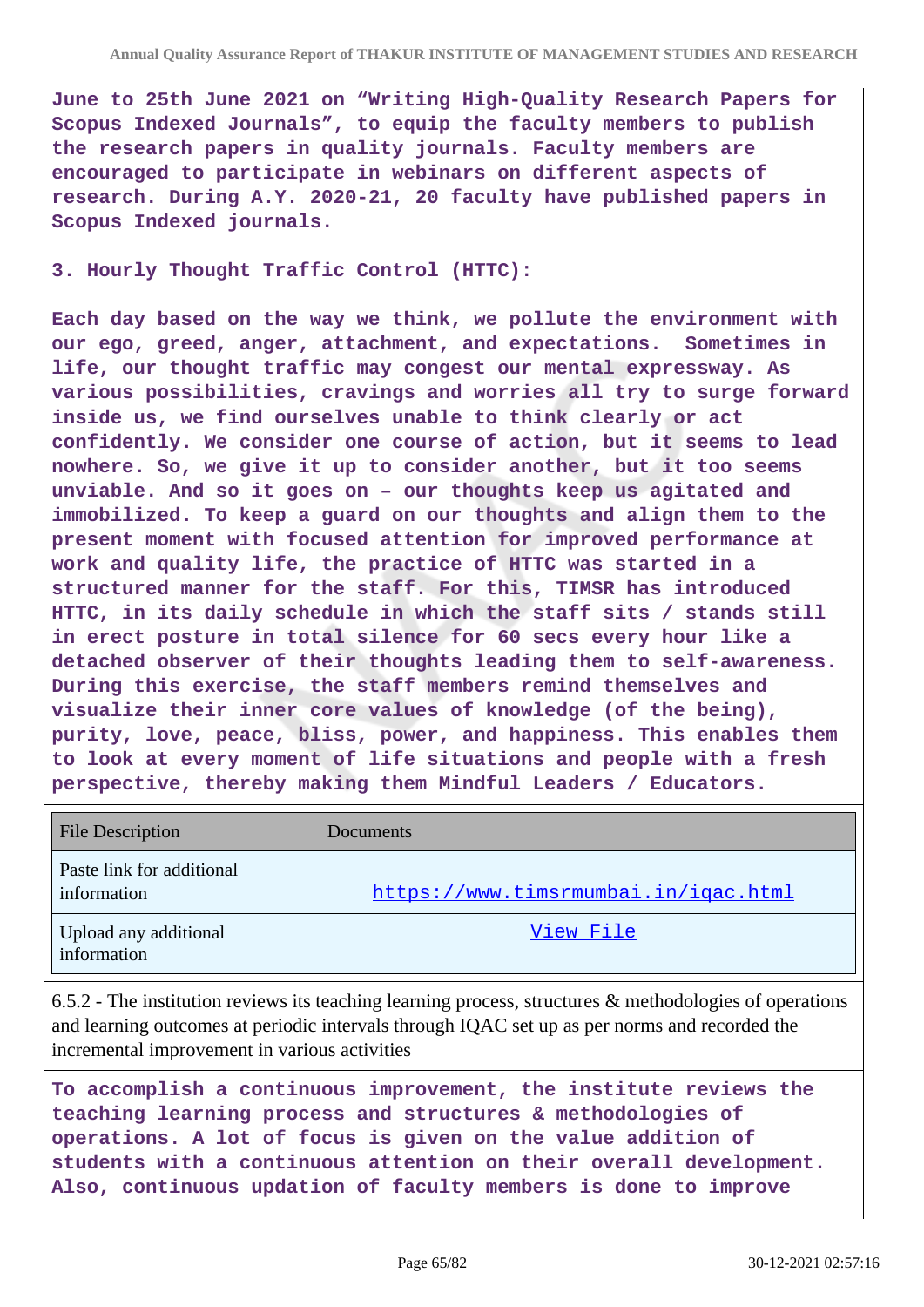**quality of teaching. In view of this, IQAC has brought in the following reforms:**

- **1. Introduction of Value addition courses for MMS students: The curriculum of the MMS program is stipulated by the University of Mumbai. However, the expectations of industry from the candidates are ever evolving and hence a need was felt to update the students on the emerging areas. To bridge the gap in the curriculum and the current industry demands, the Institute has offered the following value addition courses by the faculty members to the MMS students:**
- **Research**  $\bullet$
- **Emerging Trends**
- **1. Conduction of FDPs by international experts During the A. Y. 2020-21, TIMSR conducted faculty development programs (FDPs) relevant to the contemporary global topics by the international speakers. On July 25, a session on 'Global Supply Chain Management: Covid-19 Scenario' was conducted by Prof. Kingshuk Mukherjee of St.John's University, USA. Mr. Othmar Christian Hardegger, Consul General of Switzerland guided faculty members on 'Doing Business in Switzerland' on August 07, 2020. On August 12, 2020, a session was conducted by Mr. Tang Guocai-Chinese Consul General on 'India China Business Scenario in Covid Times'. Ms. Nora Colton, Pro-Vice-Provost, University College London, United Kingdom provided insights on 'Globalization in New Normal' on 7th Sep. 2020. The FDPs helped faculty members to understand recent perspectives of business scenarios and various global aspects.**

| <b>File Description</b>                                                                                                                                                                                                                                                                                                                                                                | Documents |                                      |
|----------------------------------------------------------------------------------------------------------------------------------------------------------------------------------------------------------------------------------------------------------------------------------------------------------------------------------------------------------------------------------------|-----------|--------------------------------------|
| Paste link for additional<br>information                                                                                                                                                                                                                                                                                                                                               |           | https://www.timsrmumbai.in/igac.html |
| Upload any additional<br>information                                                                                                                                                                                                                                                                                                                                                   | View File |                                      |
| 6.5.3 - Quality assurance initiatives of the<br>institution include: Regular meeting of<br><b>Internal Quality Assurance Cell (IQAC);</b><br>Feedback collected, analyzed and used for<br>improvements Collaborative quality initiatives<br>with other institution(s) Participation in NIRF<br>any other quality audit recognized by state,<br>national or international agencies (ISO |           | A. All of the above                  |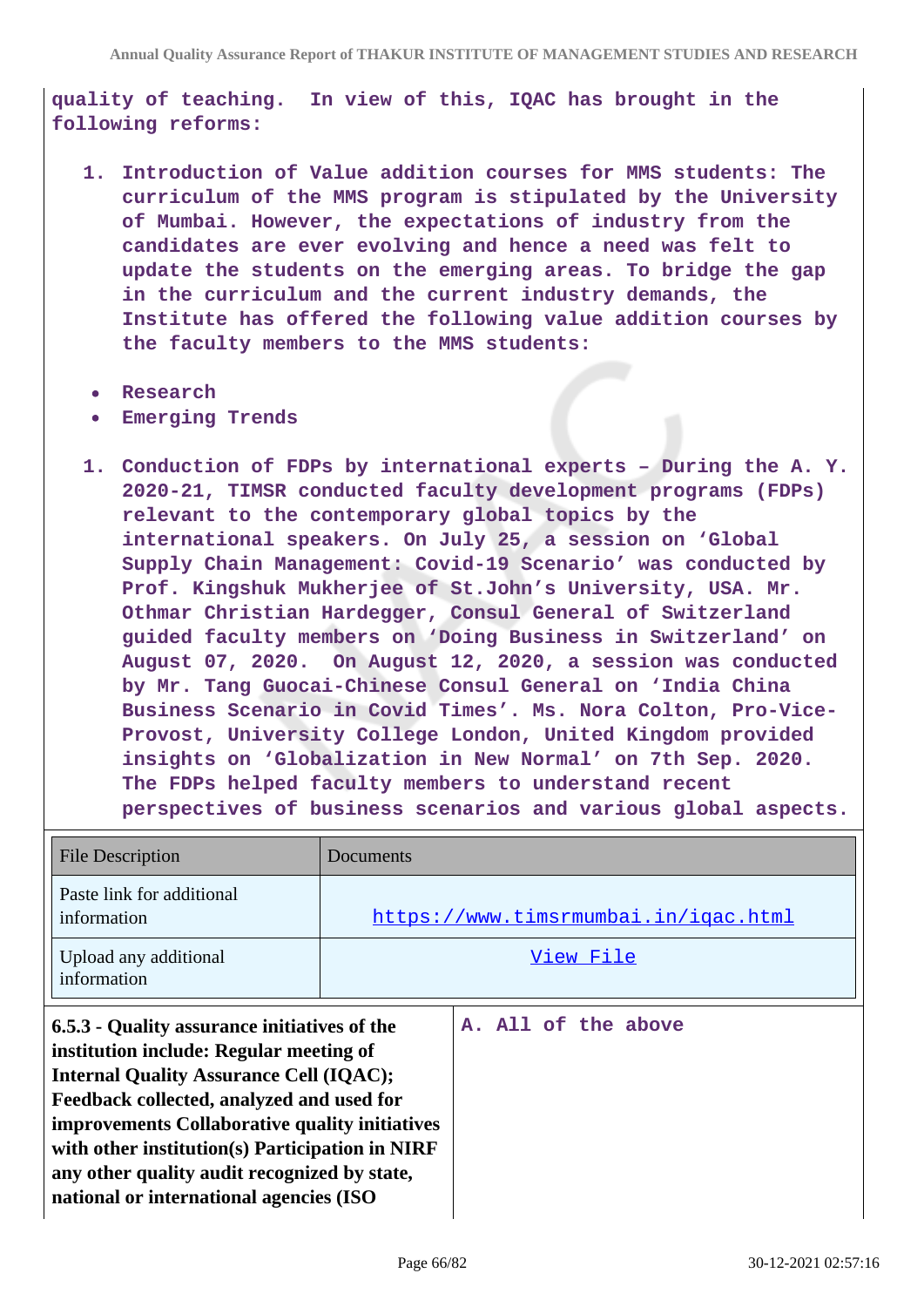**Annual Quality Assurance Report of THAKUR INSTITUTE OF MANAGEMENT STUDIES AND RESEARCH**

| <b>Certification, NBA)</b>                                                                      |                                      |
|-------------------------------------------------------------------------------------------------|--------------------------------------|
| <b>File Description</b>                                                                         | Documents                            |
| Paste web link of Annual reports<br>of Institution                                              | https://www.timsrmumbai.in/igac.html |
| Upload e-copies of the<br>accreditations and certifications                                     | View File                            |
| Upload any additional<br>information                                                            | View File                            |
| <b>Upload details of Quality</b><br>assurance initiatives of the<br>institution (Data Template) | View File                            |

### **INSTITUTIONAL VALUES AND BEST PRACTICES**

#### **7.1 - Institutional Values and Social Responsibilities**

7.1.1 - Measures initiated by the Institution for the promotion of gender equity during the year

**TIMSR shows gender sensitivity through various initiatives and actions for creating a safe, secure, and healthy atmosphere on the campus. Various sessions are conducted from time to time to create awareness about women's security and health. Institute organizes events to inspire and promote gender equality through Women Development Cell.**

**The institute does not differentiate between male and female students/staff and faculty and provides equal opportunity to all. Adequate care is taken to ensure the safety & security and comfort of all stakeholders. Various cells and bodies like 'Women Development Cell', 'Grievance Redressal Cell' etc. ensure that problems and grievances, if any, are resolved in a timely fashion.**

**Safety and security:**

**Sensitizations of the students are done through special lectures and sessions. Special initiatives are taken by TIMSR are Hi-tech surveillance system, hostel, medical facilities, sick room with a first-aid kit, counselling, common restroom, display of emergency contact number, peons/office assistants on each floor ensure safety and decorum, Students and staff wear ID cards at all times and outsiders are checked by security staff before allowing entry. Female faculty and girl students are regularly counselled on safety and security through sessions on personal safety high boundary walls and gated campus ensure a safe and carefree environment free from**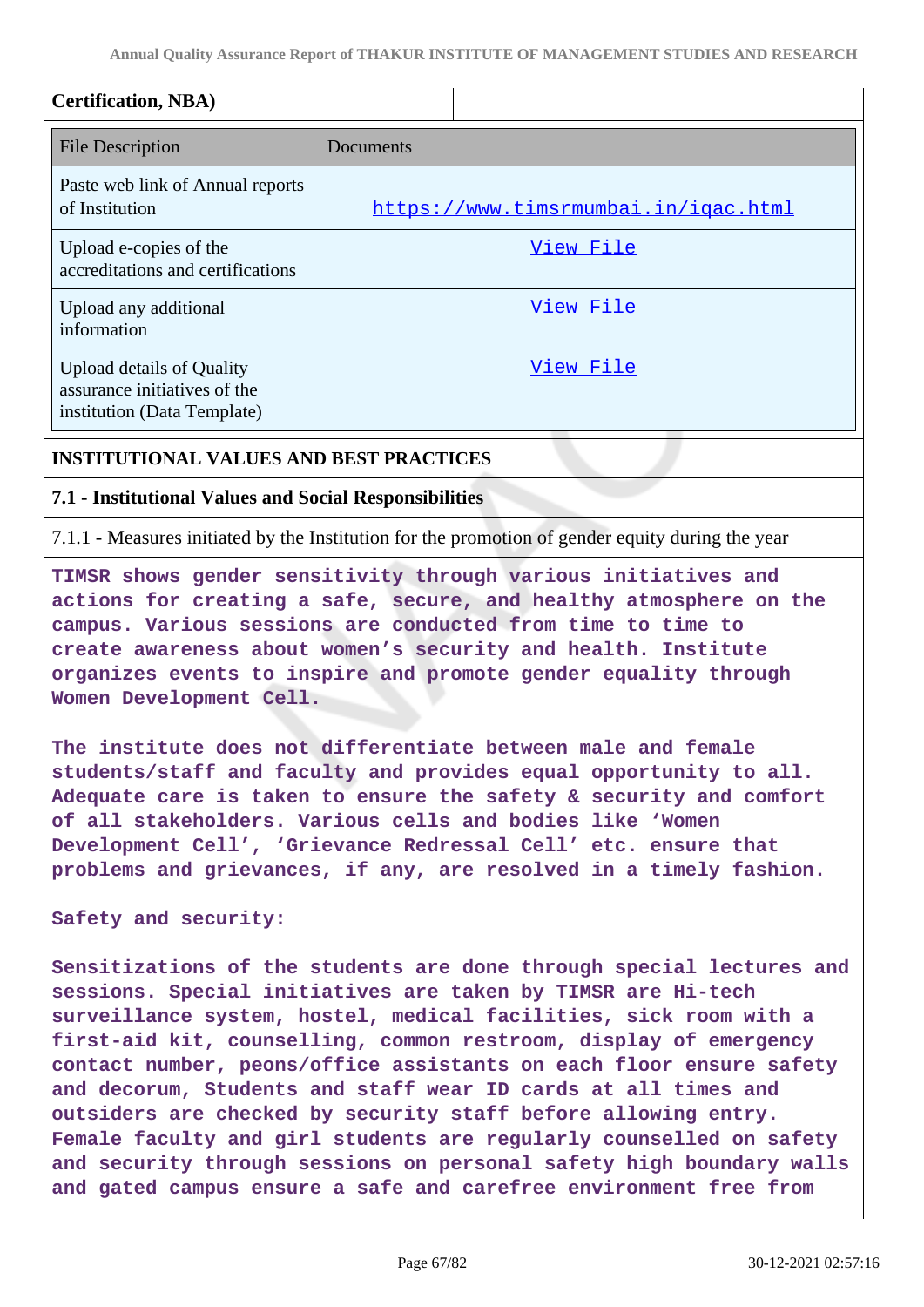#### **external nuisance etc.**

**Students are apprised of what comprises sexual harassment and how they need to behave to steer clear of such malpractices through guest talks. Additionally, the value system of the organization ensures an environment that is inherently safe and free from any nefarious activities.**

**In the academic year 2020-2021, due to prevailing pandemic situation and during lockdown, the institute has complied with all the regulatory guidelines, declared by the Govt. of Maharashtra, like sanitization of the institute on a regular basis, availability of hand sanitizers at all entrance gates of the institute, thermal scanning to monitor the body temperature while entering the campus, etc. Necessary Social distancing norms have been followed as per the government directives.**

#### **Mentoring:**

**Mentoring program keeps the students connected with their mentors who can in turn, monitor the academic and professional growth of the mentees and to help them reach their career goals. The regular meetings with mentees ensure that mentors provide real-time solutions to their mentees, during the time of challenges. Personal grooming tips given by the mentors enhance the overall personality of the students.**

#### **Common Room:**

**An adequate space is available for the students to relax, unwind and collaborate. Designated common rooms separate for boys and girls allow a free space where students can meet between and after lectures to work in teams, or just shoot the breeze. Other than these, the ideation room allows for a flexible space that provides room for students to brainstorm and ideate and practice team presentations. There is also an indoor sports room that provides avenues for students to partake in activities like carom, chess, and other board games. There is also a "Sakhi Box" in girls' common room, in accordance with CDC requirements, where they can share their concerns, if any, in an anonymous fashion.**

**All these activities & facilities show that the institute is cognizant of gender issues and is actively promoting equality by displaying sensitivity, thought, and care in its functioning.**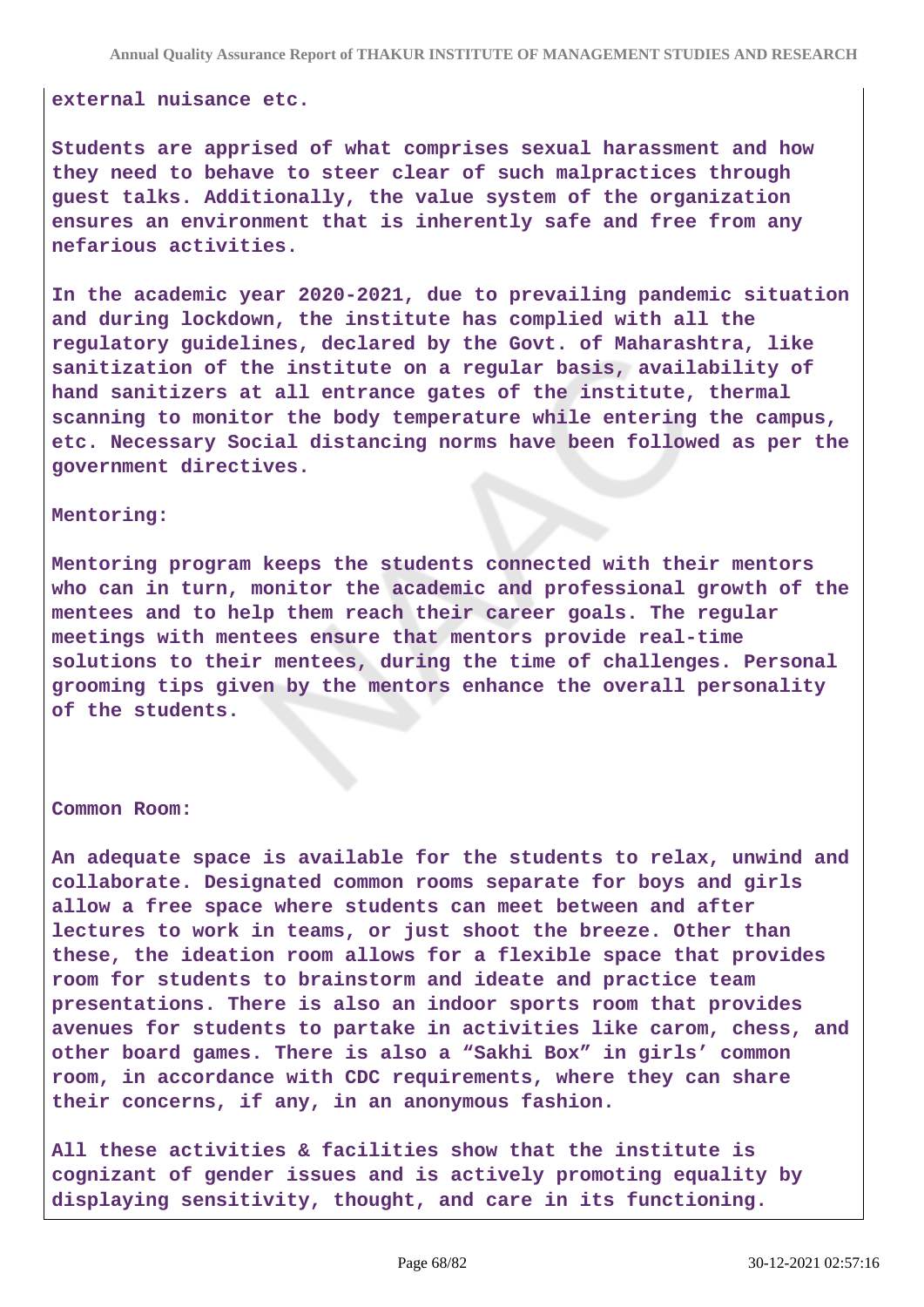| <b>File Description</b>                                                                                                                                                                                                                                                      | Documents                                                                                                                                                                                                                                                                         |  |  |
|------------------------------------------------------------------------------------------------------------------------------------------------------------------------------------------------------------------------------------------------------------------------------|-----------------------------------------------------------------------------------------------------------------------------------------------------------------------------------------------------------------------------------------------------------------------------------|--|--|
| Annual gender sensitization<br>action plan                                                                                                                                                                                                                                   | https://www.timsrmumbai.in/images/uploads/Ne<br>ws-letter/Final Newsletter-June-2021.pdf                                                                                                                                                                                          |  |  |
| Specific facilities provided for<br>women in terms of:a. Safety and<br>security b. Counseling c.<br>Common Rooms d. Day care<br>center for young children e. Any<br>other relevant information                                                                               | https://www.timsrmumbai.in/Infrastructure.ht<br>m <sub>1</sub>                                                                                                                                                                                                                    |  |  |
| 7.1.2 - The Institution has facilities for<br>C. Any 2 of the above<br>alternate sources of energy and energy<br>conservation measures Solar energy<br>Biogas plant Wheeling to the Grid Sensor-<br>based energy conservation Use of LED bulbs/<br>power efficient equipment |                                                                                                                                                                                                                                                                                   |  |  |
|                                                                                                                                                                                                                                                                              |                                                                                                                                                                                                                                                                                   |  |  |
| <b>File Description</b>                                                                                                                                                                                                                                                      | Documents                                                                                                                                                                                                                                                                         |  |  |
| Geo tagged Photographs                                                                                                                                                                                                                                                       | View File                                                                                                                                                                                                                                                                         |  |  |
| Any other relevant information                                                                                                                                                                                                                                               | View File                                                                                                                                                                                                                                                                         |  |  |
| Hazardous chemicals and radioactive waste management                                                                                                                                                                                                                         | 7.1.3 - Describe the facilities in the Institution for the management of the following types of<br>degradable and non-degradable waste (within 200 words) Solid waste management Liquid waste<br>management Biomedical waste management E-waste management Waste recycling system |  |  |
| Solid Waste Management:                                                                                                                                                                                                                                                      |                                                                                                                                                                                                                                                                                   |  |  |

**To save environment the tree leaves are not burnt.** 

**Liquid Waste Management:**

**The Institute does not generate any dangerous liquid waste. The**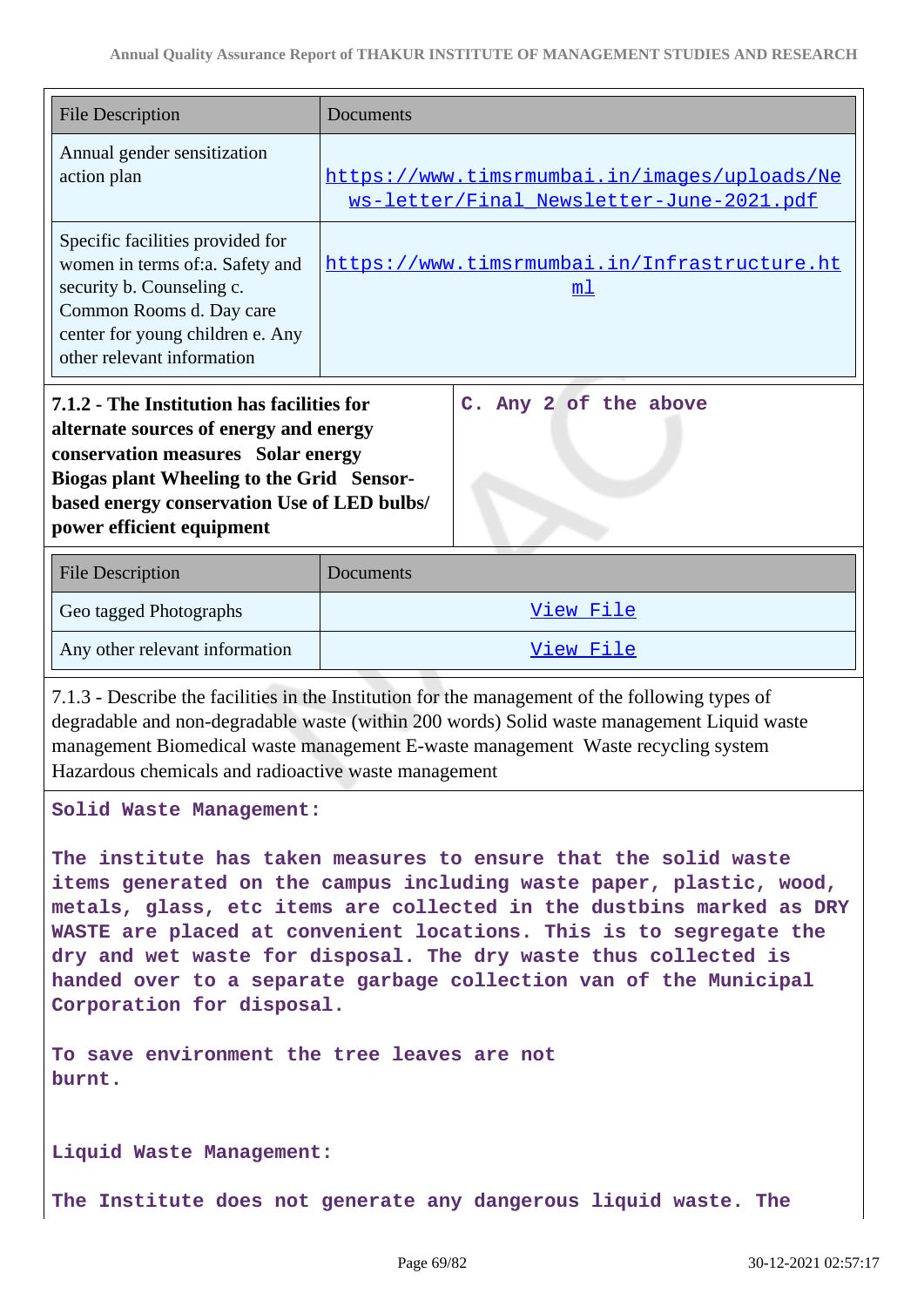**wastewater from washrooms and canteen etc is drained through sewerage system having a network of underground pipes connected to the city drainage system** 

#### **E-waste management:**

**E-waste generated in the Institute covers various types of electrical and electronics equipment including items like Computer, laptop, monitor, keyboard, mouse, CPU, networking and telecom equipment, phone, PA and stereo system, business machine with circuitry or electrical components, projector, OHP, etc. Some of these contain hazardous materials and also some valuable materials for recycling.**

| <b>File Description</b>                                                                                                                                                                                                                                                                        | <b>Documents</b> |                       |  |  |
|------------------------------------------------------------------------------------------------------------------------------------------------------------------------------------------------------------------------------------------------------------------------------------------------|------------------|-----------------------|--|--|
| Relevant documents like<br>agreements / MoUs with<br>Government and other approved<br>agencies                                                                                                                                                                                                 | View File        |                       |  |  |
| Geo tagged photographs of the<br>facilities                                                                                                                                                                                                                                                    | View File        |                       |  |  |
| A. Any 4 or all of the above<br>7.1.4 - Water conservation facilities available<br>in the Institution: Rain water harvesting Bore<br>well /Open well recharge Construction of tanks<br>and bunds Waste water recycling Maintenance<br>of water bodies and distribution system in the<br>campus |                  |                       |  |  |
|                                                                                                                                                                                                                                                                                                |                  |                       |  |  |
| <b>File Description</b>                                                                                                                                                                                                                                                                        | Documents        |                       |  |  |
| Geo tagged photographs / videos<br>of the facilities                                                                                                                                                                                                                                           |                  | View File             |  |  |
| Any other relevant information                                                                                                                                                                                                                                                                 |                  | View File             |  |  |
| 7.1.5 - Green campus initiatives include                                                                                                                                                                                                                                                       |                  |                       |  |  |
| 7.1.5.1 - The institutional initiatives for<br>greening the campus are as follows:                                                                                                                                                                                                             |                  | B. Any 3 of the above |  |  |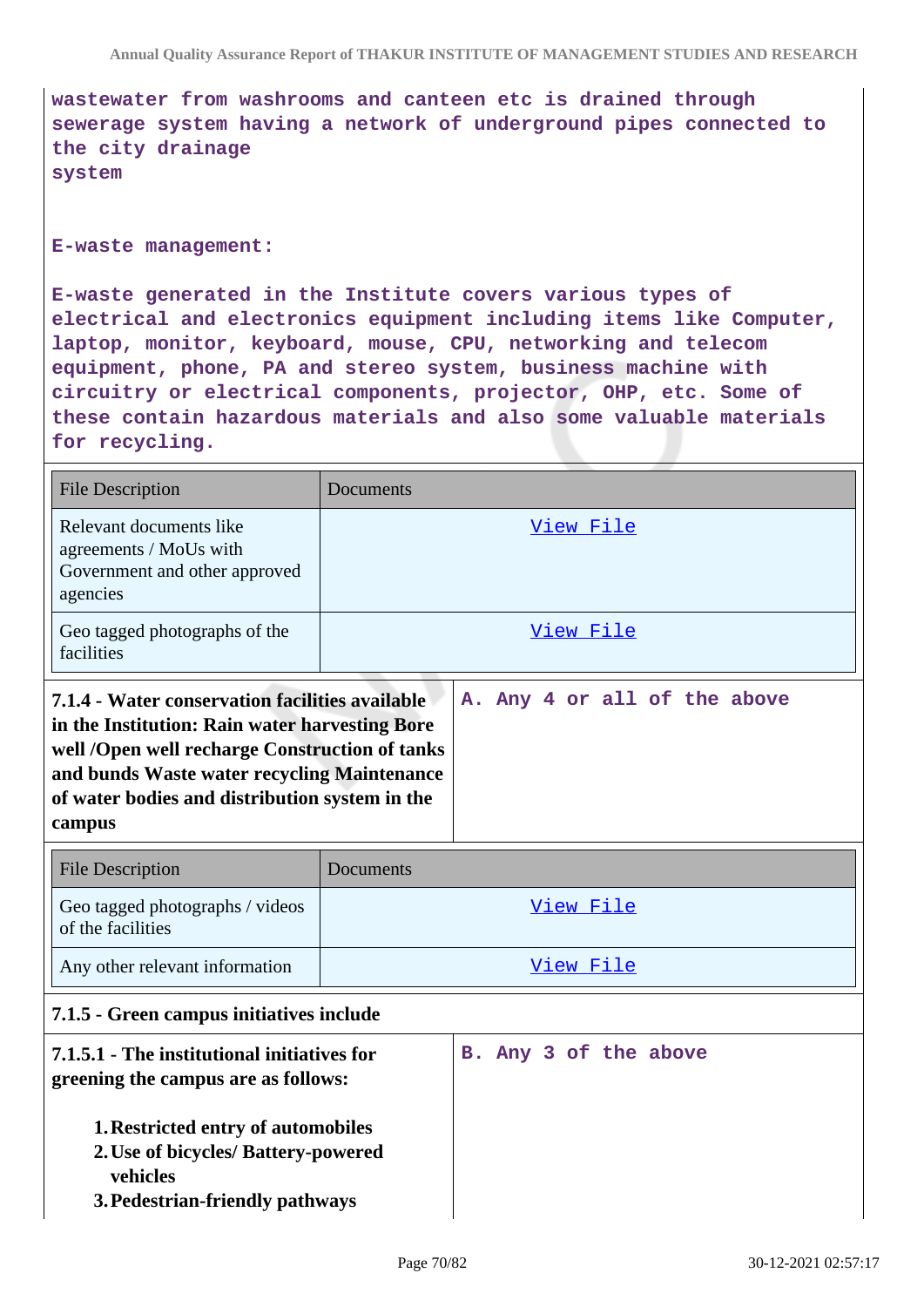### **4.Ban on use of plastic**

### **5.Landscaping**

| <b>File Description</b>                                                  | Documents |
|--------------------------------------------------------------------------|-----------|
| Geo tagged photos / videos of the<br>facilities                          | View File |
| Various policy documents /<br>decisions circulated for<br>implementation | View File |
| Any other relevant documents                                             | View File |

### **7.1.6 - Quality audits on environment and energy are regularly undertaken by the institution**

**E. None of the above**

**7.1.6.1 - The institutional environment and energy initiatives are confirmed through the following 1.Green audit 2. Energy audit 3.Environment audit 4.Clean and green campus recognitions/awards 5. Beyond the campus environmental promotional activities**

| <b>File Description</b>                                                         | Documents |
|---------------------------------------------------------------------------------|-----------|
| Reports on environment and<br>energy audits submitted by the<br>auditing agency | View File |
| Certification by the auditing<br>agency                                         | View File |
| Certificates of the awards<br>received                                          | View File |
| Any other relevant information                                                  | View File |

| 7.1.7 - The Institution has disabled-friendly,<br><b>barrier free environment Built environment</b> |  |  |  | A. Any 4 or all of the above |
|-----------------------------------------------------------------------------------------------------|--|--|--|------------------------------|
| with ramps/lifts for easy access to classrooms.                                                     |  |  |  |                              |
| <b>Disabled-friendly washrooms Signage</b>                                                          |  |  |  |                              |
| including tactile path, lights, display boards                                                      |  |  |  |                              |
| and signposts Assistive technology and                                                              |  |  |  |                              |
| facilities for persons with disabilities                                                            |  |  |  |                              |
| (Divyangjan) accessible website, screen-                                                            |  |  |  |                              |
| 5.<br>reading software, mechanized equipment                                                        |  |  |  |                              |
| <b>Provision for enquiry and information:</b>                                                       |  |  |  |                              |
| Human assistance, reader, scribe, soft copies of                                                    |  |  |  |                              |
| reading material, screen<br>reading                                                                 |  |  |  |                              |
|                                                                                                     |  |  |  |                              |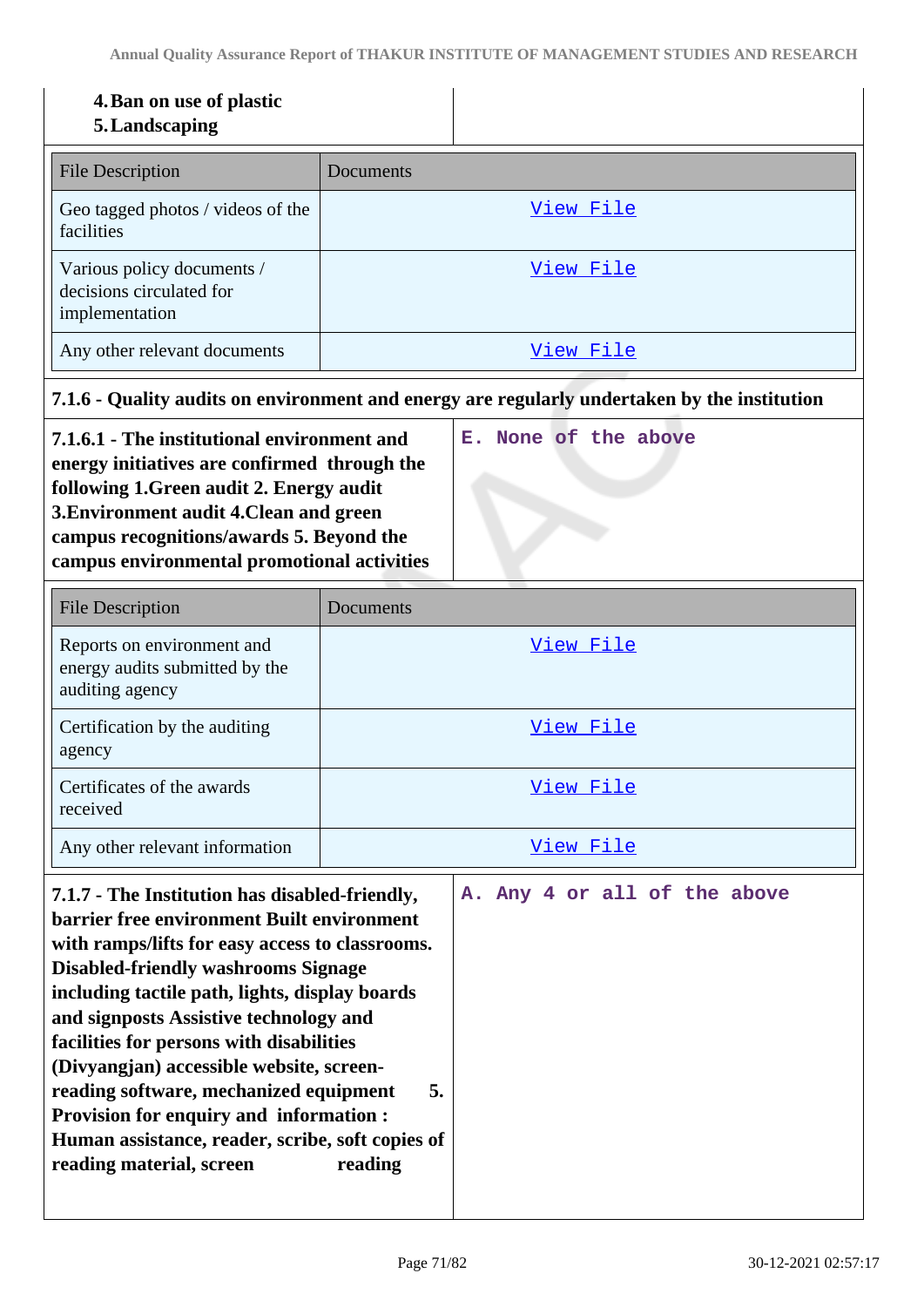| File Description                                                               | Documents |
|--------------------------------------------------------------------------------|-----------|
| Geo tagged photographs / videos<br>of the facilities                           | View File |
| Policy documents and<br>information brochures on the<br>support to be provided | View File |
| Details of the Software procured<br>for providing the assistance               | View File |
| Any other relevant information                                                 | View File |

7.1.8 - Describe the Institutional efforts/initiatives in providing an inclusive environment i.e., tolerance and harmony towards cultural, regional, linguistic, communal socioeconomic and other diversities (within 200 words).

**TIMSR believes in celebrating Days of Patriotism like Republic Day, Independence Day in a very enthusiastic way. All the teaching & nonteaching staff celebrated these days with students in an exciting environment. On the occasion of Independence Day, the institute organized Independence Week Celebration. An interactive panel discussion was organized on the theme "Independence Week Celebration", where few subthemes like Physical, Mental, Emotional, Technological, Financial and Societal independence has been covered by the student's panel.**

**Institute has conducted a certification program on "Universal Human Values "to create awareness and commitment to values for improving the quality of life through education, and advancing social and human well-being, etc.** 

**Institute organizes various guest sessions and celebrates festivals with a focus on value-based education. All the festivities are celebrated by keeping in mind key managerial concepts and leadership qualities. TIMSR made the Business ethics subject as compulsory so that students can imbibe ethics in their practice.**

**In the academic year 2020-21, TIMSR SRC cell 'Samvedna' celebrated Mahatma Gandhi Jayanti, Dr. B.R. Ambedkar Jayanti, and International Labour's Day to help the students to develop the qualities like nonviolence, unity, sacrifice, etc. This has helped the students to follow the right path of life. The teaching and non-teaching staff of the institution also celebrated various festivals through online and offline mode.**

**Institution conducted events like "Plastic Free Abhiyaan" and**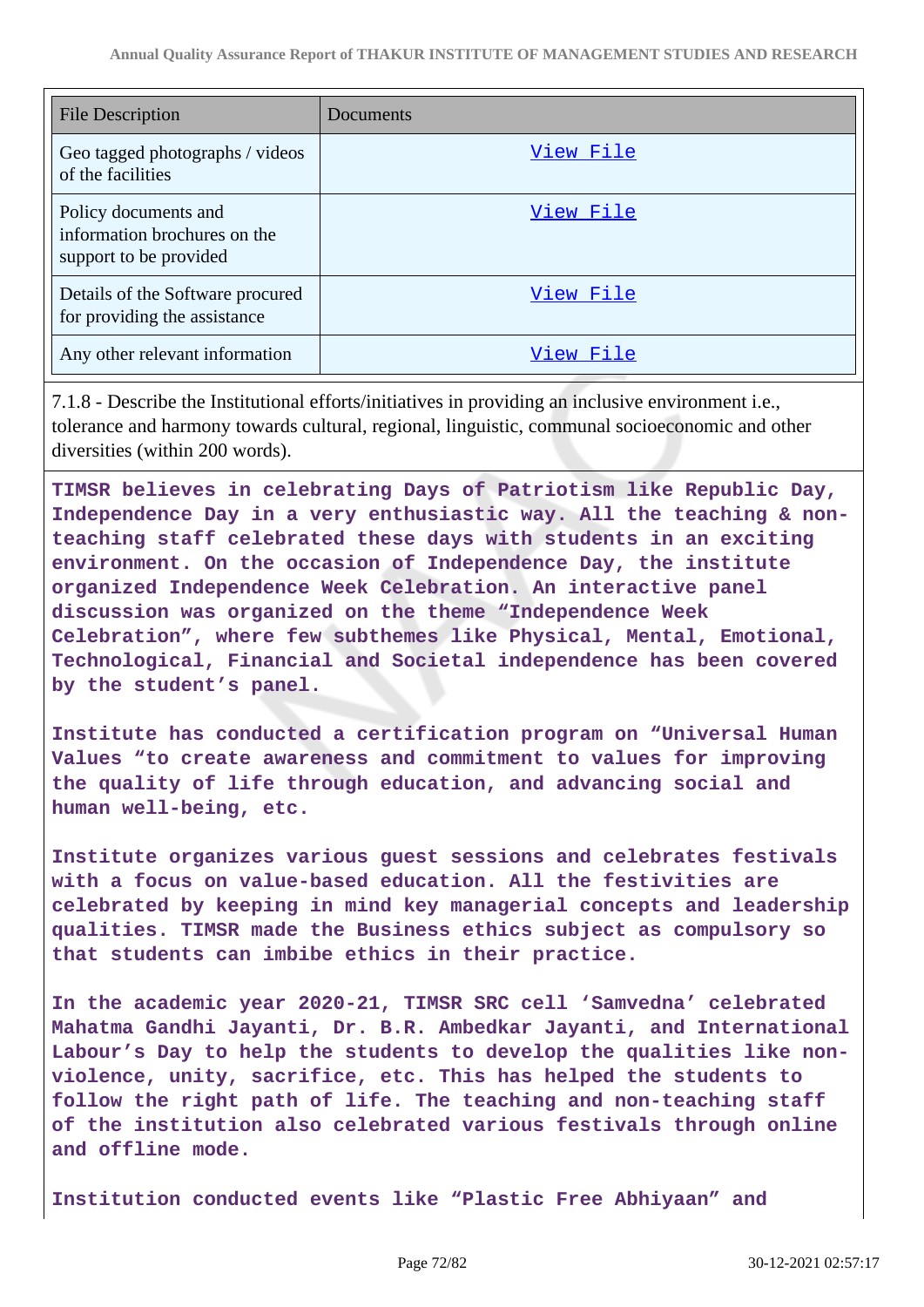**"Jalshakti Abhiyan" which helped students to develop an attitude towards environmental sustainability. Institute also celebrated festivals like Ganesh Utsav, Teacher's Day, International Day of Peace, Women's Day, and Yoga Day.** 

**TIMSR promotes an environment of Tolerance and Harmony.**

**In the academic year 2020-2021, due to the prevailing pandemic situation and in the context of the lockdown, measures declared by Govt. of Maharashtra, institute has conducted the above-mentioned activities through online mode.**

| <b>File Description</b>                                                                                                                      | Documents |
|----------------------------------------------------------------------------------------------------------------------------------------------|-----------|
| Supporting documents on the<br>information provided (as<br>reflected in the administrative<br>and academic activities of the<br>Institution) | View File |
| Any other relevant information                                                                                                               | View File |

7.1.9 - Sensitization of students and employees of the Institution to the constitutional obligations: values, rights, duties and responsibilities of citizens

**The Independence Day and Republic Day are celebrated with cheerfulness and patriotic passion at TIMSR as festivals every year. The ceremonies include the unfurling of the National Flag and singing of National Anthem.**

**TIMSR believes in celebrate festivals & functions in college because it is an integral part of learning & building a strong cultural belief in a student. The institute make tremendous efforts in celebrating in national & international day, events & festivals throughout the year.**

**In academic year 2020-21, Institute celebrated the days like International Labour Day, Remembering Dr. B. R. Ambedkar & Awareness on Indian Constitution, International Day of Peace, Mahatma Gandhi Jayanti, and Independence week celebration 2020. These celebrations help students to respect and follow the Indian constitution, value our independence, and tremendous efforts made by our worldclass leaders to get that. TIMSR conducted events like World Senior Citizen Day, Jalshakti Abhiyan, Plastic Free Abhiyaan, etc. This helped students understand their responsibilities towards society & the environment. In Jalshakti Abhiyan students understood the**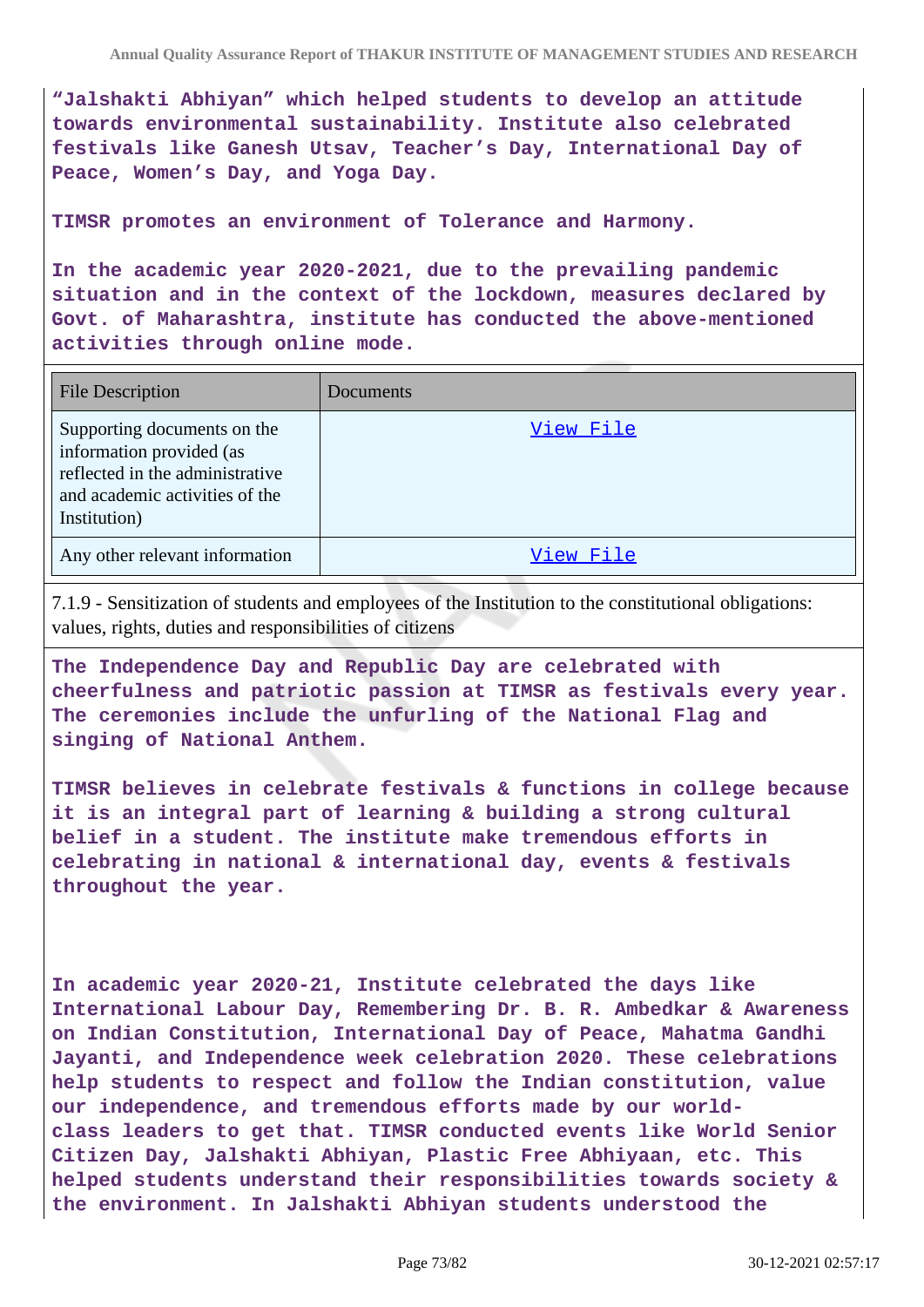**challenges faced due to water crises and ways to spread awareness on water conservation methods.**

**In the academic year 2020-2021, due to the prevailing pandemic situation and in the context of the lockdown measures declared by govt. of Maharashtra, institutes have conducted above activities on online mode to inculcate value system in students.**

| <b>File Description</b>                                                                                                                                                                                                                                                                                                                                                                                                                                                                          | Documents                                    |
|--------------------------------------------------------------------------------------------------------------------------------------------------------------------------------------------------------------------------------------------------------------------------------------------------------------------------------------------------------------------------------------------------------------------------------------------------------------------------------------------------|----------------------------------------------|
| Details of activities that inculcate<br>values; necessary to render<br>students in to responsible citizens                                                                                                                                                                                                                                                                                                                                                                                       | https://www.timsrmumbai.in/samvedna2020.html |
| Any other relevant information                                                                                                                                                                                                                                                                                                                                                                                                                                                                   | https://www.timsrmumbai.in/samvedna2020.html |
| 7.1.10 - The Institution has a prescribed code<br>of conduct for students, teachers,<br>administrators and other staff and conducts<br>periodic programmes in this regard. The Code<br>of Conduct is displayed on the website There is<br>a committee to monitor adherence to the Code<br>of Conduct Institution organizes professional<br>ethics programmes for students,<br>teachers, administrators and other staff<br>Annual awareness programmes on Code of<br><b>Conduct are organized</b> | A. All of the above<br>4.                    |

| <b>File Description</b>                                                                                                                                                                                | Documents |
|--------------------------------------------------------------------------------------------------------------------------------------------------------------------------------------------------------|-----------|
| Code of ethics policy document                                                                                                                                                                         | View File |
| Details of the monitoring<br>committee composition and<br>minutes of the committee<br>meeting, number of programmes<br>organized, reports on the various<br>programs etc., in support of the<br>claims | View File |
| Any other relevant information                                                                                                                                                                         | View File |

7.1.11 - Institution celebrates / organizes national and international commemorative days, events and festivals

**TIMSR believes in celebrating events and festivals in college. It is**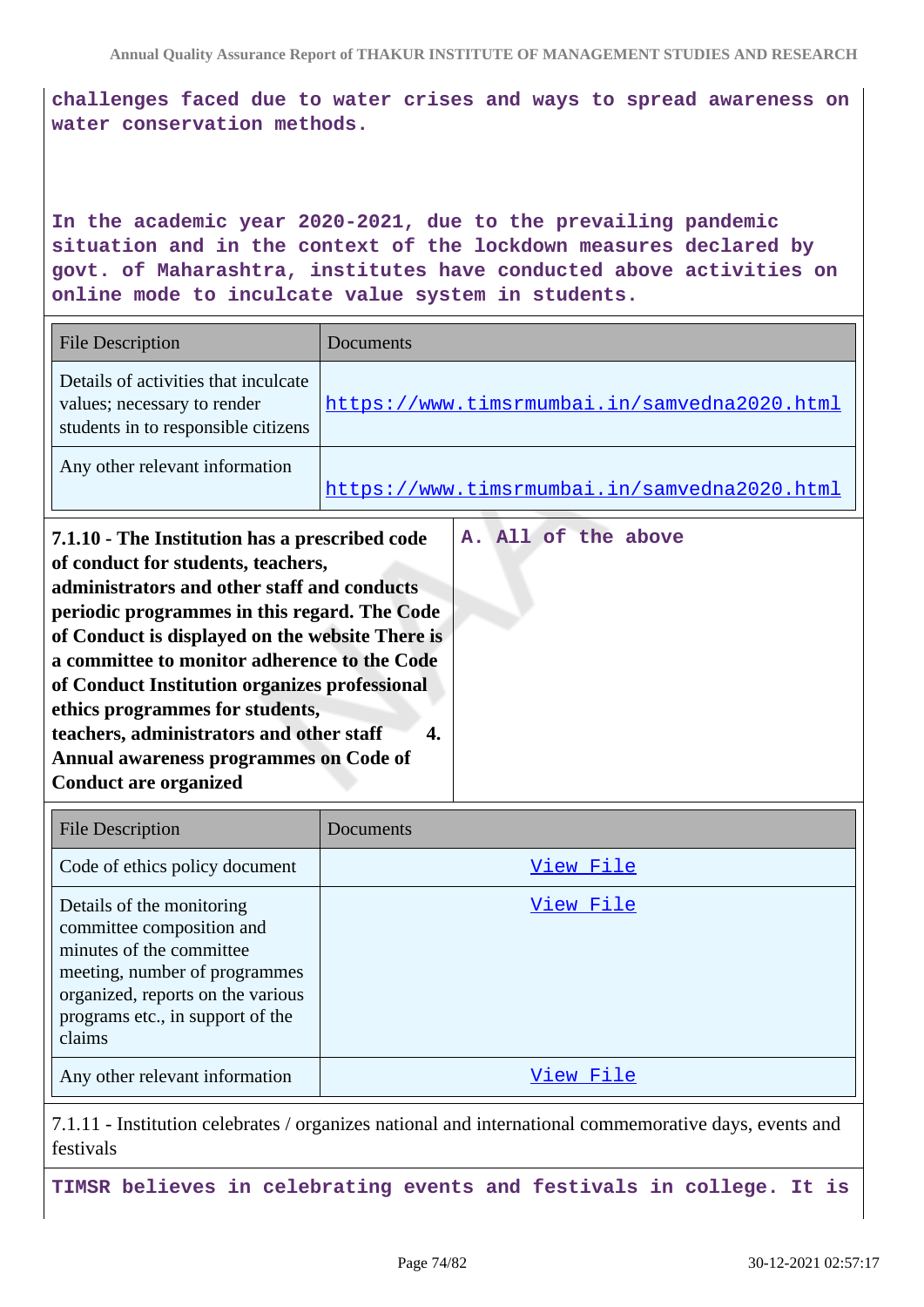**an integral part of learning and building a strong cultural belief in a student. The institute makes tremendous efforts in celebrating national and international days, events, and festivals throughout the year. TIMSR celebrates days of national and international significance like Republic Day, Independence Day, etc. to promote responsibility towards the nation. The institute takes pride in its Social Responsibility Cell 'Samvedna' which has taken initiatives to promote Universal, National, and Human Values. In the academic year 2020-21, institute celebrated the World Senior Citizens Day, Teacher's Day, Mahatma Gandhi Jayanti, International Day of Peace, Women's Day, Dr. B. R. Ambedkar Jayanti, International Labour Day, International Yoga Day, Republic Day, Independence Day, etc. The institute provides a joyful working environment and a world-class academic ambiance to create mindful leaders.**

**The institute also believes that education will allow the students to bloom, blossom, giving them the right platform where they will work towards becoming responsible citizens.**

**List of Courses relevant to cross-cutting issues, Gender, Environment and Sustainability, Human Values, and Professional Ethics into the curriculum is attached**

| <b>File Description</b>                                                                         | Documents |
|-------------------------------------------------------------------------------------------------|-----------|
| Annual report of the celebrations<br>and commemorative events for<br>the last (During the year) | View File |
| Geo tagged photographs of some<br>of the events                                                 | View File |
| Any other relevant information                                                                  | View File |

# **7.2 - Best Practices**

7.2.1 - Describe two best practices successfully implemented by the Institution as per NAAC format provided in the Manual.

**Title: KSA Approach in Teaching Learning** 

**Objective of the Practice**

**The primary objective of the KSA approach is to provide holistic education thereby increasing the employability of students.**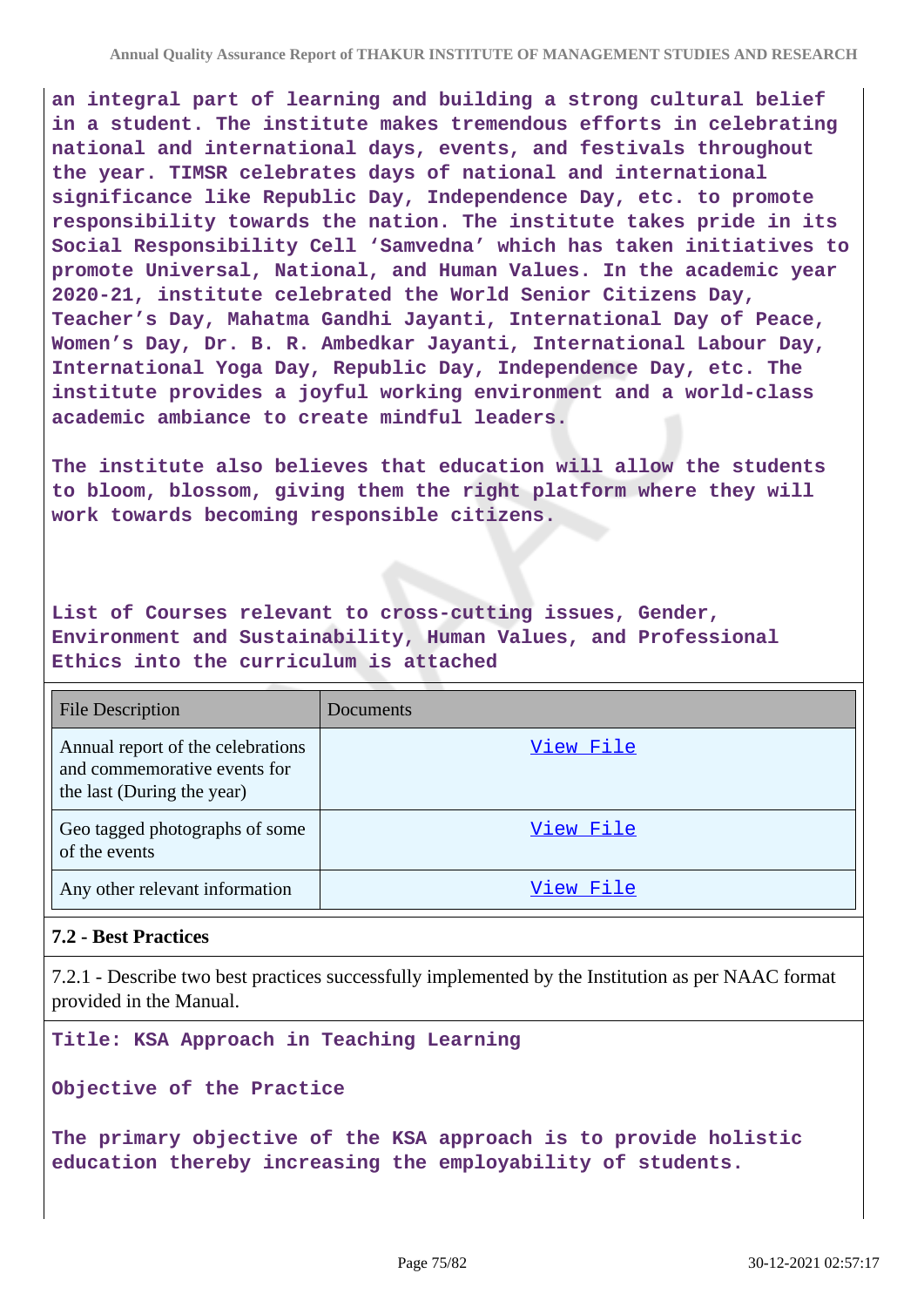**Annual Quality Assurance Report of THAKUR INSTITUTE OF MANAGEMENT STUDIES AND RESEARCH**

**The Context**

**Three categories of learning objective: knowledge, skills, and attitudes, together known as KSAs.**

**Knowledge refers to an organized body of information usually of a factual nature which enables adequate performance by the learner.**

**Skill indicates one's ability to do.**

**Attitudes are beliefs and opinions.**

**The entire nation is witnessing a downfall in the employability scenario. In order to provide blended learning in management education, TIMSR is bridging the gap through its KSA approach in teaching-learning which leads to the holistic development of the students.**

**Implementation of curriculum and beyond hinges on a judicious combination of the Knowledge-Skills-Attitude in teaching-learning process. TIMSR endeavours to develop the right attitude in the students to make them mindful and competent leaders to tackle the complex nature of problems, faced in the world of work resulting in better employment opportunities. Repetition is the mother of success and hence TIMSR reinforce it through ingraining in the semester plan of every course.**

**The Practice**

**TIMSR adopts the Knowledge-Skills-Attitude (KSA) approach in its delivery which is an essential ingredient for the holistic development of the students to enhance functional ability and employability. The pedagogy carries experiential and participative learning methodology and faculty members adopt unique instructional mechanism, i.e. Knowledge Skills Attitude (KSA) approach incorporated in every course. The attitude component is developed not only through courses but is interwoven with each course components' delivery, other activities and events such as guest lectures and experiential learning programs. After each event, students submit the learning outcome report in the KSA format as a**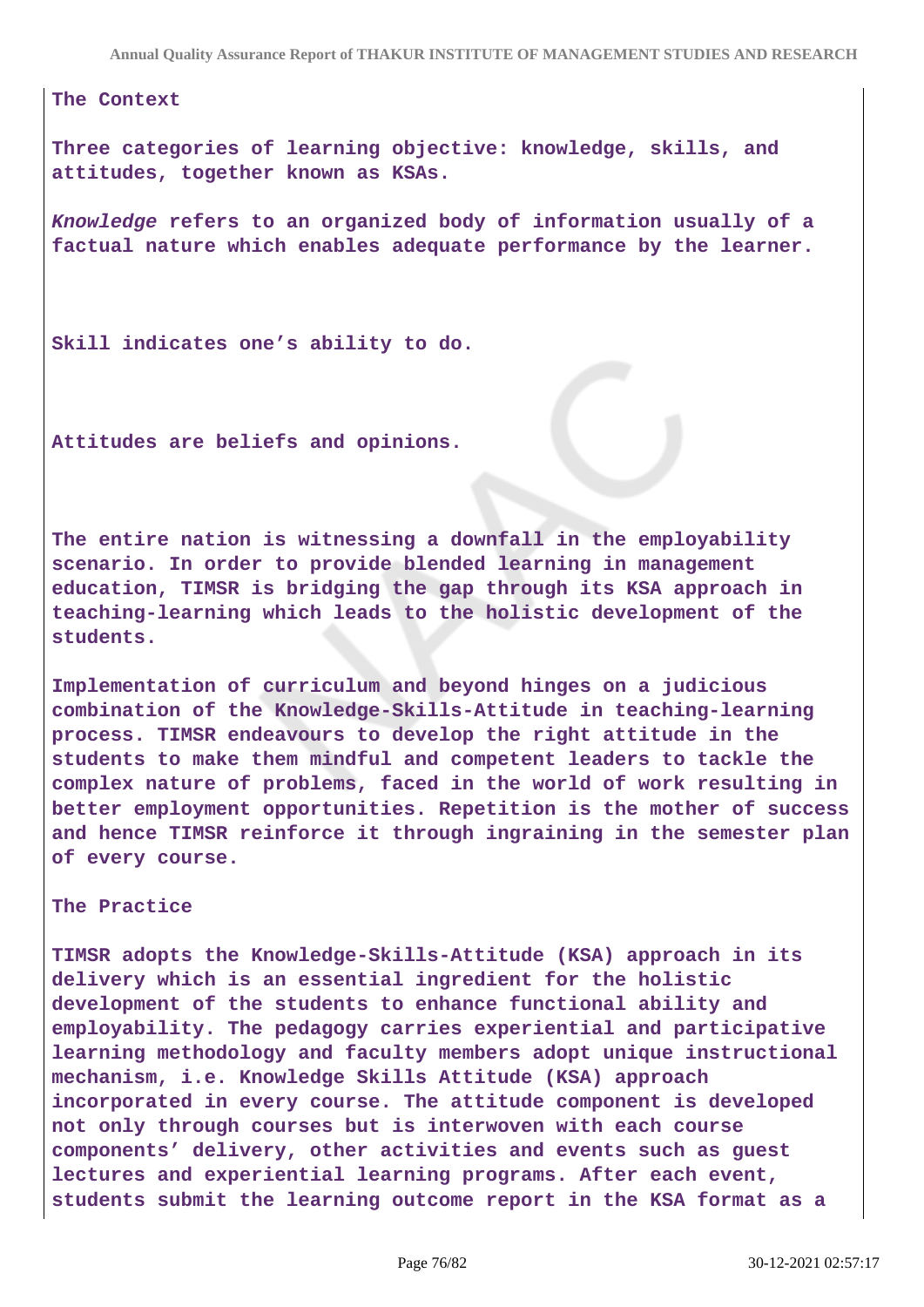**tool of self-learning.**

**Evidence of Success**

**The Endeavours can be measured by the following points:**

**1. 100 % preparation and implementation of semester plan as per KSA approach.**

**2. Each course has mapped the KSA to be delivered and the same is mentioned in the semester plan.**

**3. Identification of Knowledge, skill sets and Attitude required for specific domain areas.**

**4. 100 % result in last three years.**

**5. Consistent record of 100% SIP & proven track record of placement and incremental trend of recruiters.**

**Problems Encountered and Resources Required**

**1. Overlapping of KSA especially skills and Attitude component.**

**2. Measurement of Attitude is challenging.**

**3. Mapping of KSA with every Job profile.**

**1. Daily Mindfulness Session (DMS)** 

**Objectives of the Practice**

**As the business landscape is becoming complex day by day, it brings a lot of challenges to the professionals. Daily Mindfulness Sessions is aimed at preparing them:**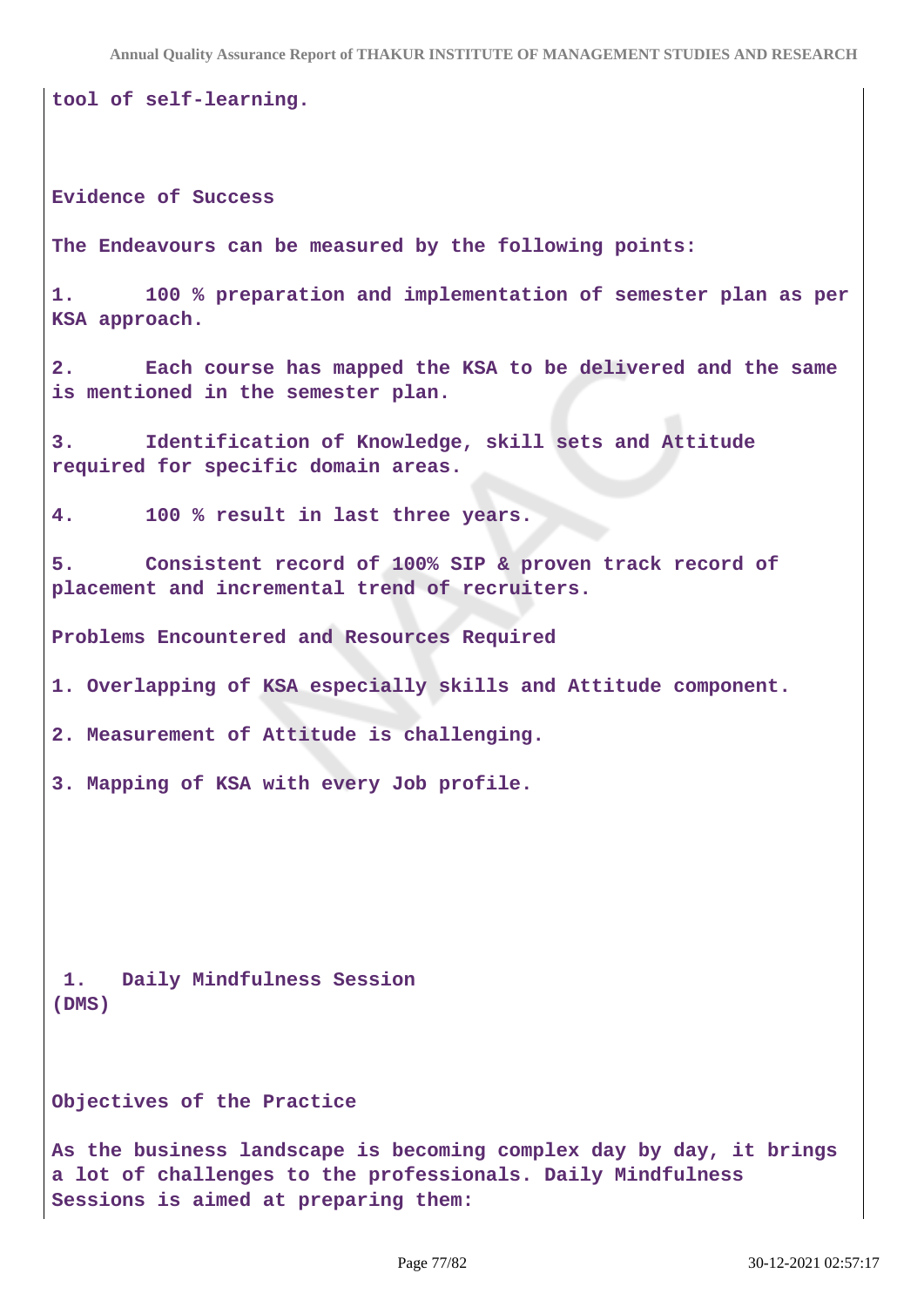**1. To face the VUCA world and perform to the fullest potential.**

**2. To observe situations with the stable mindset and take decisions wisely.**

### **The Context**

**Due to the ever-changing business environment, one of the greatest challenges which business leaders are facing is to drive their organizations successfully in an increasingly volatile, uncertain, complex and ambiguous (VUCA) world. The volatile environment often leads to stress and leaves even the best leaders physically and emotionally drained.**

**Mindfulness is the psychological process of bringing one's attention to experiences occurring in the present moment, which can be developed through the practice of meditation and other physical and mental exercises. The institute has devised Daily Mindfulness Session (DMS) strategy to methodically incorporate the practice of mindfulness, by making it a daily habit.**

#### **The Practice**

**Mindfulness is on purpose, being in the present moment, nonjudgmentally as a witness. Mindfulness is the balance of 'Whole Self'- Mind, Body, Emotion, and Energy and is fostered through breathing exercises by a way of Daily Mindfulness Sessions (DMS). DMS is a five step process. Mindfulness is a habit that comes with consistent practice and to accomplish that, Daily Mindfulness sessions have been incorporated in the time-table where staff and students focus on their breathing in the following manner:**

**Step 1: Neck exercise - Lubricating our brain and spinal cord.**

**Step 2: Namaste - Balancing our left and right brain by bringing both the palms together closer to the heart.**

**Step3: Breathing exercises - SOB (Science of breath) to cleanse our internal systems and activate our left and right brain daily.**

**Step 4: WYB - Simply watching the natural process of breathing.**

**Step 5: DGFP - Daily Gratitude & Forgiveness prayer.**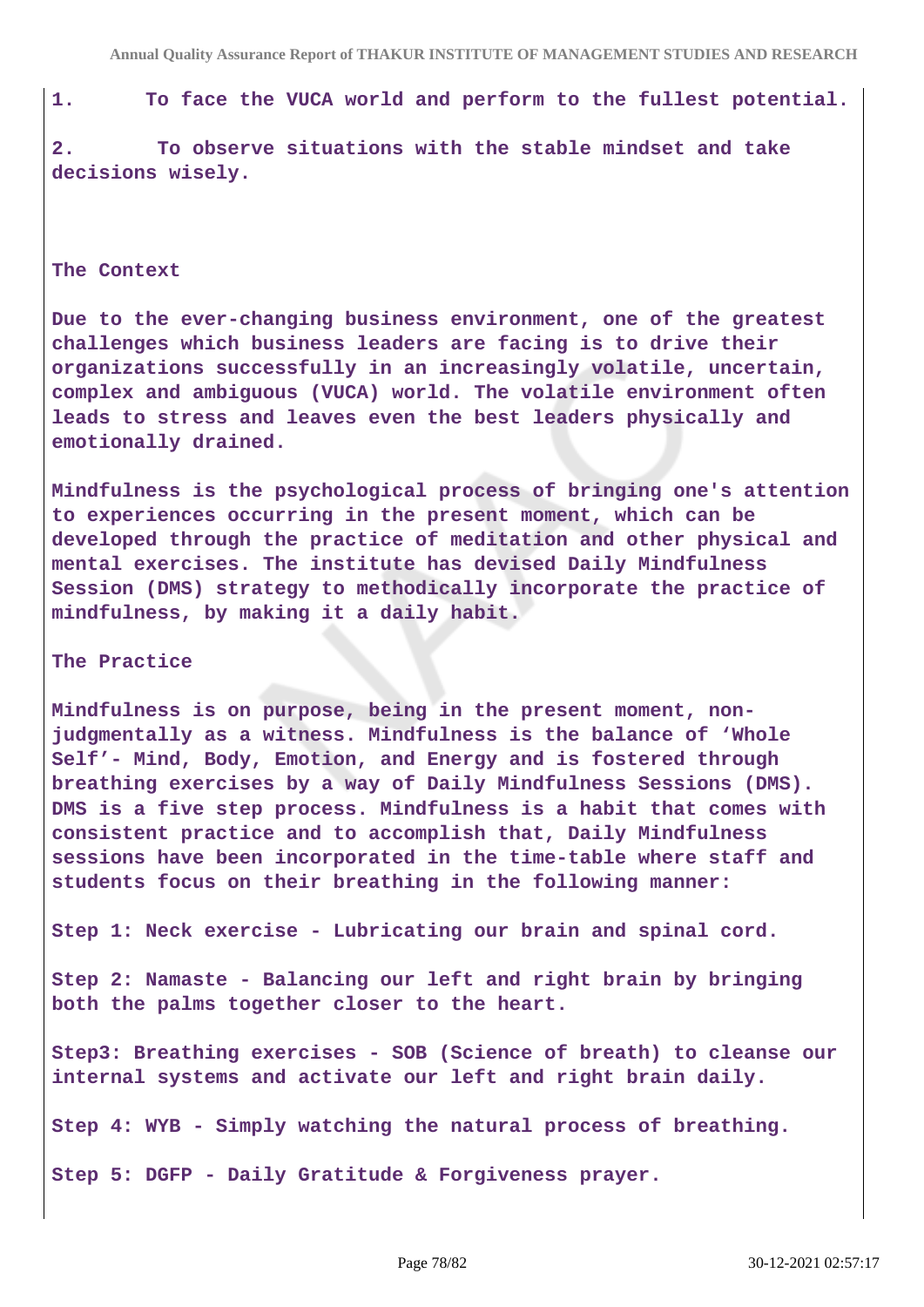|                | <b>Evidence of Success</b>                                                                              |                 |                                                      |  |  |  |
|----------------|---------------------------------------------------------------------------------------------------------|-----------------|------------------------------------------------------|--|--|--|
|                | The Daily Mindfulness session (DMS) is conducted for all staff<br>and students at the start of the day. |                 |                                                      |  |  |  |
|                | 1. Incorporation of DMS successfully as a part of TIMSR culture from<br>the A.Y 2018-19                 |                 |                                                      |  |  |  |
|                | 2. Improvement in following is observed:                                                                |                 |                                                      |  |  |  |
| $\mathbf{1}$   | Become more responsive vs reactive 11                                                                   |                 | LQ (Love Quotient) increa                            |  |  |  |
| $\mathbf{2}$   | Alertness enhances                                                                                      | 12 <sup>1</sup> | Neither too excited nor g<br>dejected                |  |  |  |
| 3              | Focus improves                                                                                          | 13              | Speaking volume reduces                              |  |  |  |
| 4              | Become less Toxic                                                                                       | 14              | Likes to invest time in s                            |  |  |  |
| 5              | Become less judgmental                                                                                  | 15              | Loves Life                                           |  |  |  |
| 6              | Be more kind                                                                                            | 16              | Becomes grounded                                     |  |  |  |
| $\overline{7}$ | CO (Compassion Quotient) increases 17                                                                   |                 | Always in AOG (Attitude o<br>Gratitude)              |  |  |  |
| 8              | <b>Avoids Gossips</b>                                                                                   | 18              | Growth Mindset                                       |  |  |  |
| 9              | Looks for + in every                                                                                    | 19              | Becomes more mindful of T<br>(Thought Feeling Action |  |  |  |
| 10             | Efficiency level improves                                                                               |                 |                                                      |  |  |  |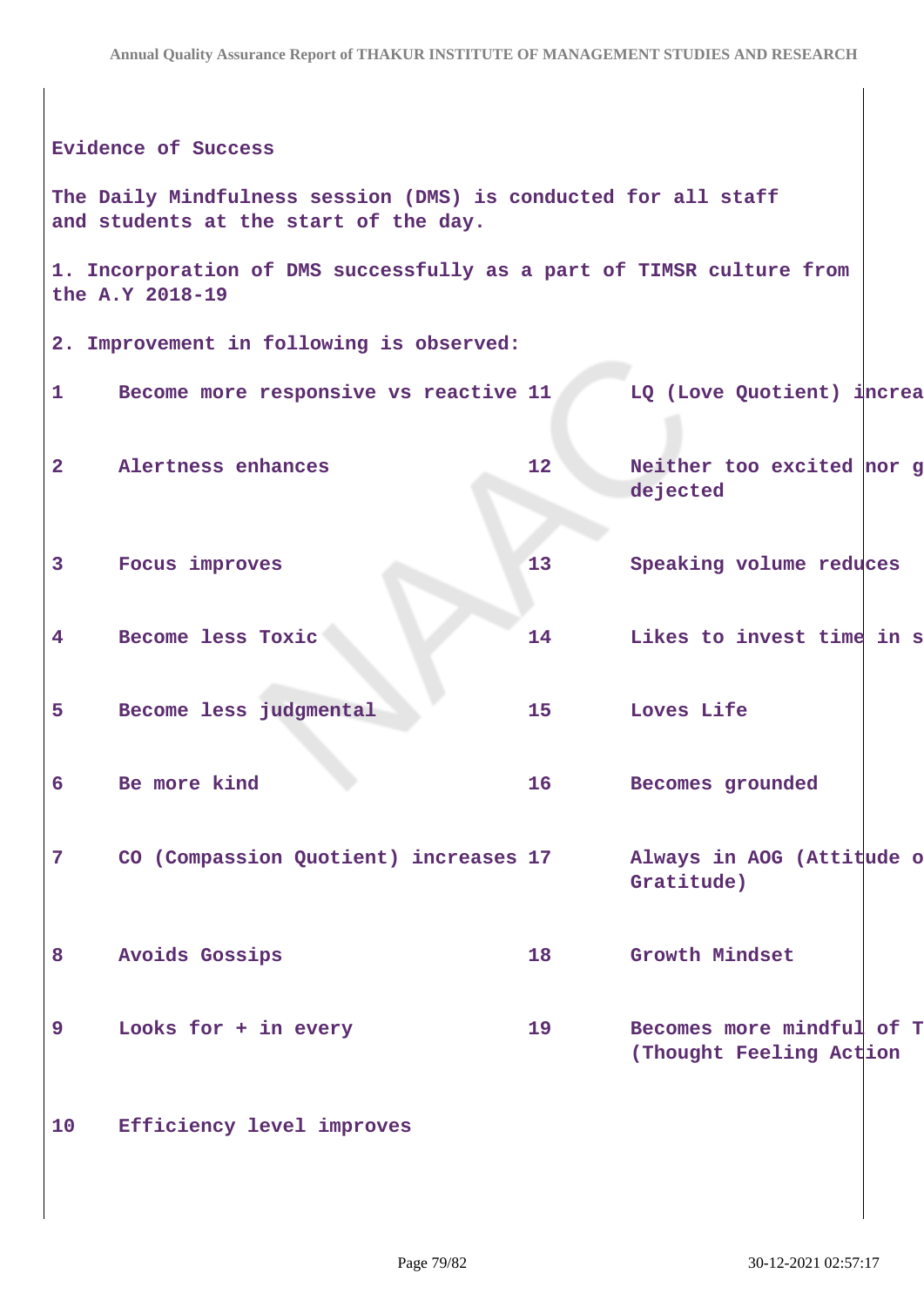**Problems Encountered and Resources Required**

**1. Being a scientific process, the expected outcome to become mindful educator** 

**and leader is gradual and inconsistent in nature.**

**2. Wilful alignment to organization culture due to absence of same in primitive**

**https://www.timsrmumbai.in/dmstsap.html**

| <b>File Description</b>                        | Documents                                                                  |
|------------------------------------------------|----------------------------------------------------------------------------|
| Best practices in the Institutional<br>website | https://www.timsrmumbai.in/dmstsap.html                                    |
| Any other relevant information                 | https://www.timsrmumbai.in/images/uploads/Ne<br>ws-letter/January-2021.pdf |

### **7.3 - Institutional Distinctiveness**

7.3.1 - Portray the performance of the Institution in one area distinctive to its priority and thrust within 200 words

**We are witnessing a very prominent shift in the world today with the Economic Leadership taking centre stage amidst all the other institutions of leadership be it Political, Military or Religious. When there is such a huge privilege and responsibility being entrusted upon an economic leader to lead and manage so many lives & resources, the first thing one needs to do is invest and work upon one's self. We are at an important turning point today which requires an expanded awareness and an elevated consciousness- a new way of thinking feeling and acting individually and together. There cannot be a better time than today to commit to investing in nurturing a new genre of leadership i.e., Conscious Leadership setting forth a wonderful opportunity and responsibility for Business Education to play a pivotal role in the 21st century.**

**The Institute mission statement focuses on mindful leaders- "To provide an enabling environment for nurturing mindful leaders and entrepreneurs."**

**This shift to incorporate mindfulness came due to the growing requirement to enable new-age Leaders to deal with the pressures of the corporate world and provide them with the skill-set to tackle**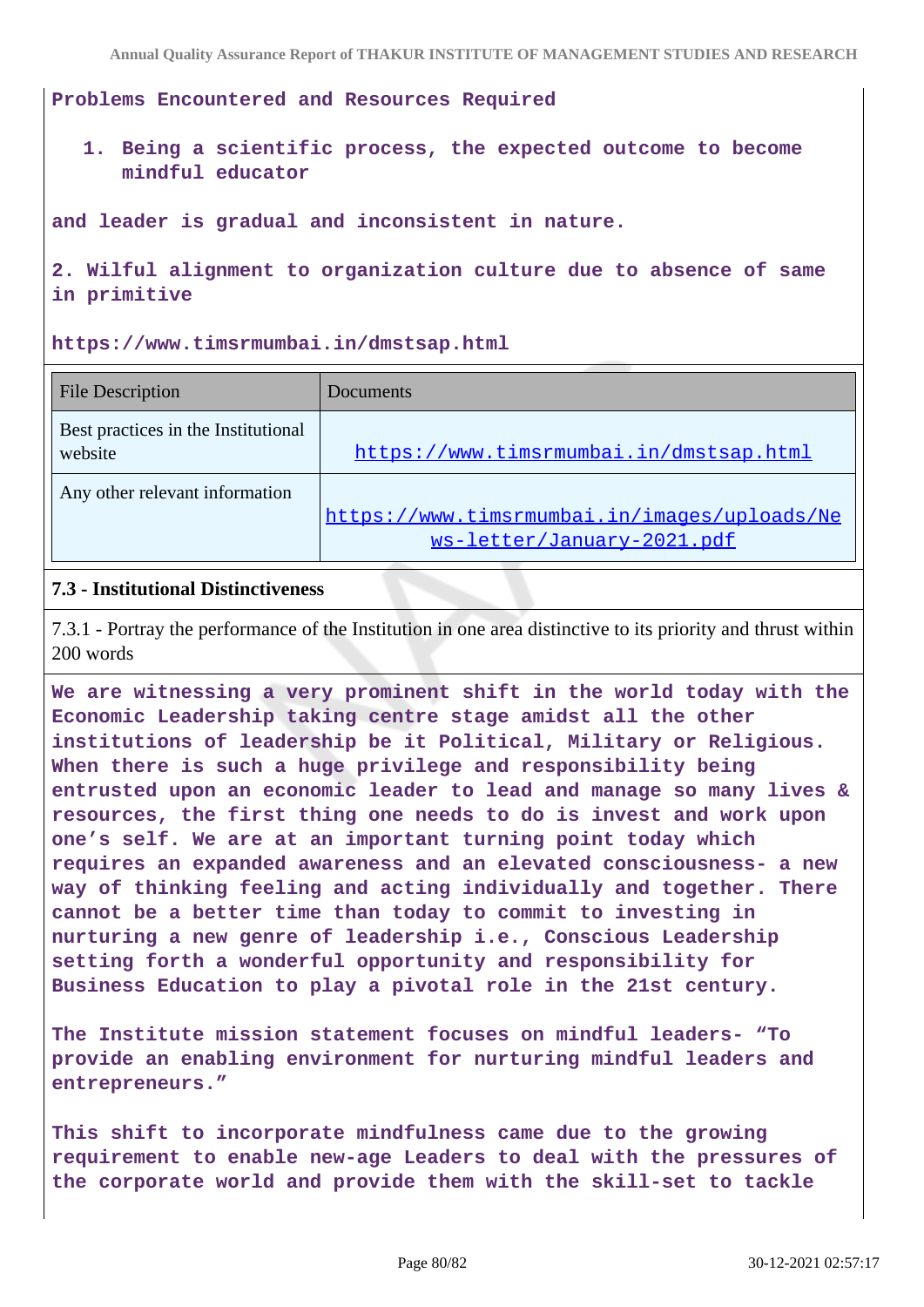**life's challenges with grace thereby creating a socially and ethically responsible organization and society.**

 **As Yogi Krishnamurti puts it beautifully, "the highest function of education is to bring about an integrated individual who is capable of dealing with life as a whole." And mindfulness is the solution to that.**

**Every thought that radiates into the world influences every element of the environment. The institute has initiated green practice HTTC (Hourly Thought Traffic Control) to methodically incorporate the practice of mindfulness by making it a habit. Thought Management is important for self-growth. A thought produces a feeling, which becomes a belief and leads to our action which defines our behaviour towards self, people and situations in life. Change in life begins with the changed thoughts.**

**About the Practice: Sometimes in life, we may find ourselves caught in an inner traffic jam – our thought traffic may congest our mental expressway. As various possibilities, cravings and worries all try to surge forward inside us, we find ourselves unable to think clearly or act confidently. We opt for one course of action, but it seems to lead nowhere. So, we give it up and consider another, but it too seems unviable. As a result, the process of reconsidering alternatives goes on – our thoughts keep us agitated and immobilized. When our mental expressway gets overcrowded, it hinders our intelligence but when intelligence is strengthened, it can put important things first.**

**Implementation: TIMSR has introduced in its daily schedule 'Hourly Thought Traffic Control' – HTTC in which we sit still in erect posture in total silence for 60 seconds every hour like a detached observer of our thoughts that leads us to self-awareness. During this exercise, we remind ourselves and visualize our inner core values of knowledge (of 'I' the being), purity, love, peace, bliss, power and happiness. This enables us to look at every moment of life situations and people with a fresh perspective, thereby making us Mindful Leaders / Educators.**

**The institute also focuses on value-based education and aspires to nurture mindful leaders who will be able to transform the leadership landscape and elevate the current consciousness of businesses and society through conscious capitalism.**